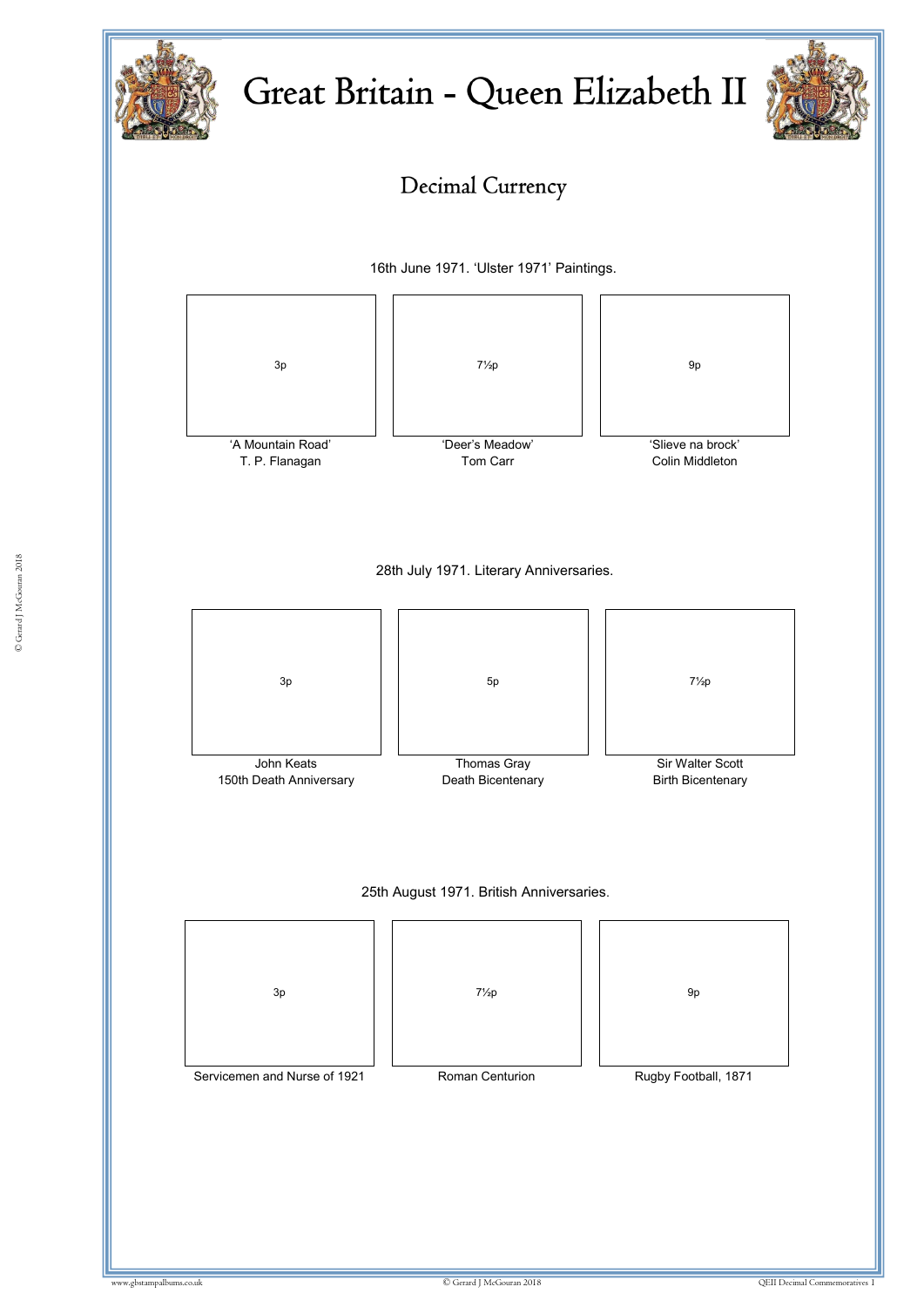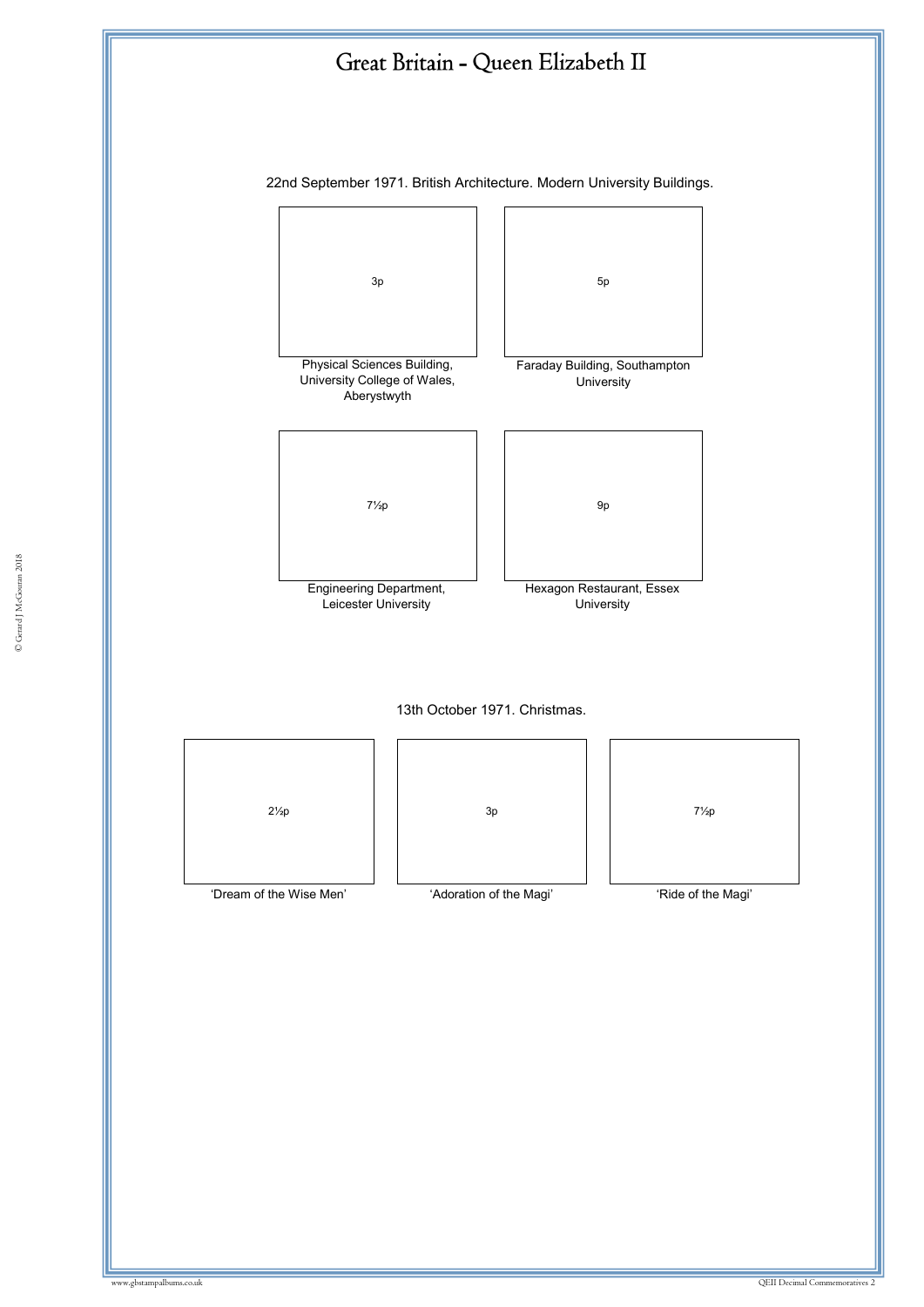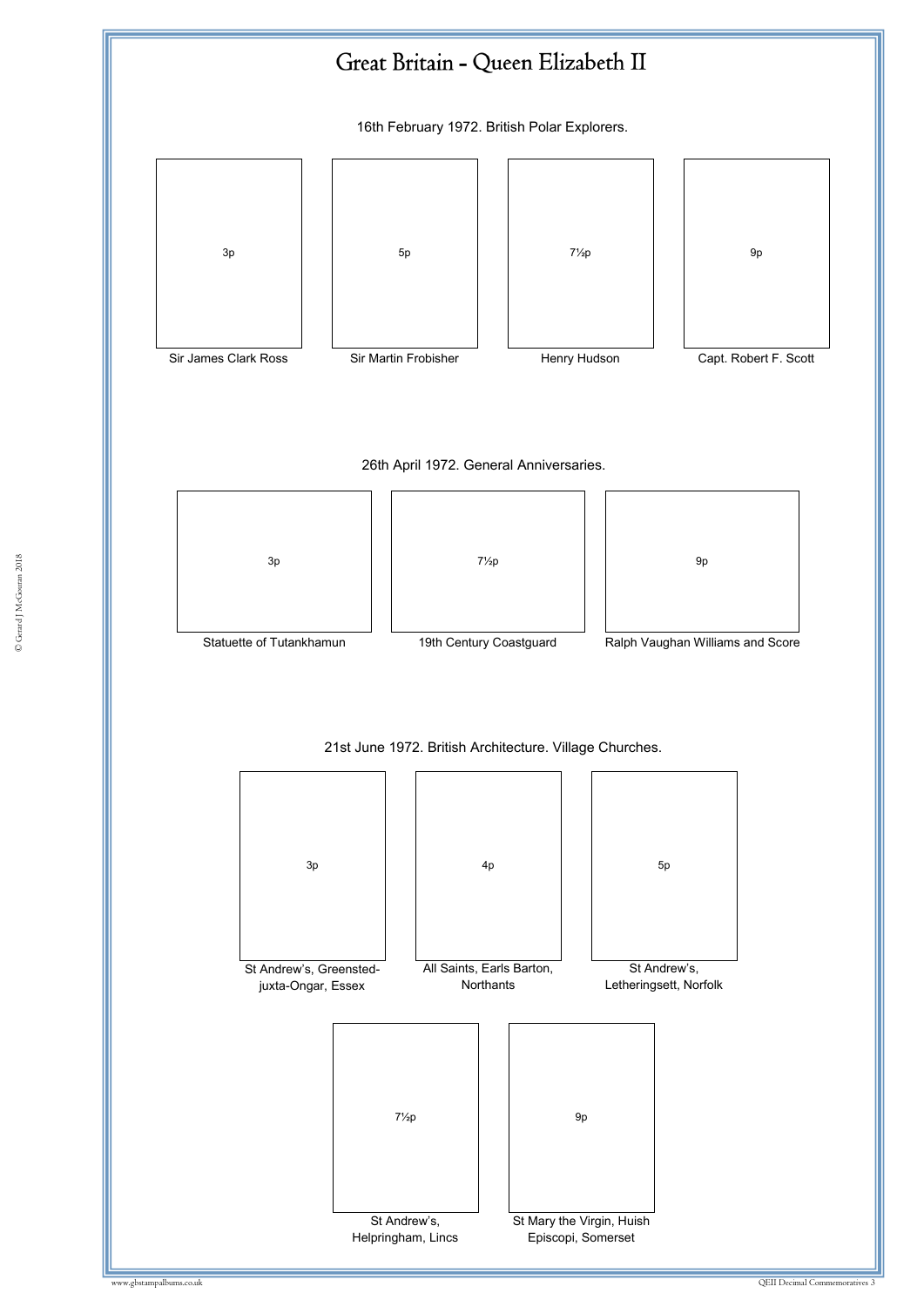

13th September 1972. Broadcasting Anniversaries.



Queen Elizabeth II and Prince Philip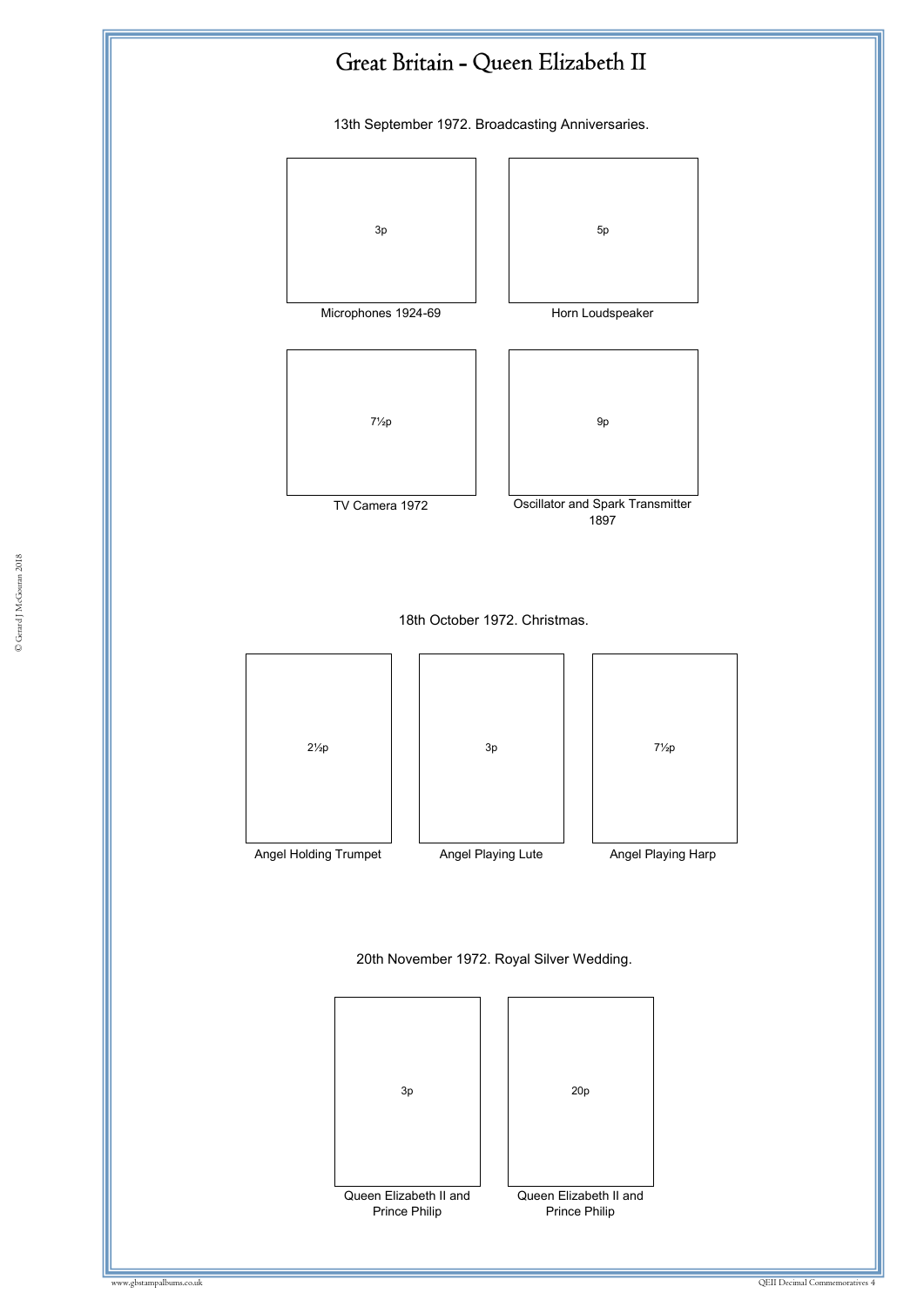3rd January 1973. Britain's Entry into European Communities.



28th February 1973. Tree Planting Year. British Trees (1st issue).



18th April 1973. British Explorers.



© Gerard J McGouran 2018 © Gerard J McGouran 2018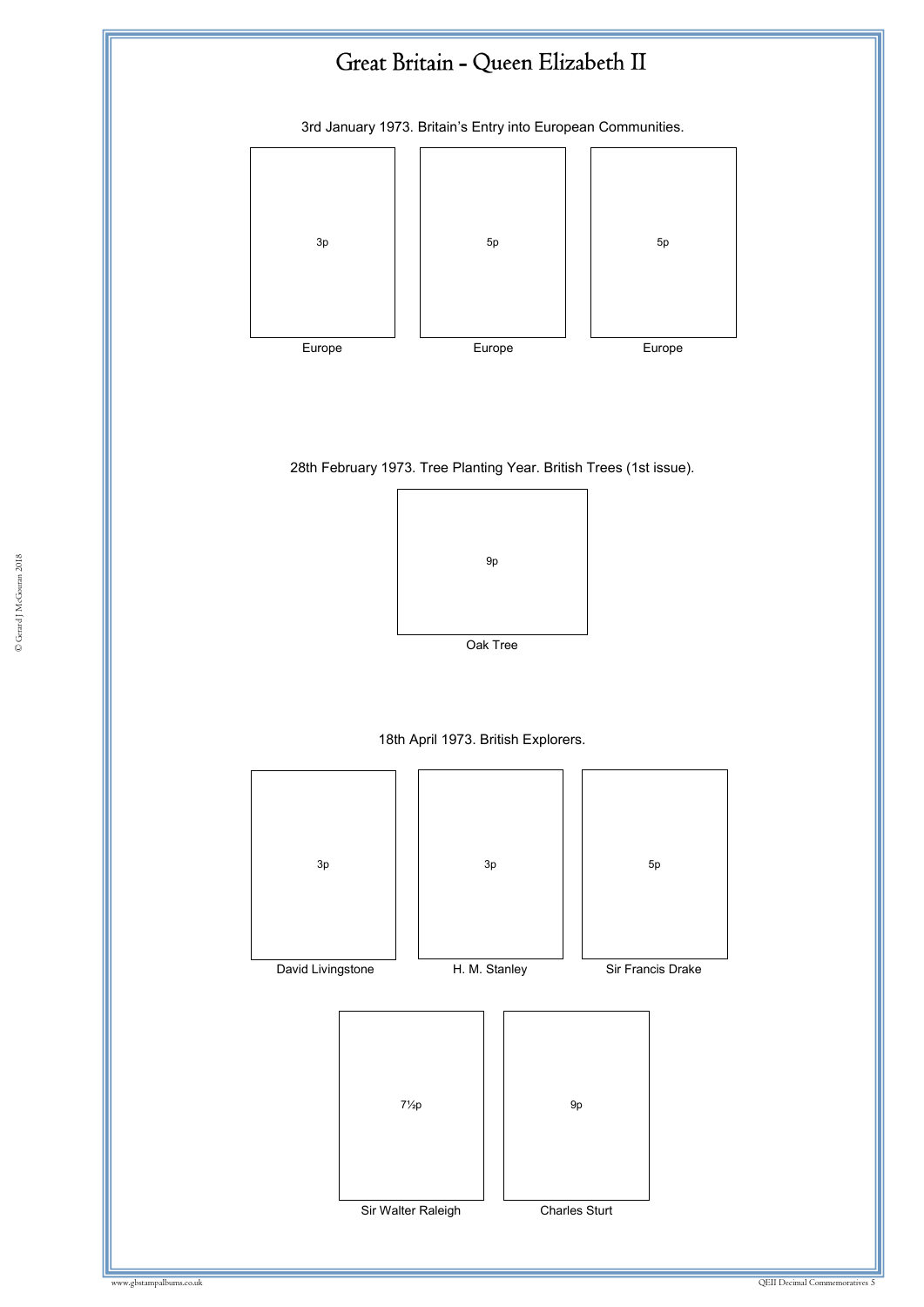16th May 1973. County Cricket 1873-1973.





4th July 1973. British Paintings. Artistic Anniversaries.

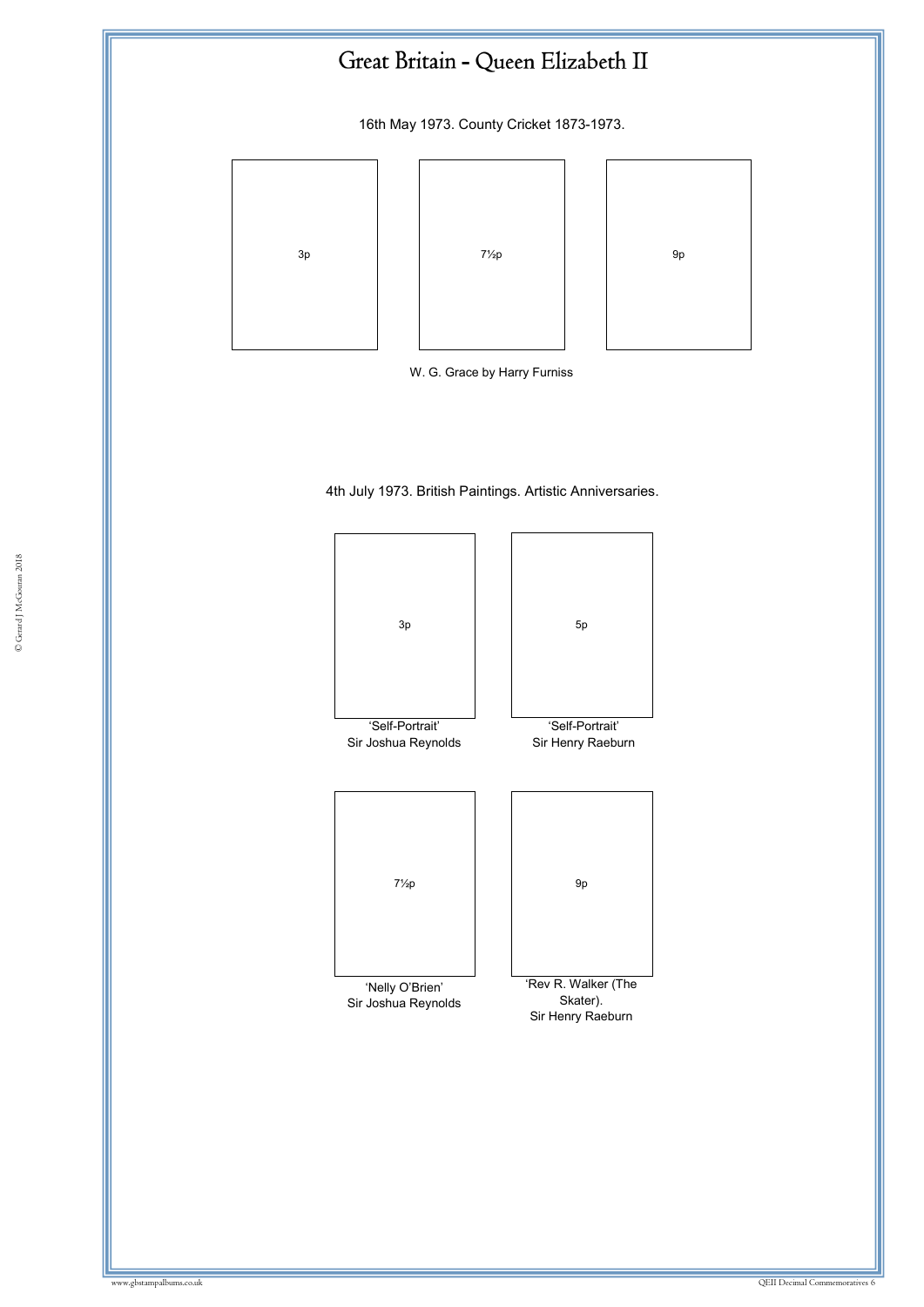15th August 1973. 400th Anniversary of Inigo Jones (architect and designer).





Court Masque Costumes St Paul's Church, Covent Garden



Prince's Lodging, Newmarket Court Masque Stage Scene



14th November 1973. Royal Wedding.

 $3\frac{1}{2}p$  20p

Princess Anne and Captain Mark Phillips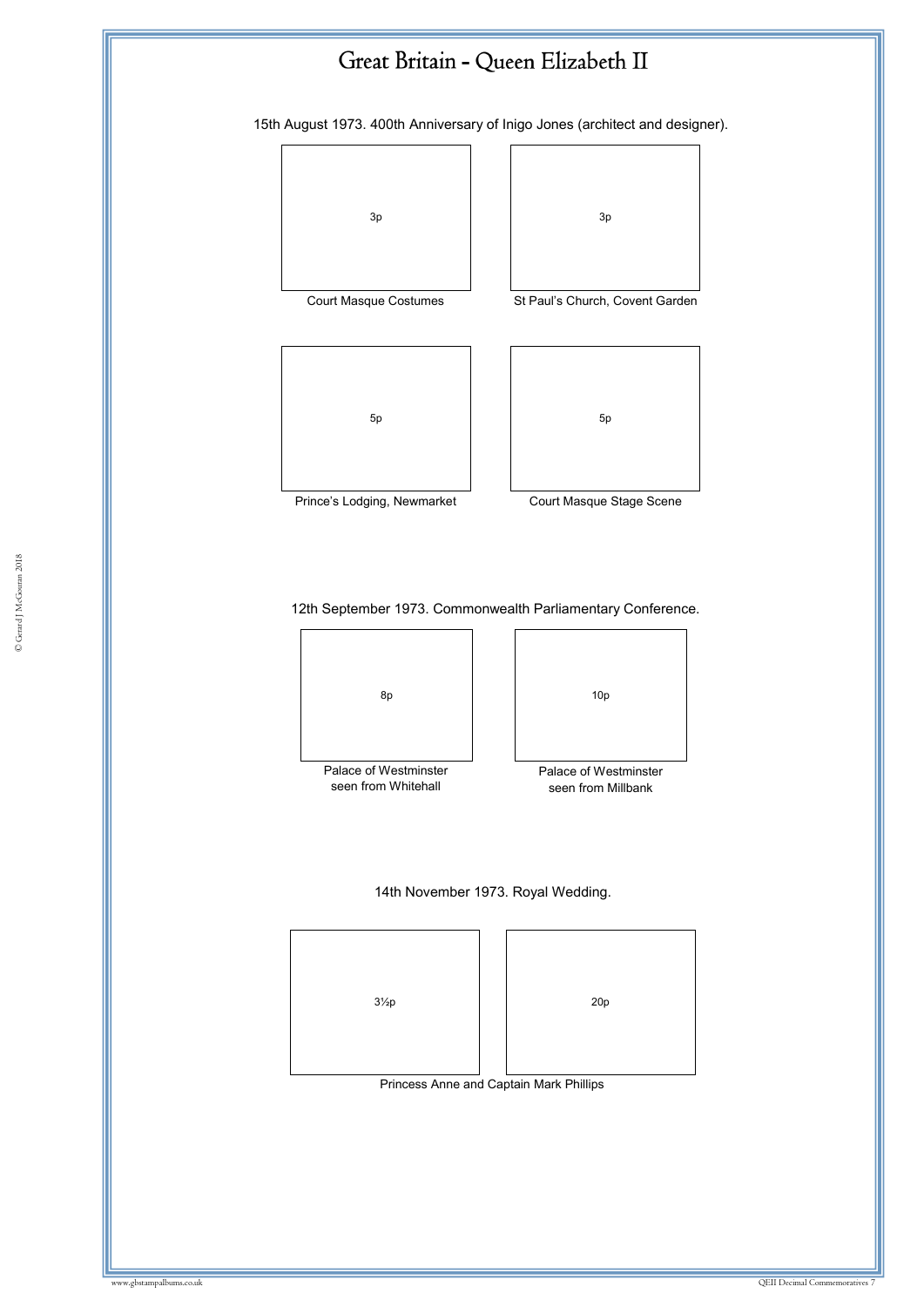28th November 1973. Christmas.



Scenes from the Carol 'Good King Wenceslas'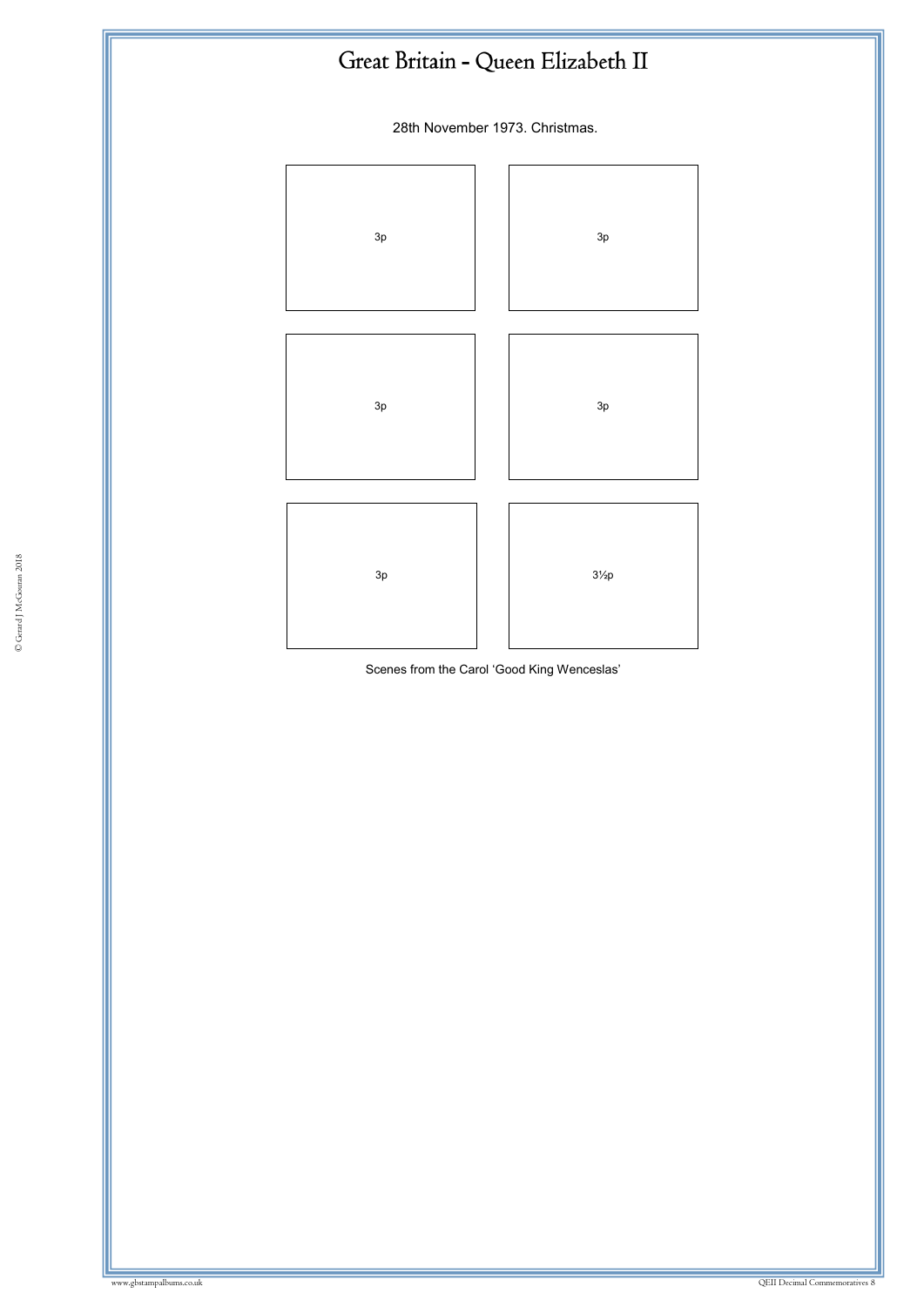27 February 1974. British Trees (2nd series).



24th April 1974. Bicentenary of the Fire Prevention (Metropolis) Act.



Airmail-blue Van and Postbox, 1930

Imperial Airways Short S.21 Flying Boat 'Maia', 1937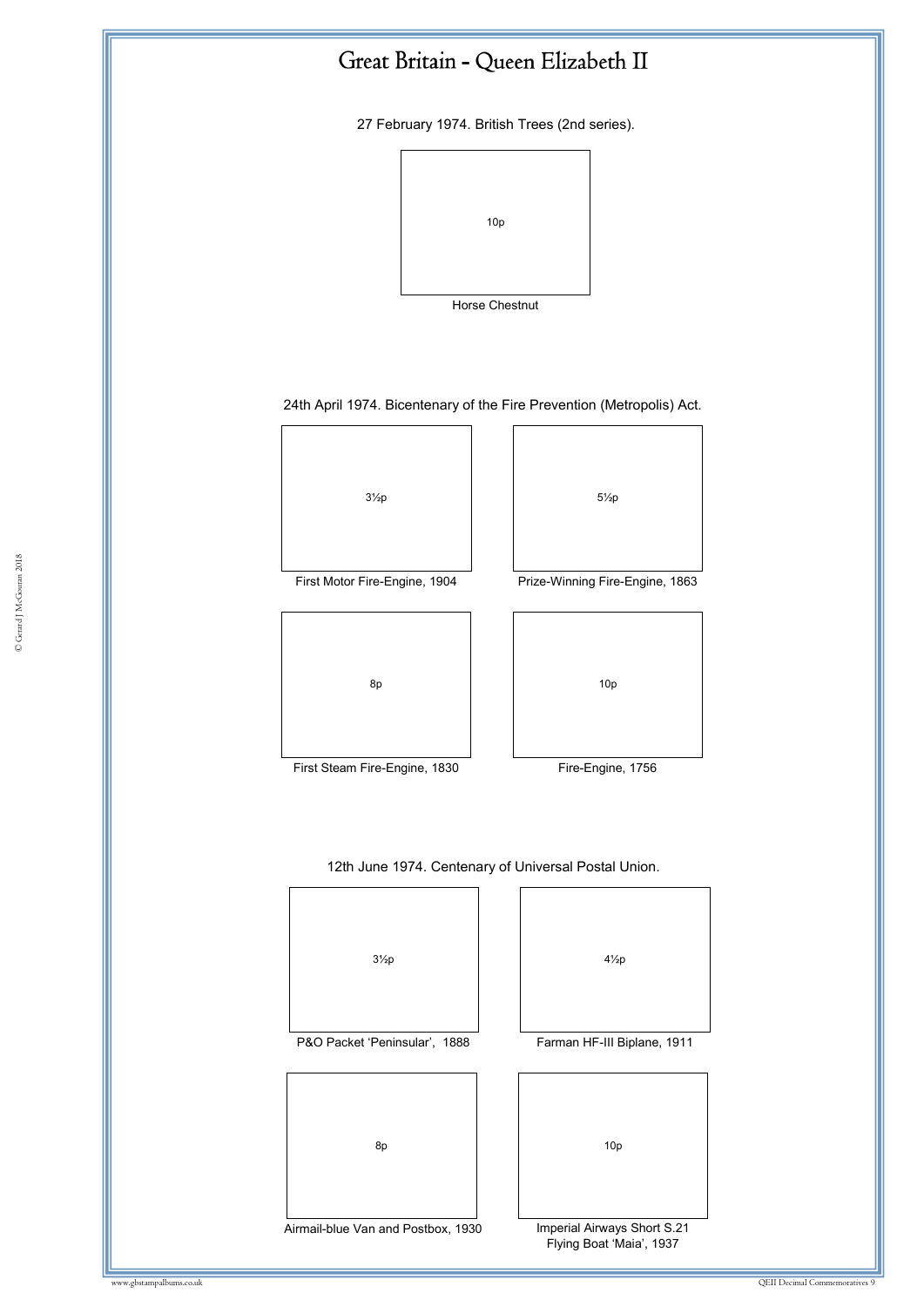

South Africa, 1899

1919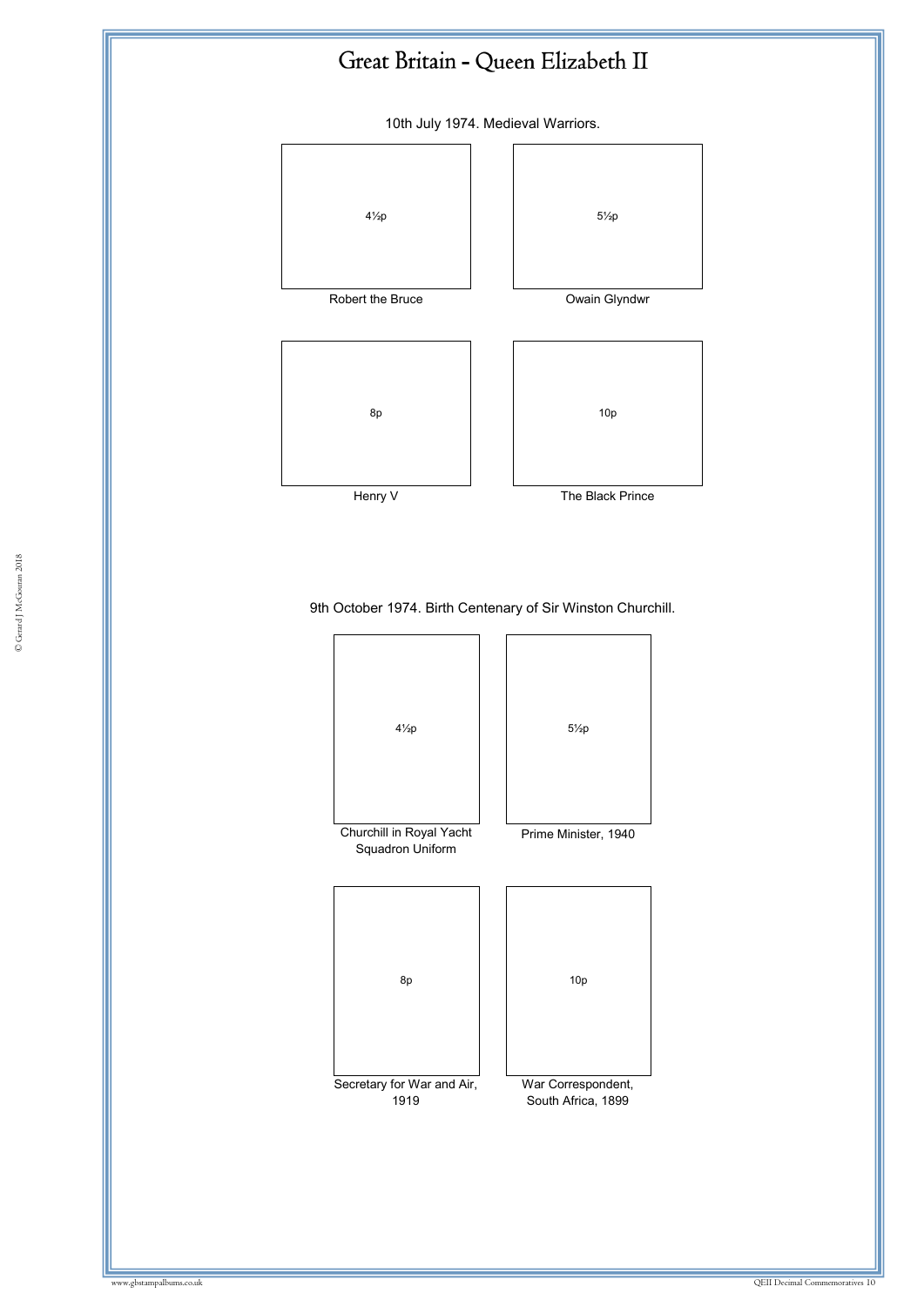27th November 1974. Christmas. Church Roof Bosses.



'Virgin and Child' Ottery St Mary Church, c1350



St Helen's Church, Norwich, c1480



'Virgin and Child' Worcester Cathedral, c1224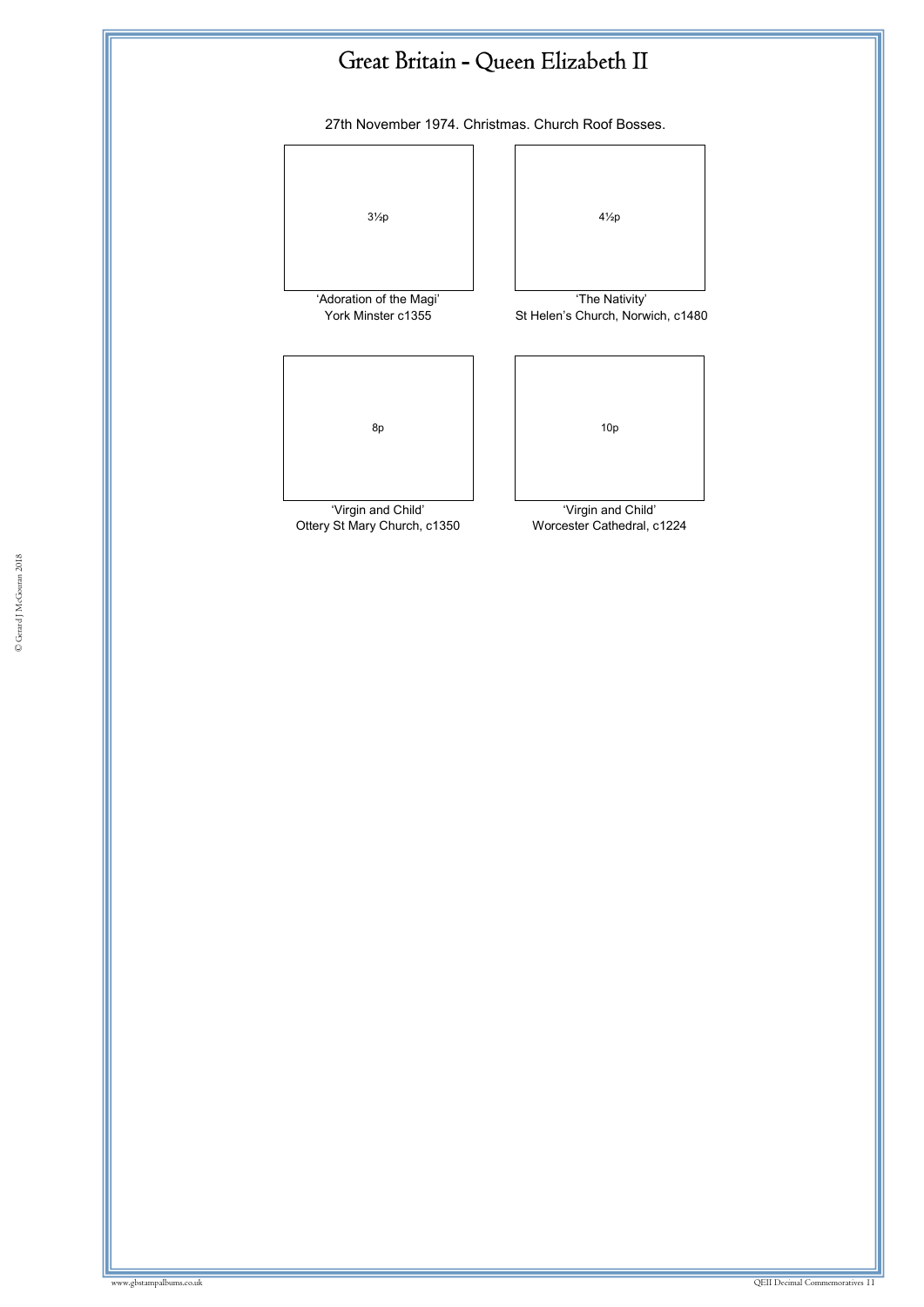

22nd January 1975. Health and Handicap Funds.



Invalid in Wheelchair

19th January 1975. Birth Centenary of J.M.W. Turner (painter).

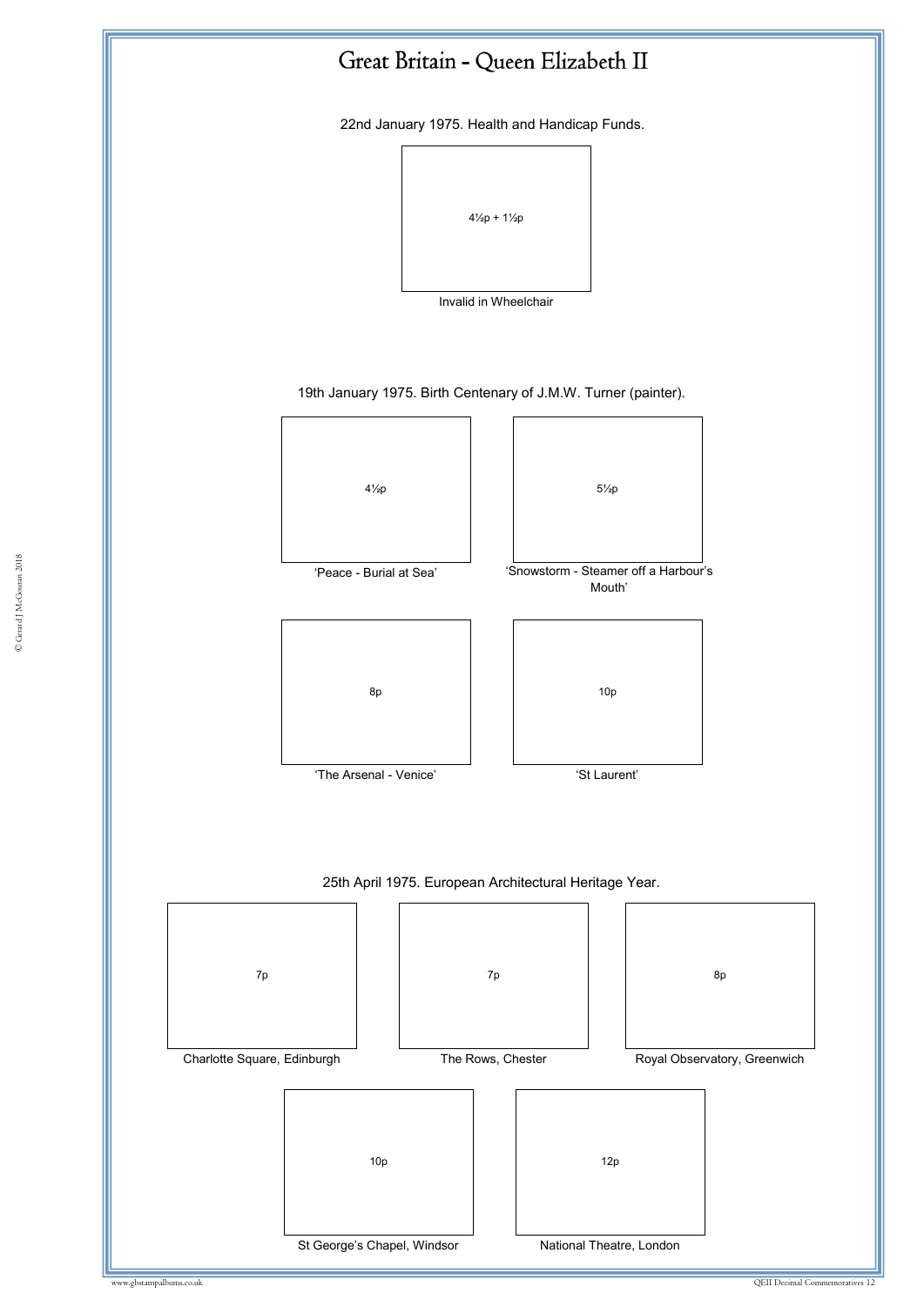11th June 1975. Sailing.



#### 13th August 1975. 150th Anniversary of Public Railways.



© Gerard J McGouran 2018 © Gerard J McGouran 2018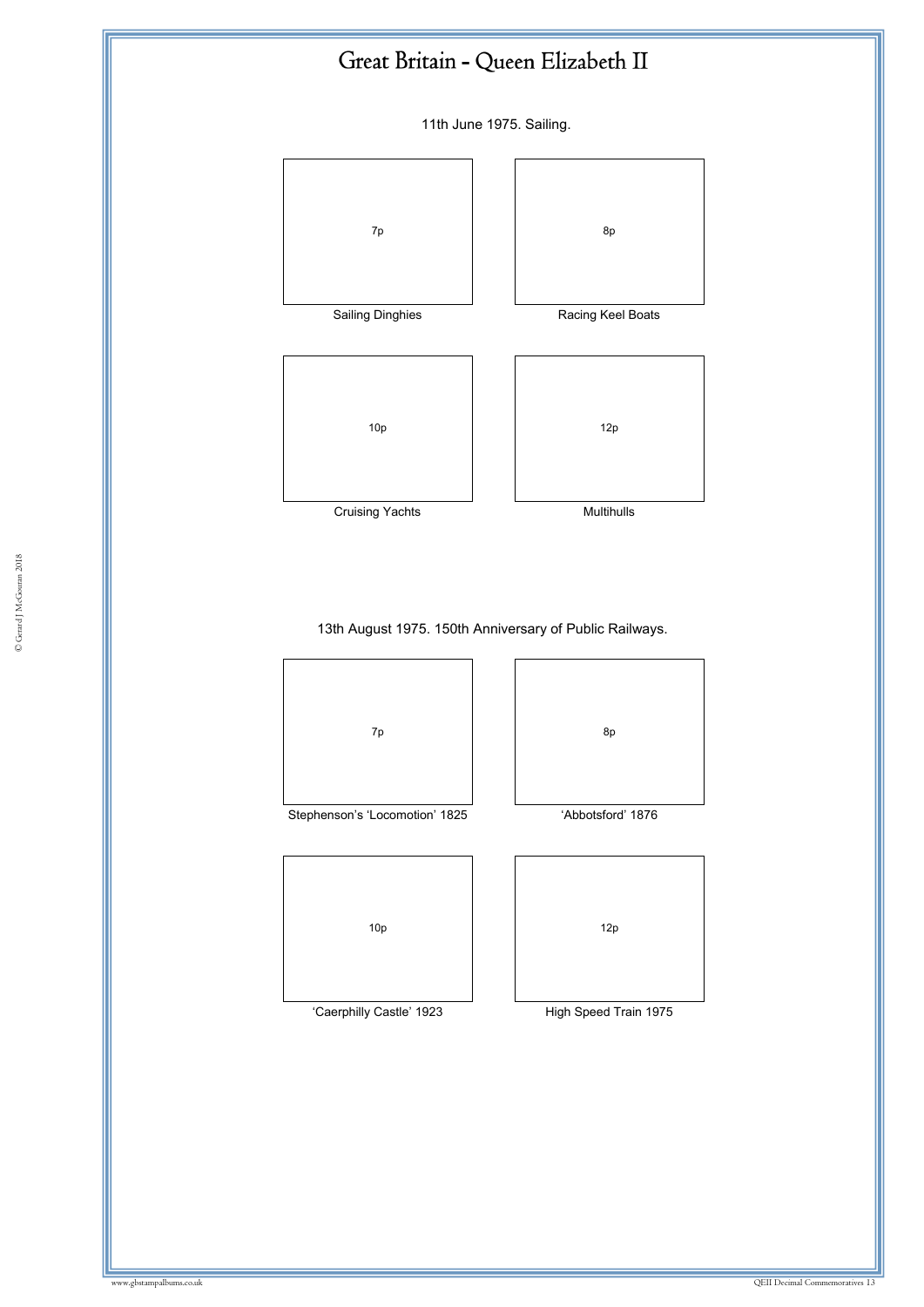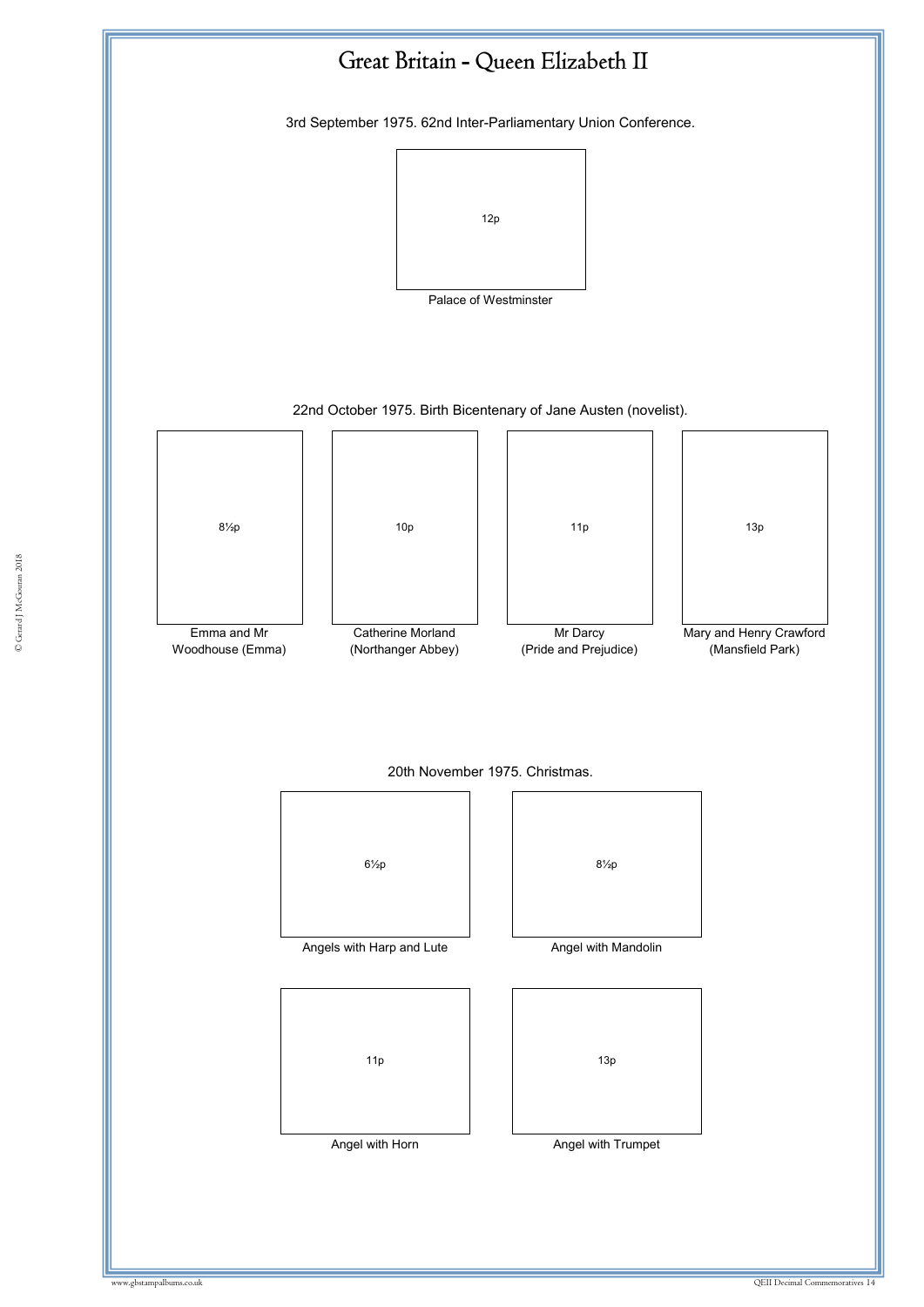10th March. 1976. Telephone Centenary.

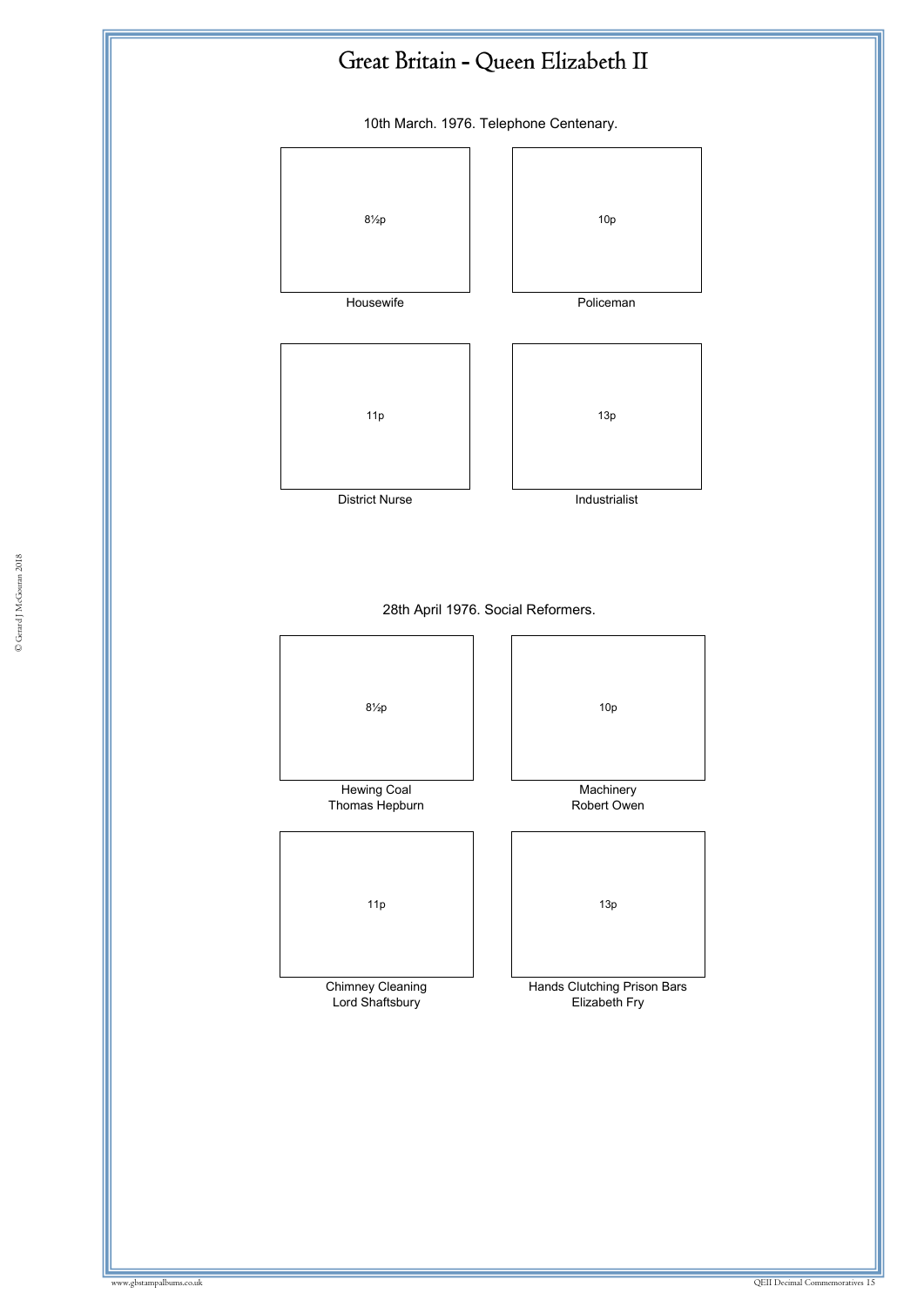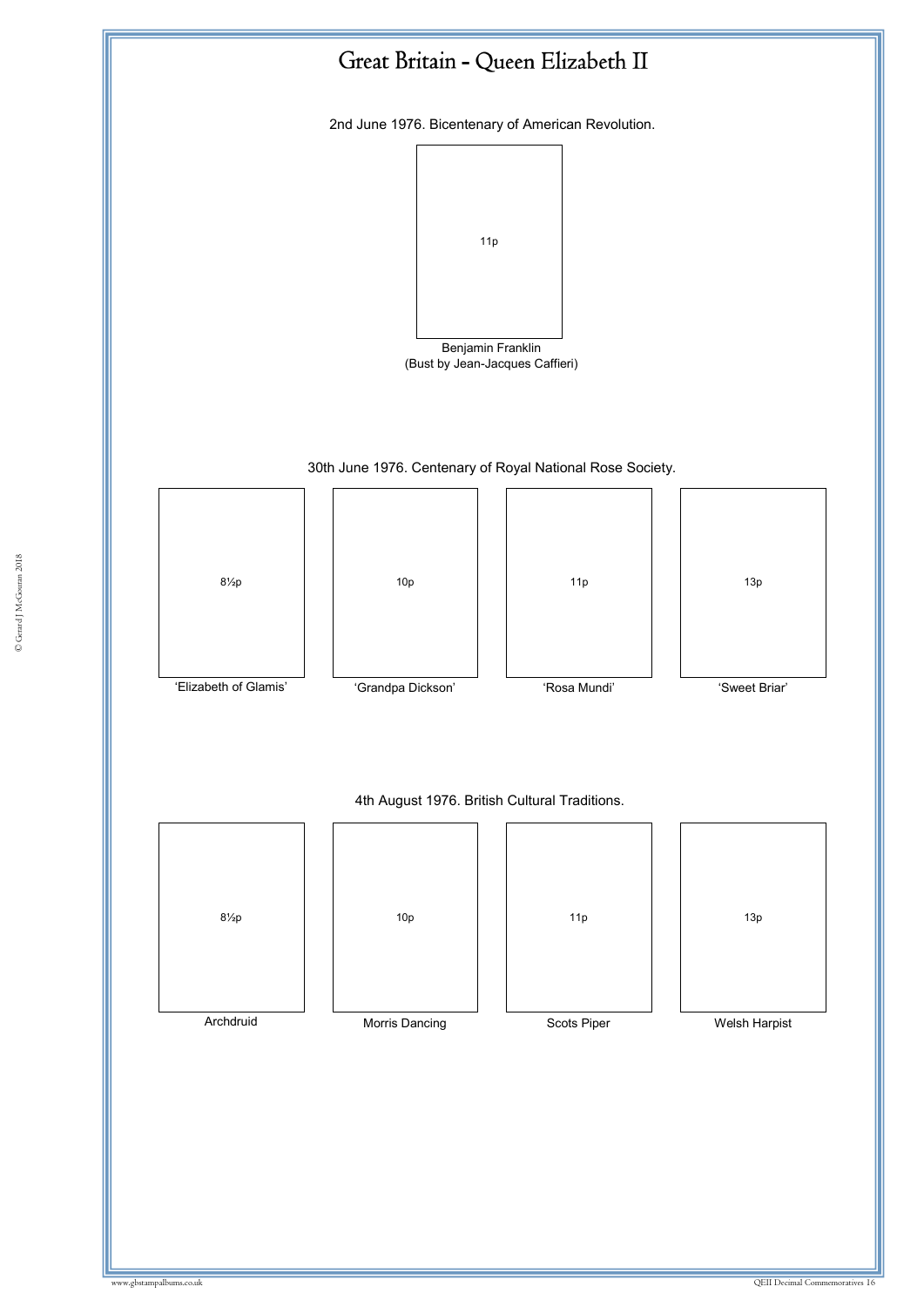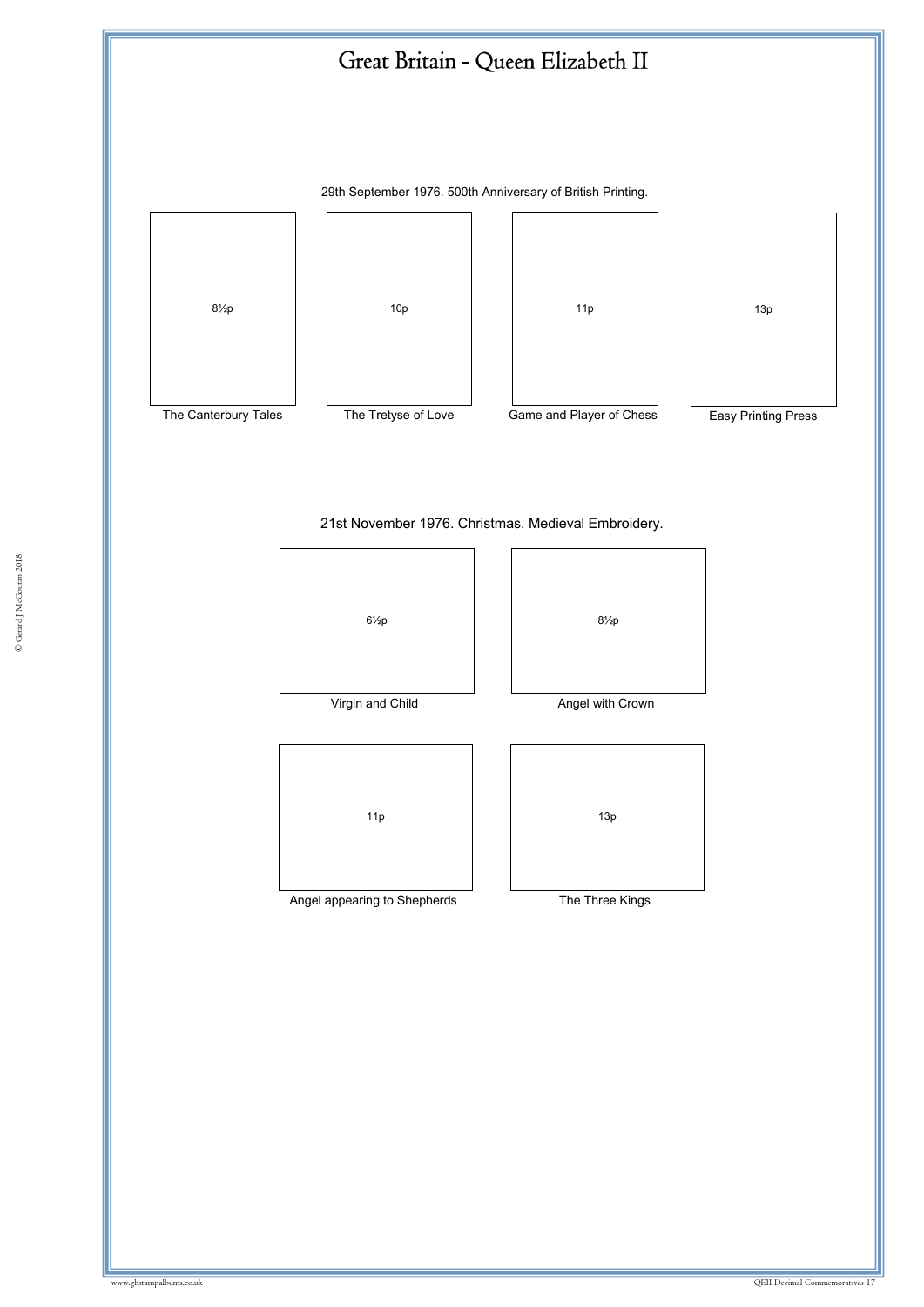12th January 1977. Racket Sports



# 2nd March 1977. Royal Institute of Chemistry Centenary.

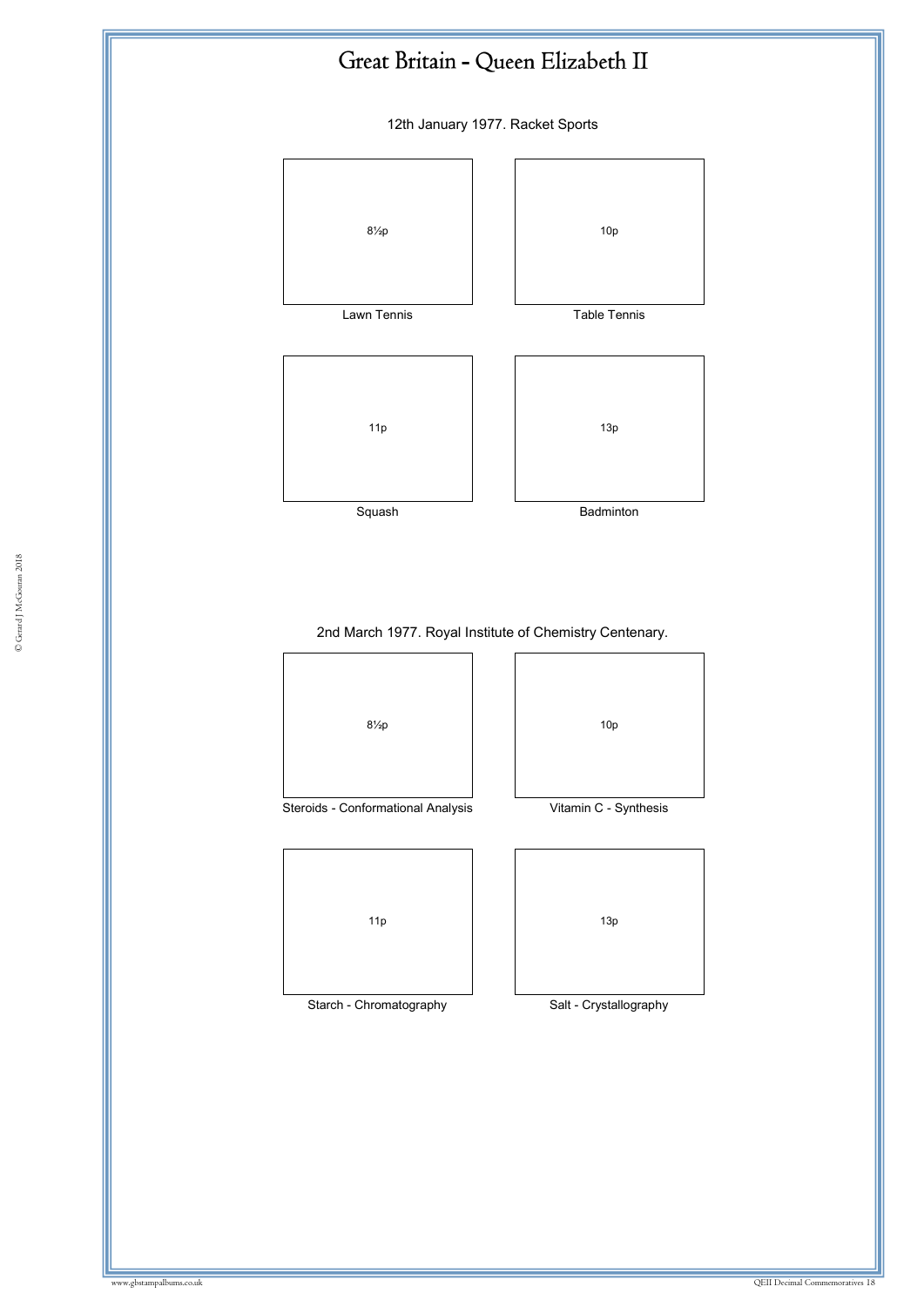

8th June 1977. Commonwealth Heads of Government Meeting, London.<br>.

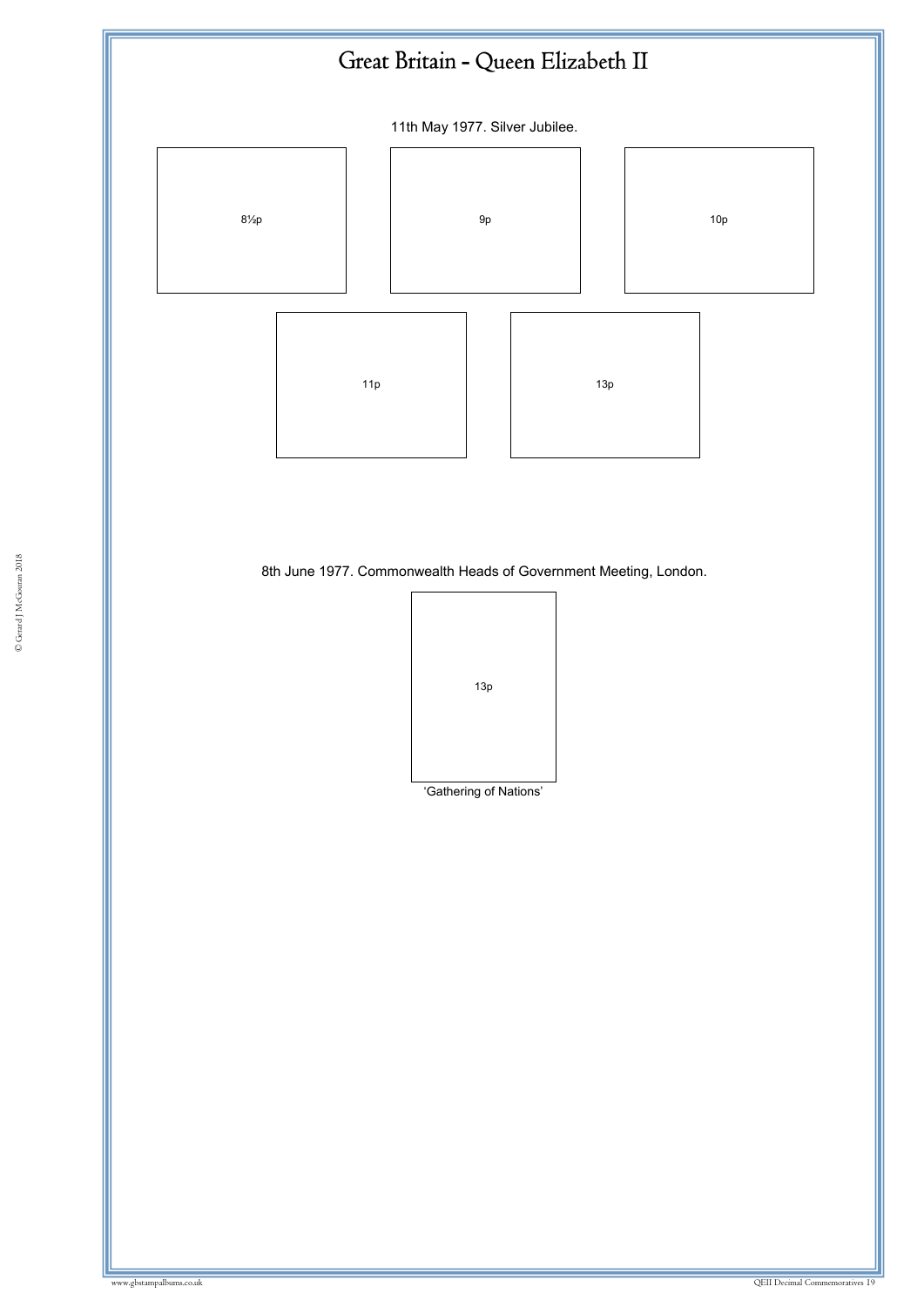5th October 1977. British Wildlife.



23rd November 1977. Christmas.



'Ten Pipers piping, Nine Drummers drumming'

| 7p |  |
|----|--|
|    |  |
|    |  |

'Six Geese a-laying, Five Gold Rings, , Four Colly Birds'

| 7p | 7p | 9p |
|----|----|----|
|    |    |    |
|    |    |    |

'Twelve Lords a-leaping, Eleven Ladies dancing'

| 7p                                                 |
|----------------------------------------------------|
| 'Eight Maids a-milking, Seven<br>Swans a-swimming' |
|                                                    |

| 9p                           |  |
|------------------------------|--|
|                              |  |
|                              |  |
| 'A Partridge in a Pear Tree' |  |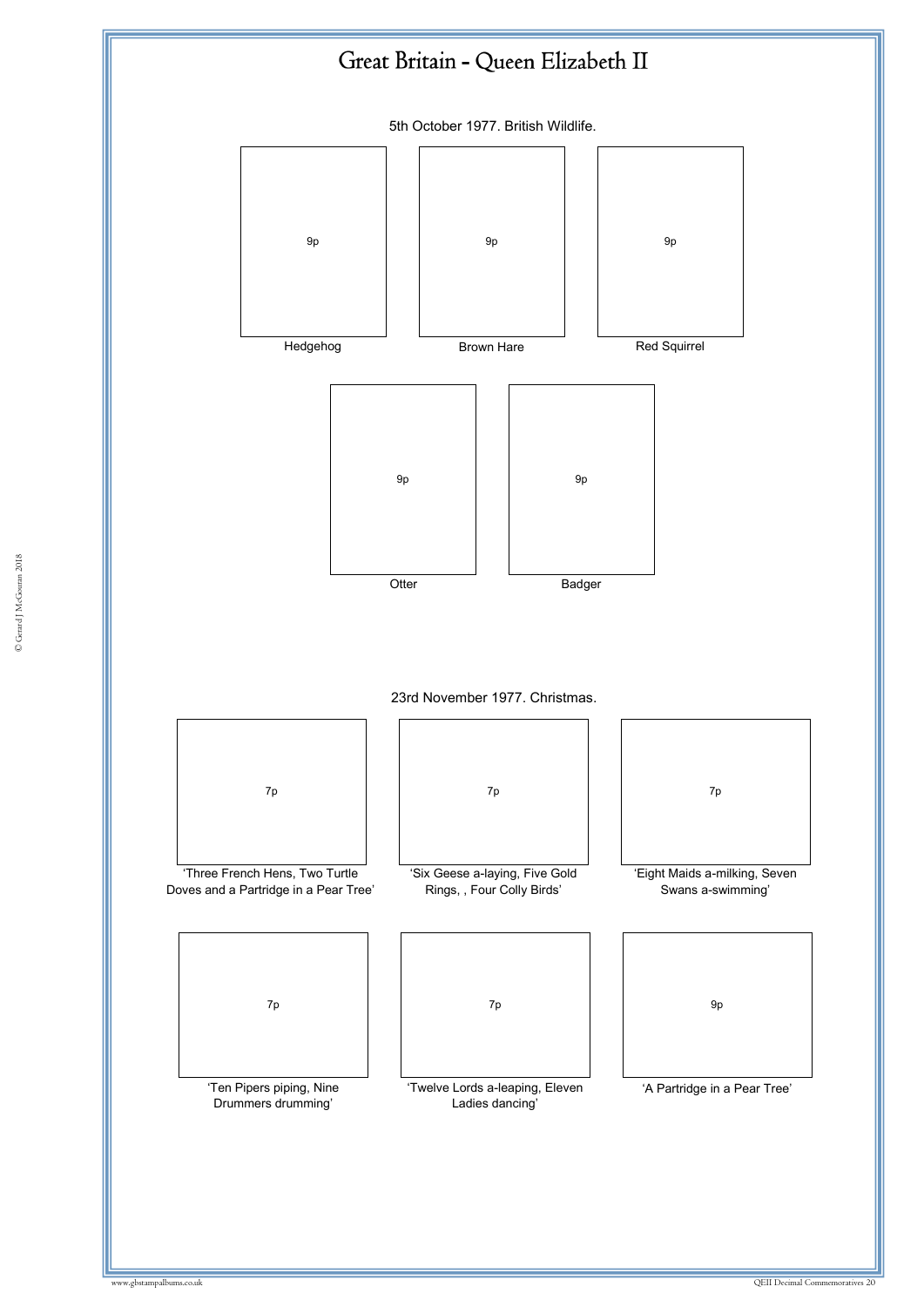



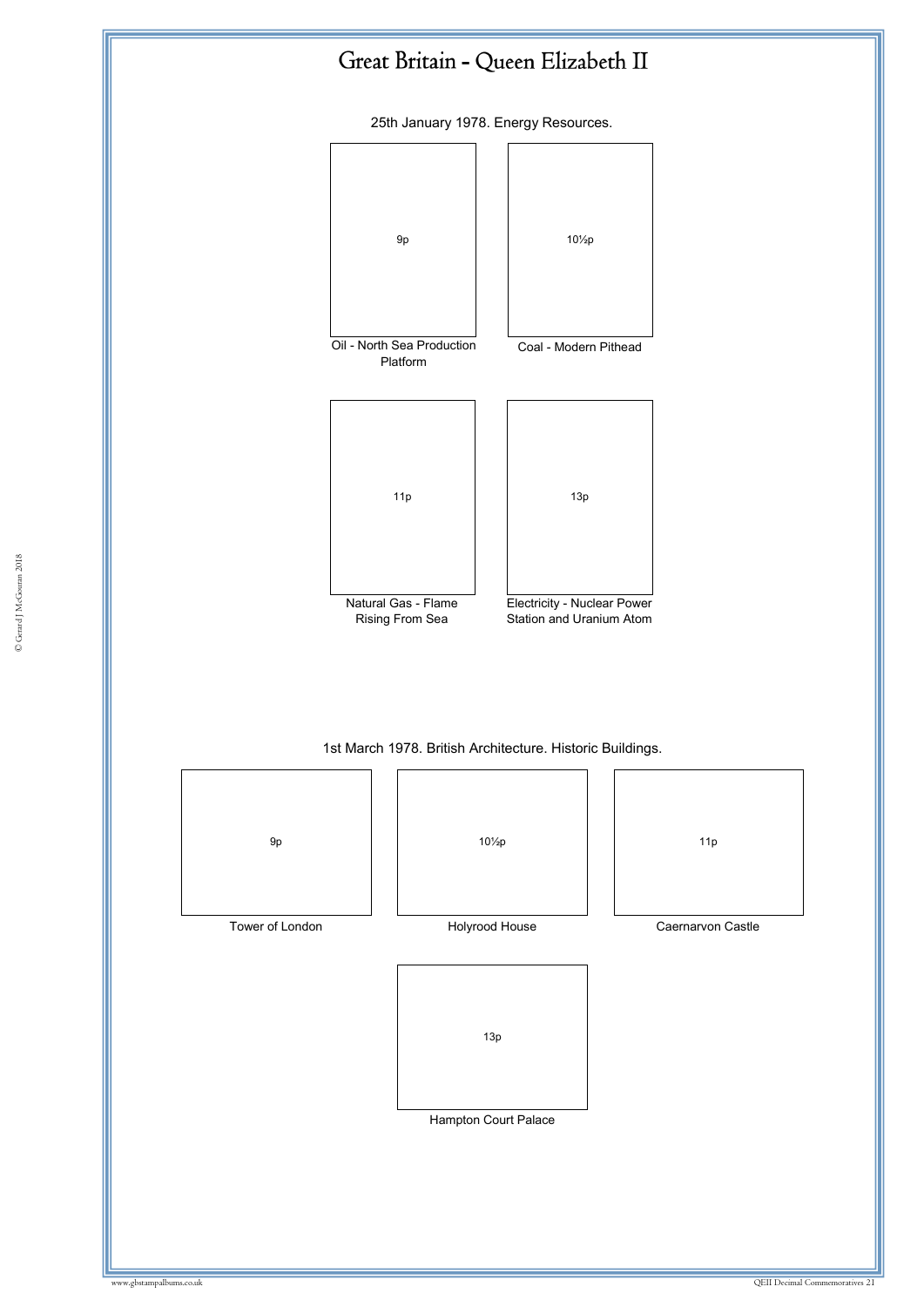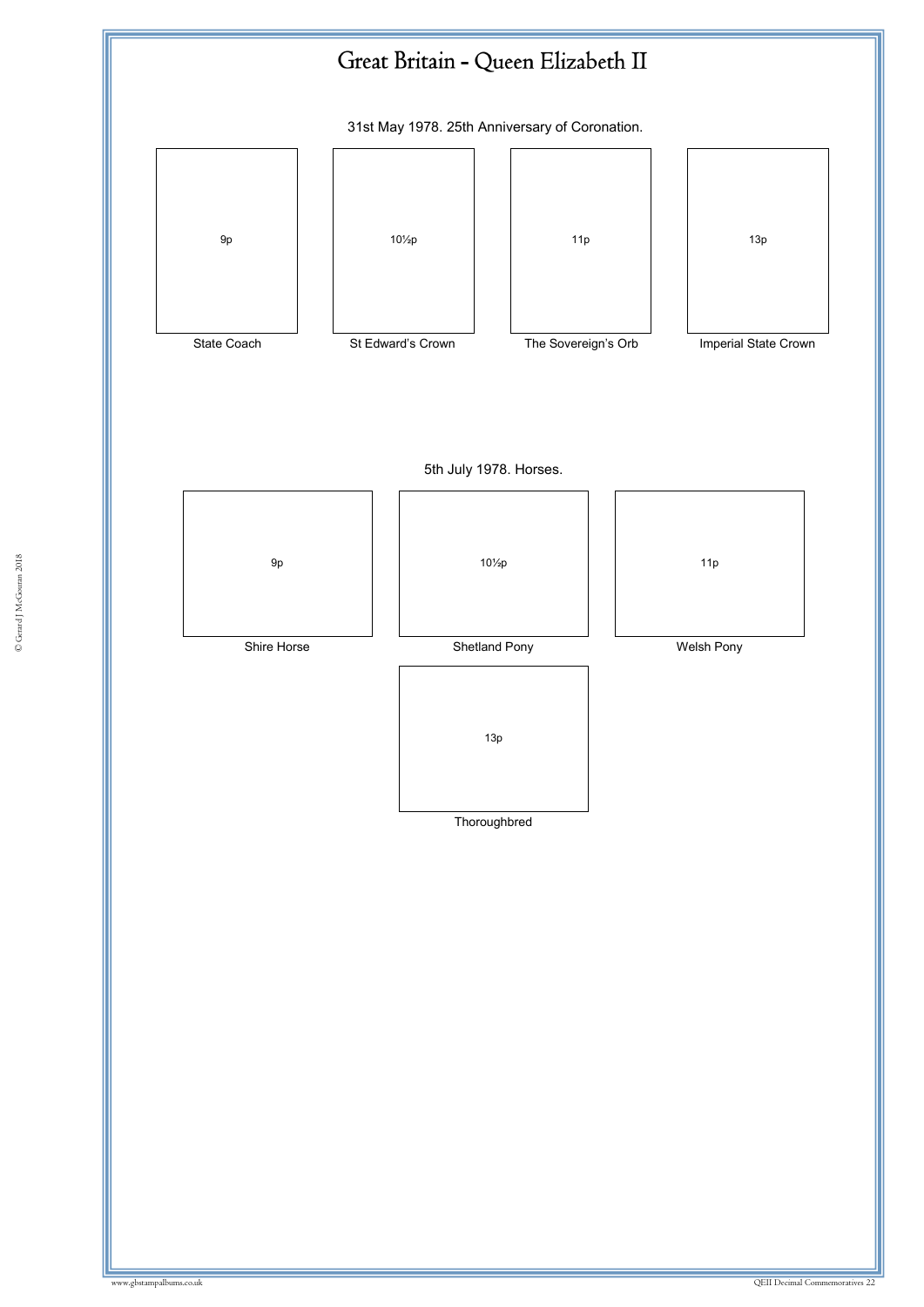

© Gerard J McGouran 2018 © Gerard J McGouran 2018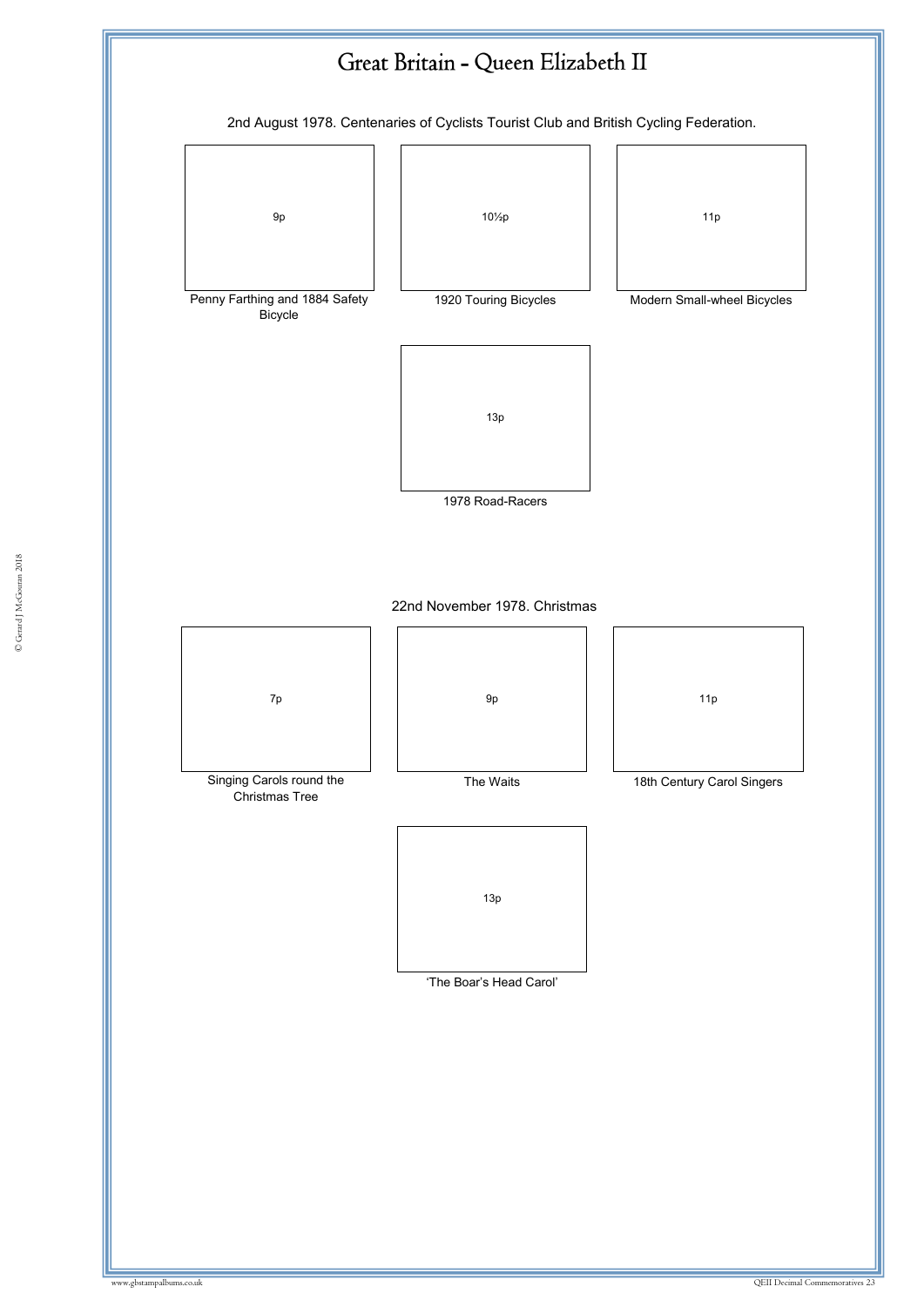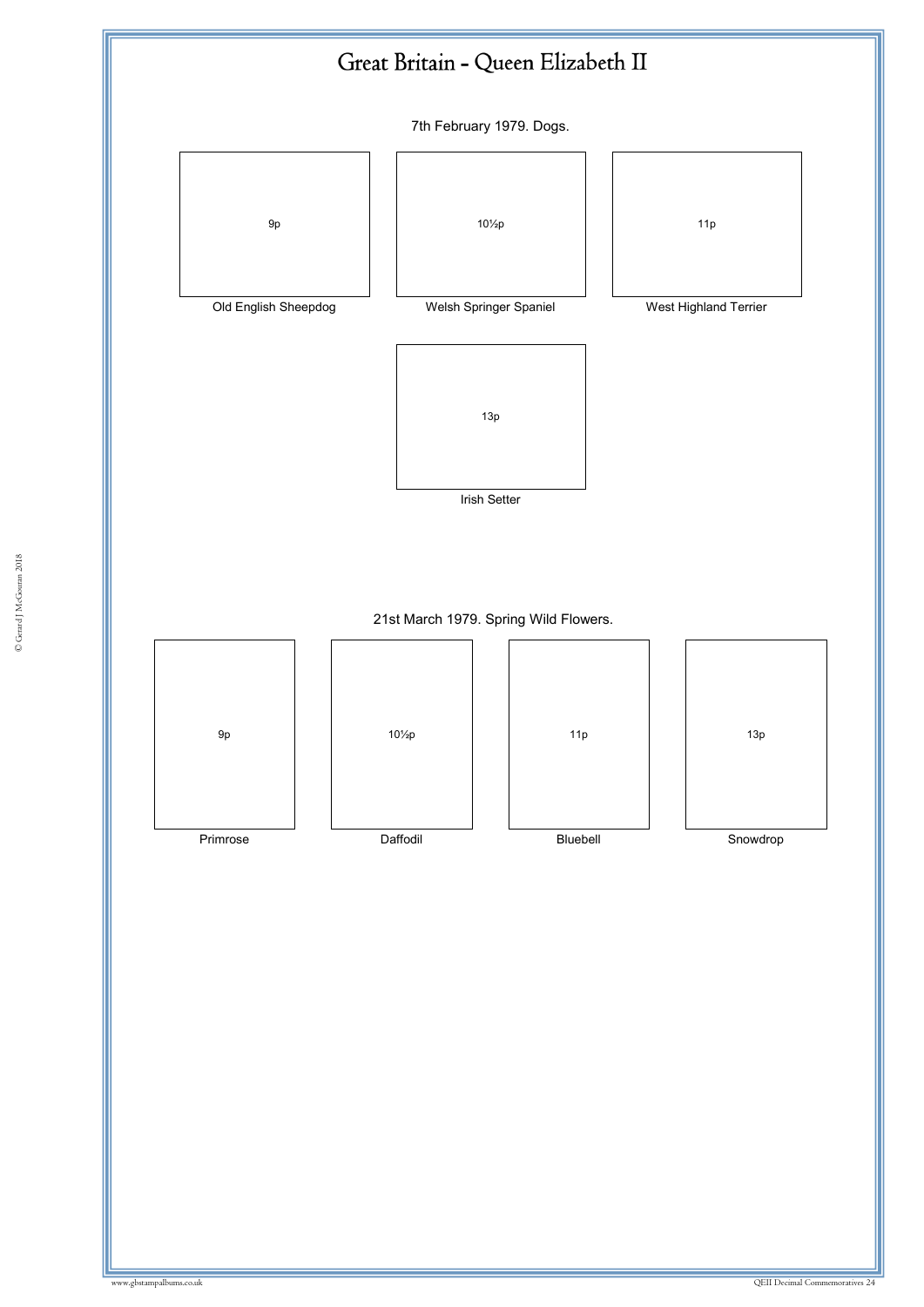9th May 1979. First Direct Elections to European Assembly.



Member Nations' Flags and Ballot Boxes

# 6th June 1979. Horse Racing Paintings.

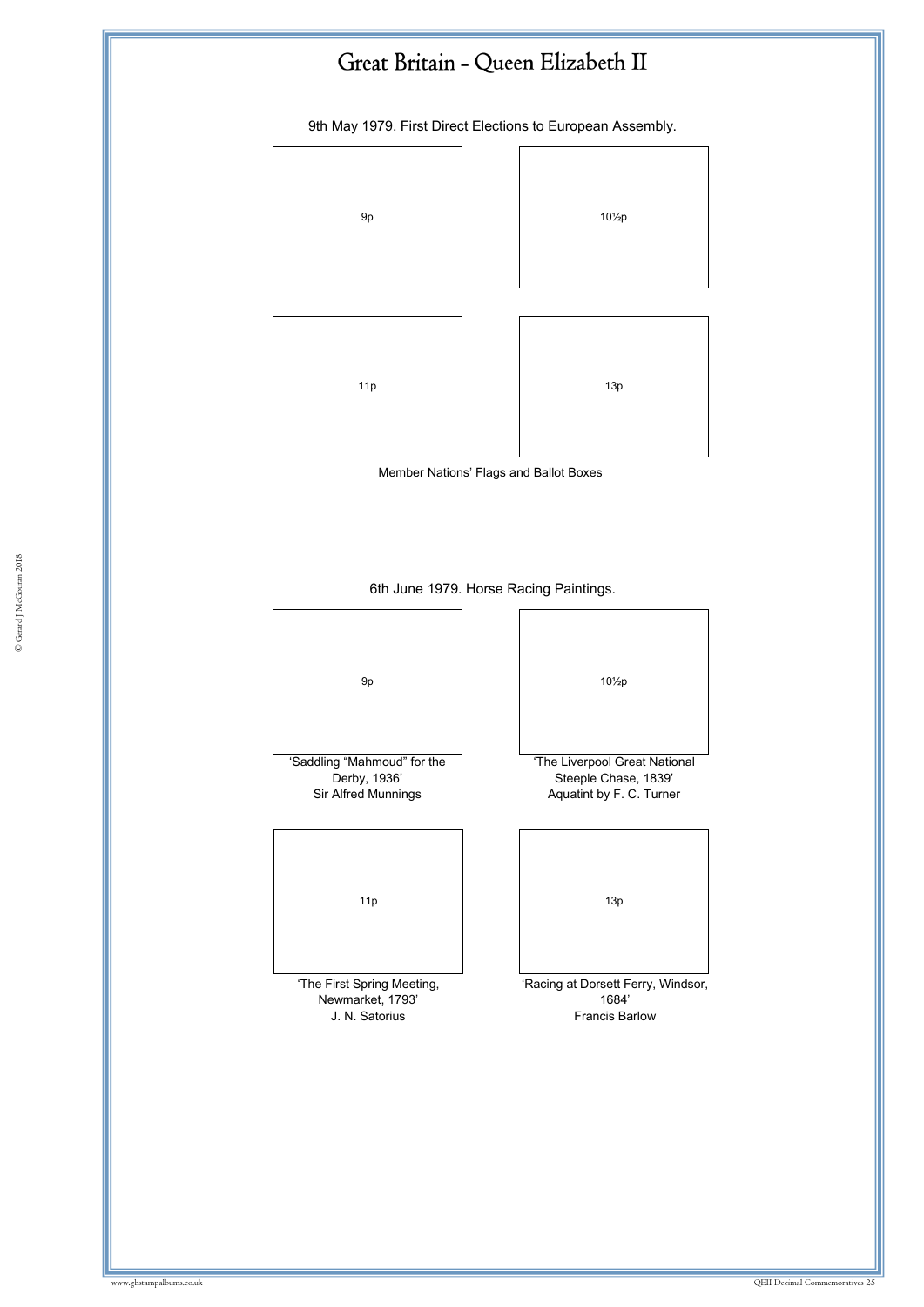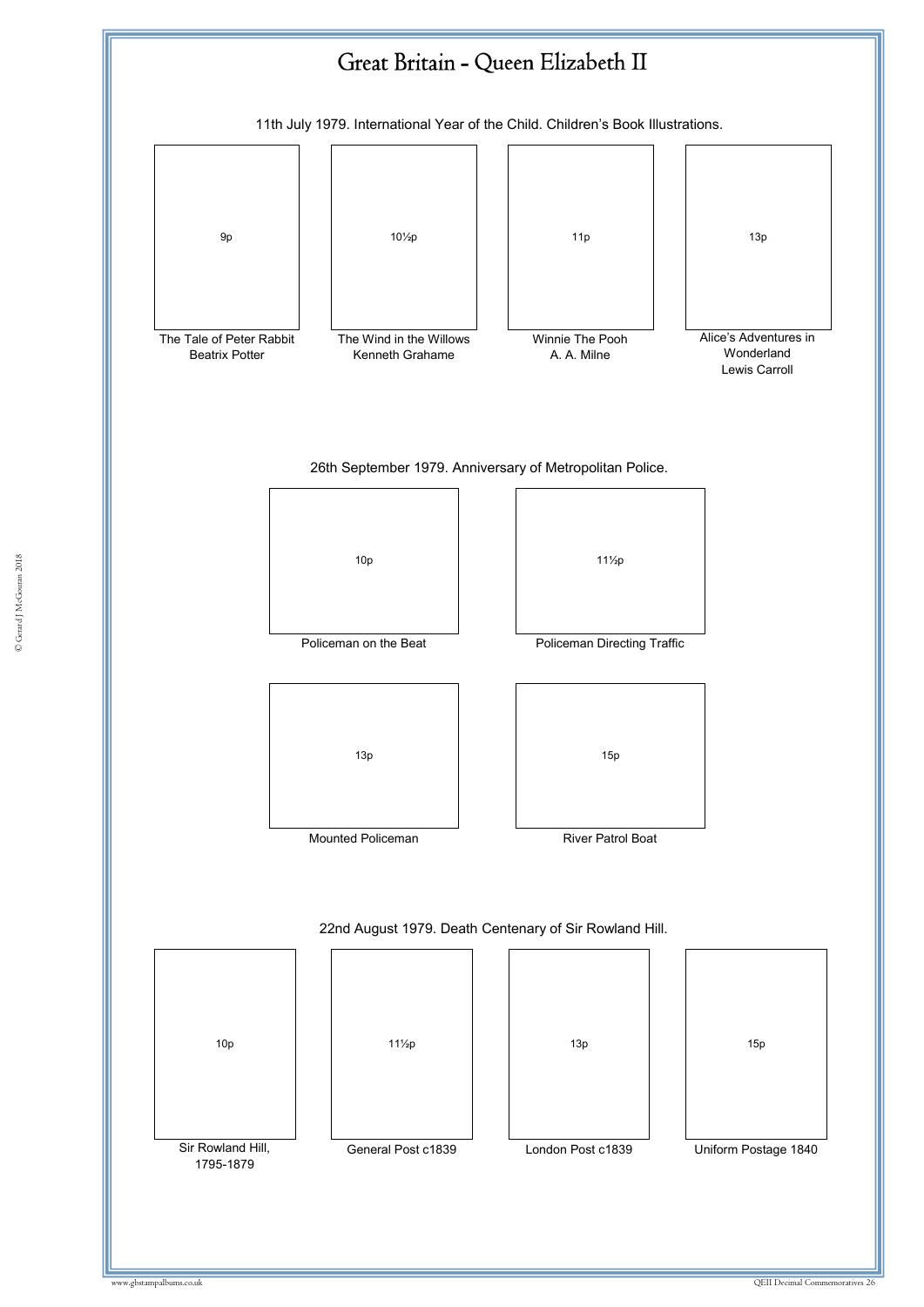



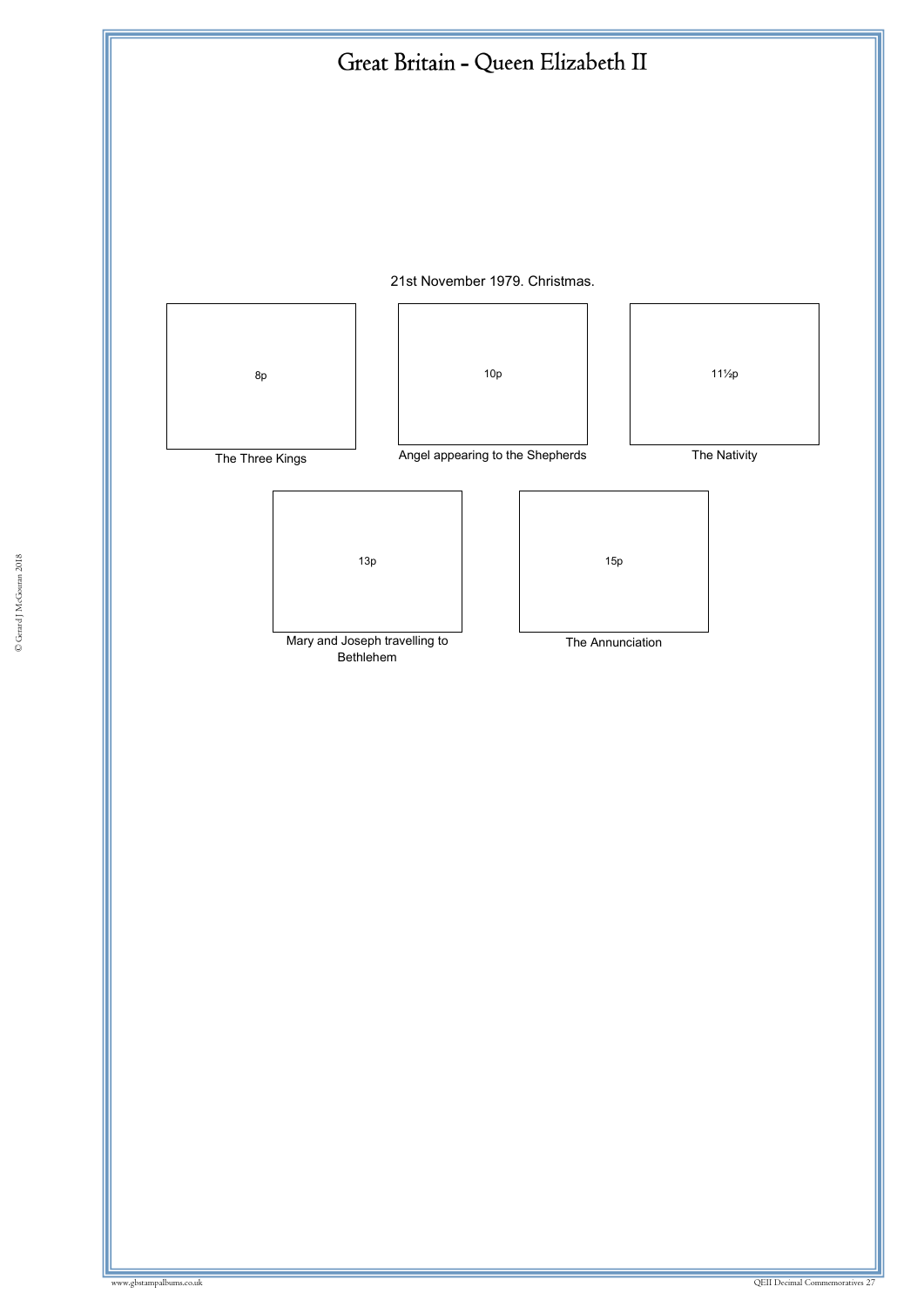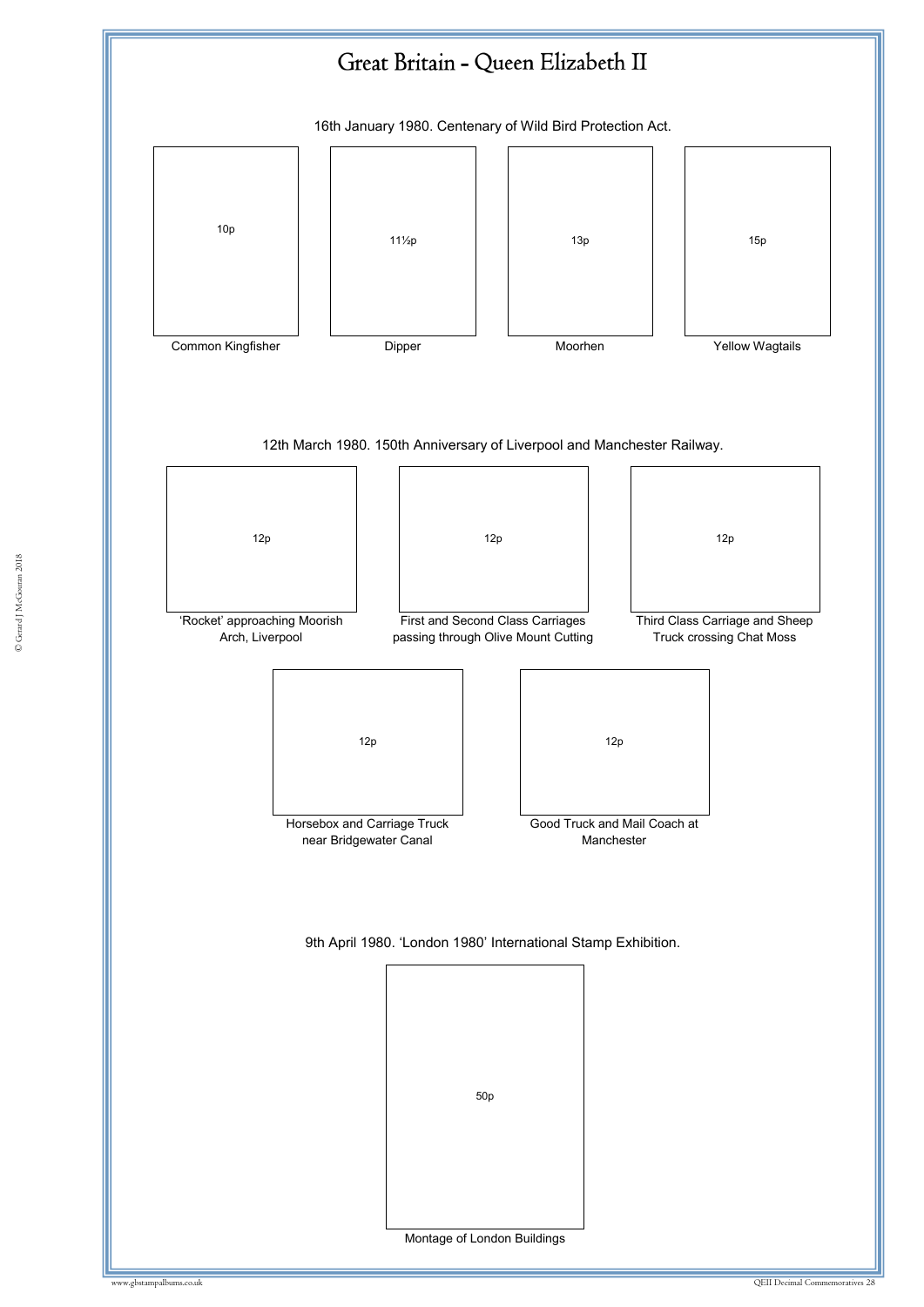7th May 1980. London Landmarks.



8th July 1980. Europa. Famous Authoresses.



Emily Bronte (Wuthering Heights) Mrs Gaskell (North and South)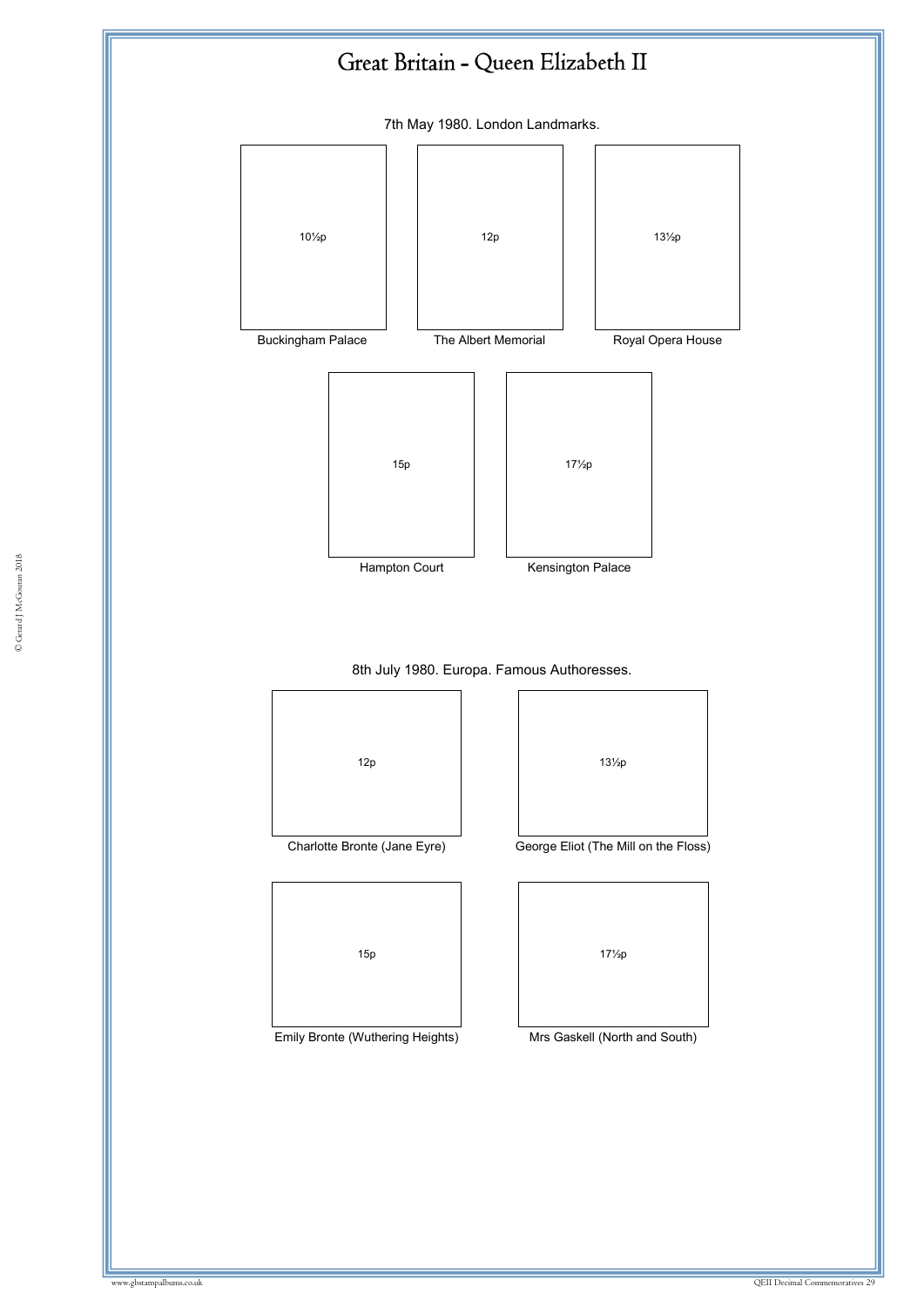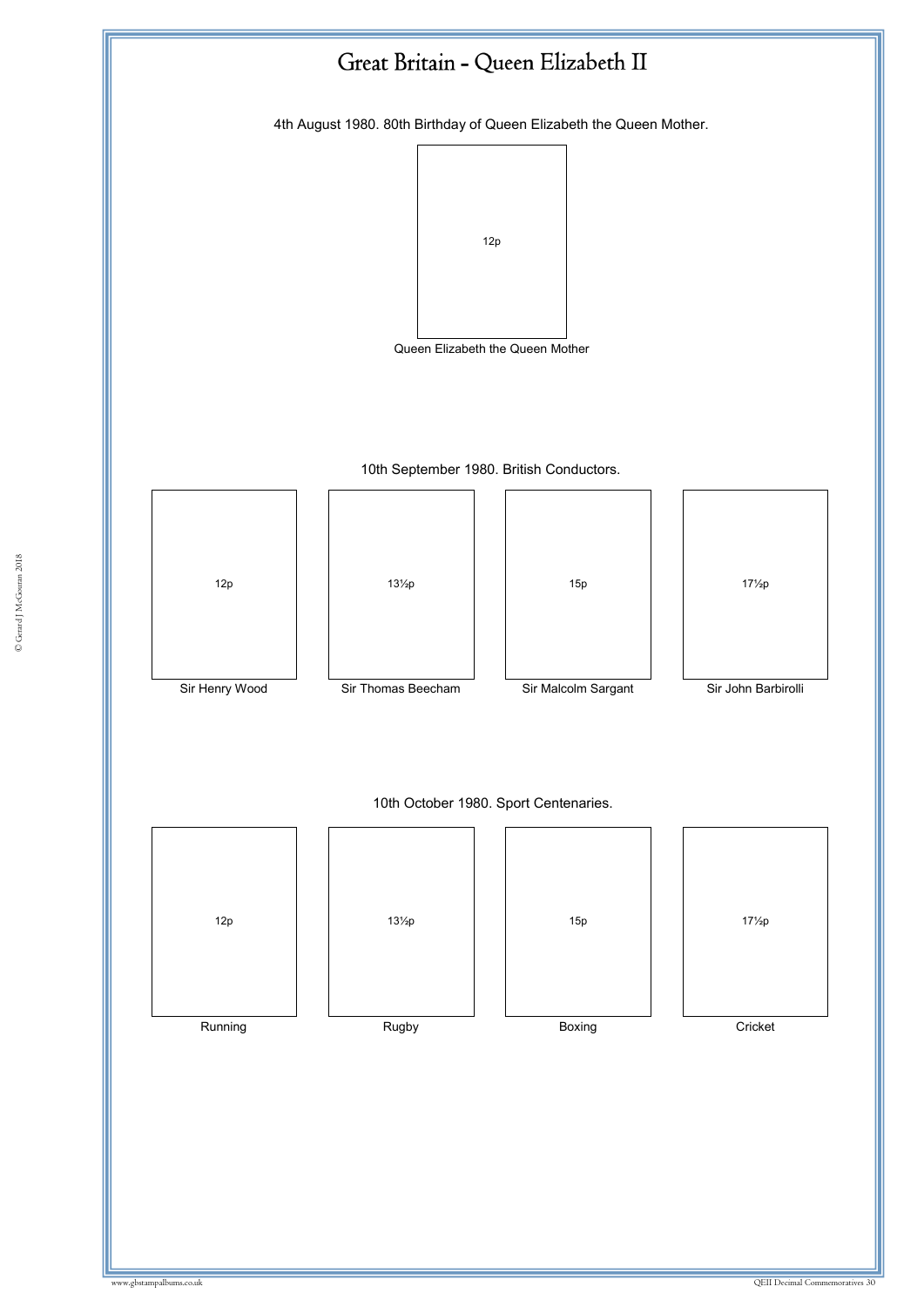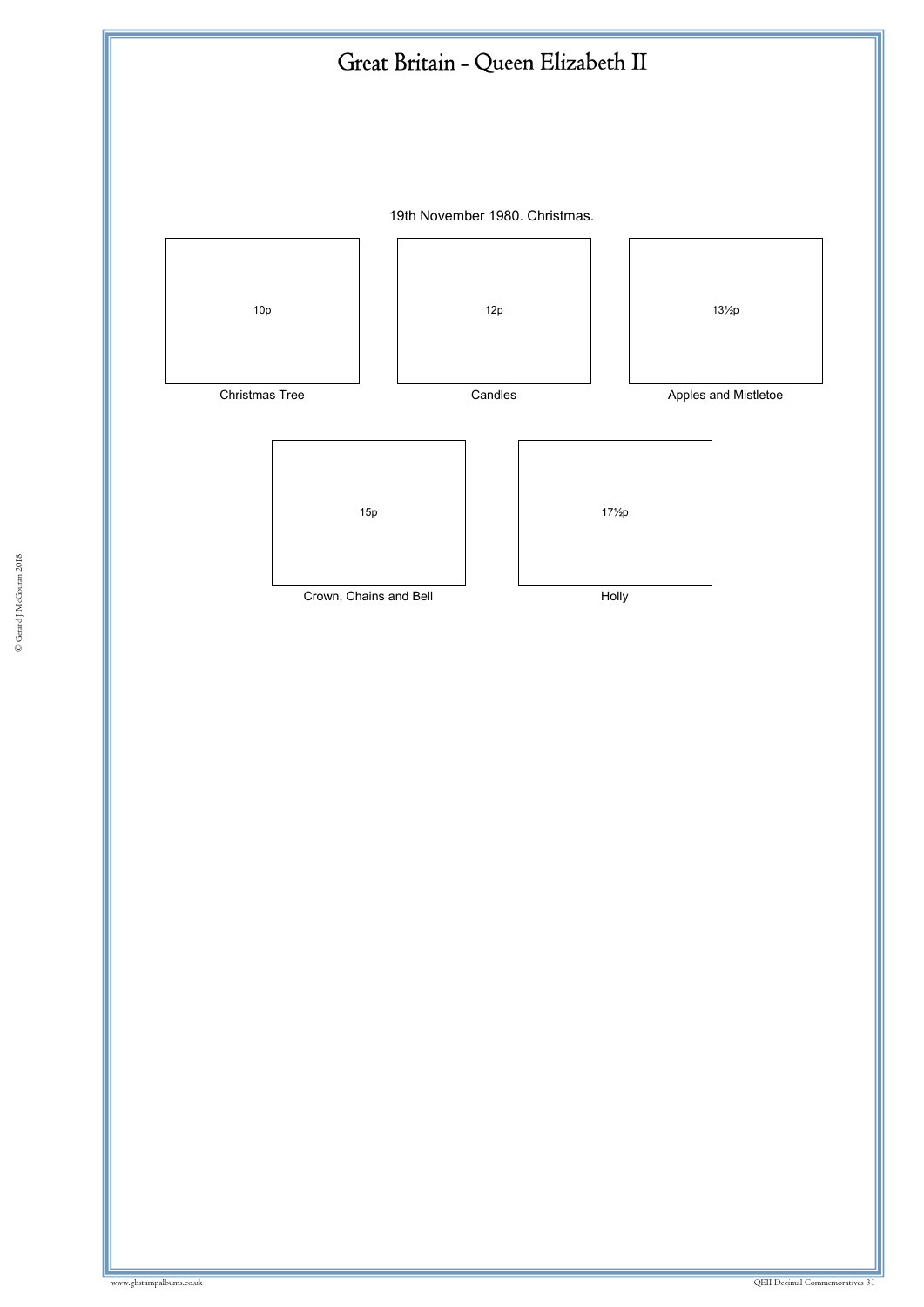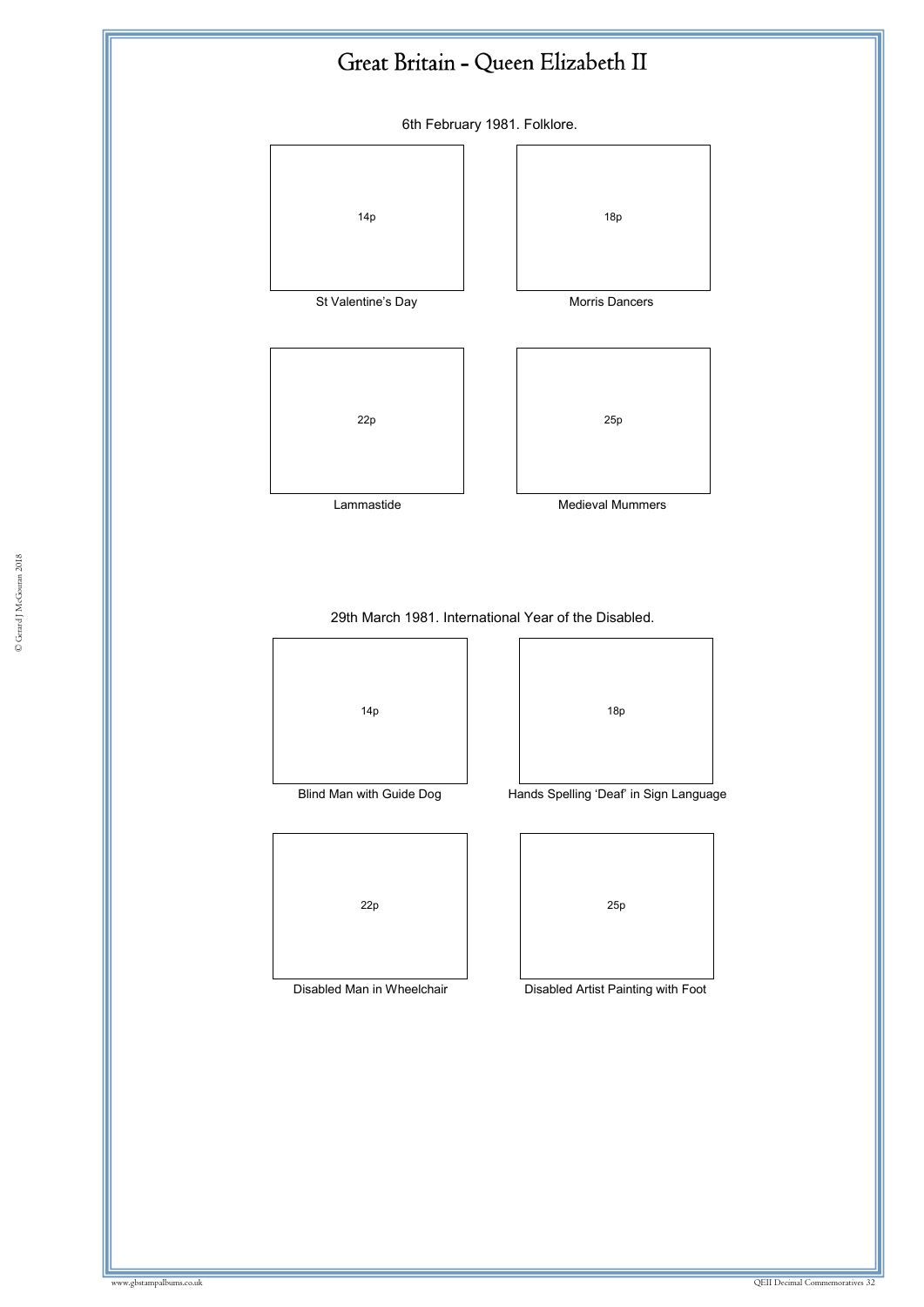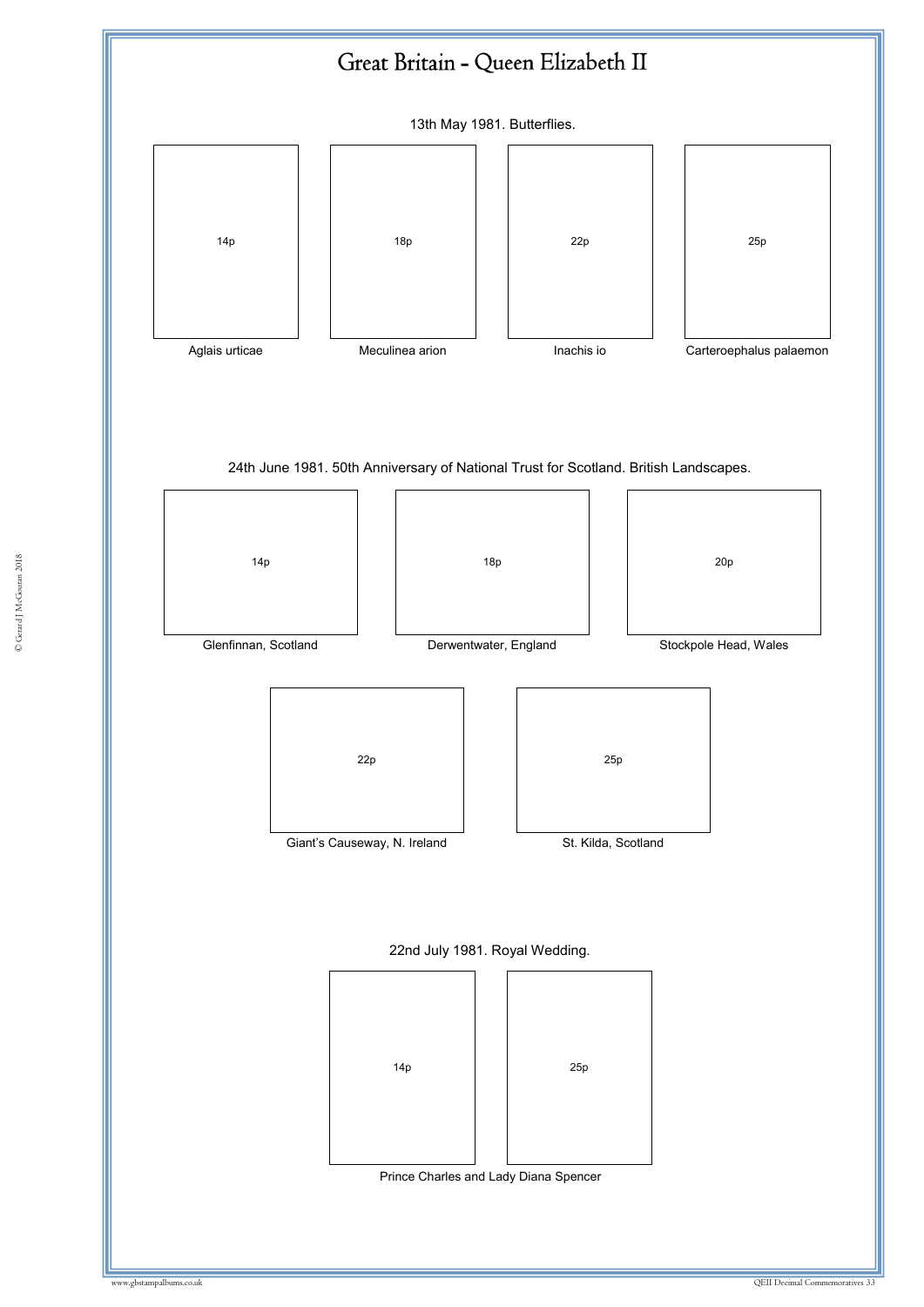12th August 1981. Anniversary of Duke of Edinburgh's Award Scheme.





© Gerard J McGouran 2018 © Gerard J McGouran 2018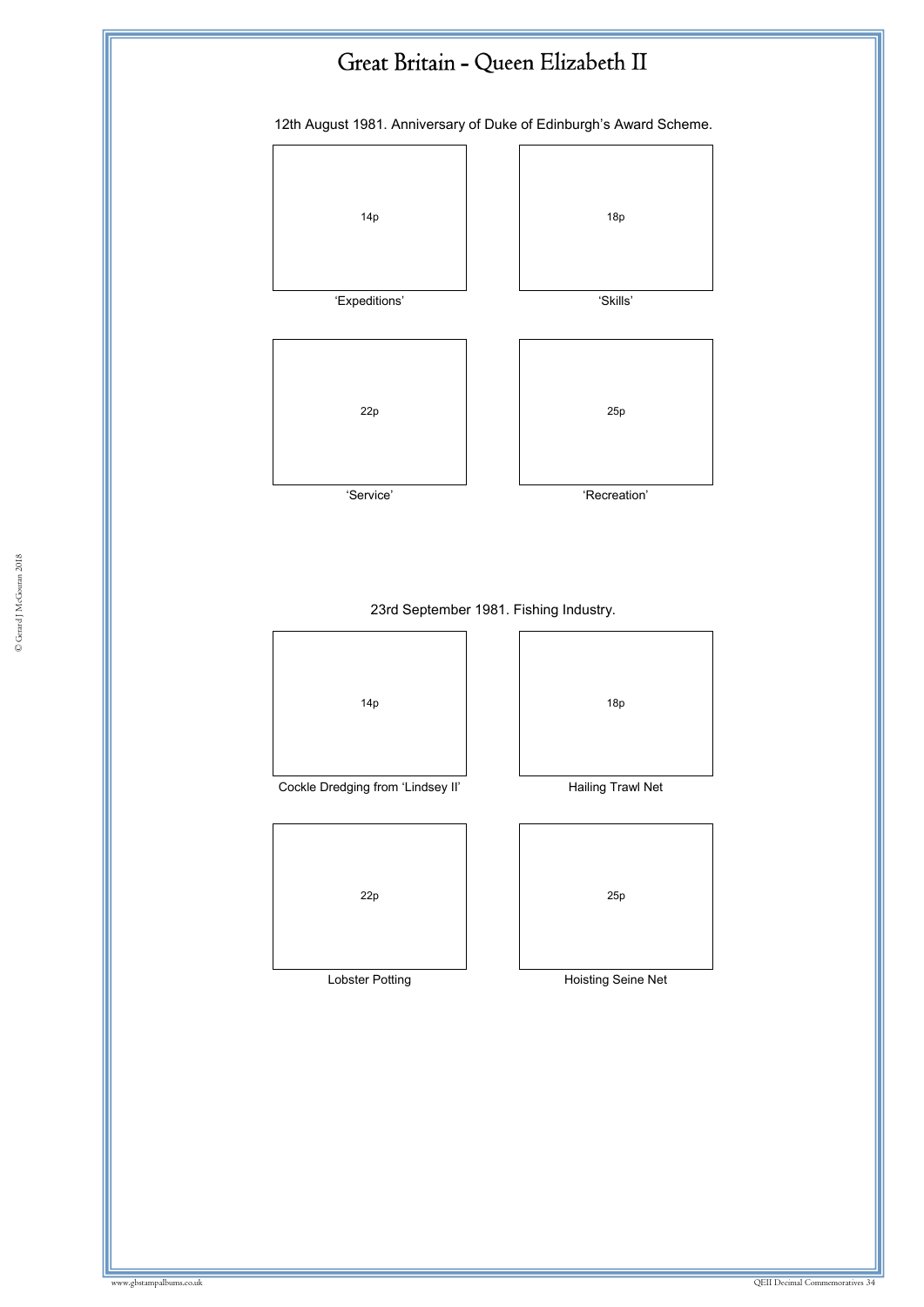

18th November 1981. Christmas.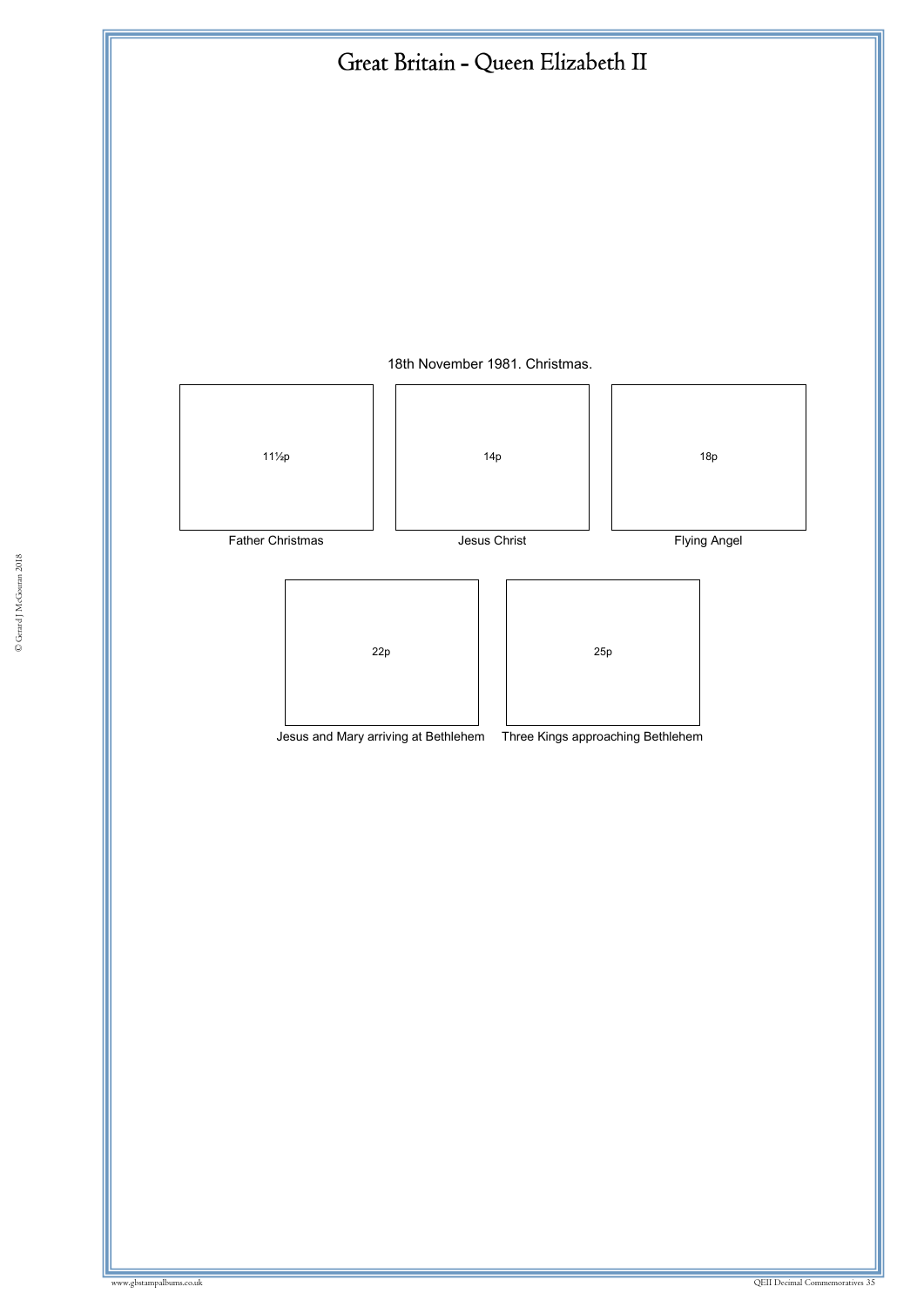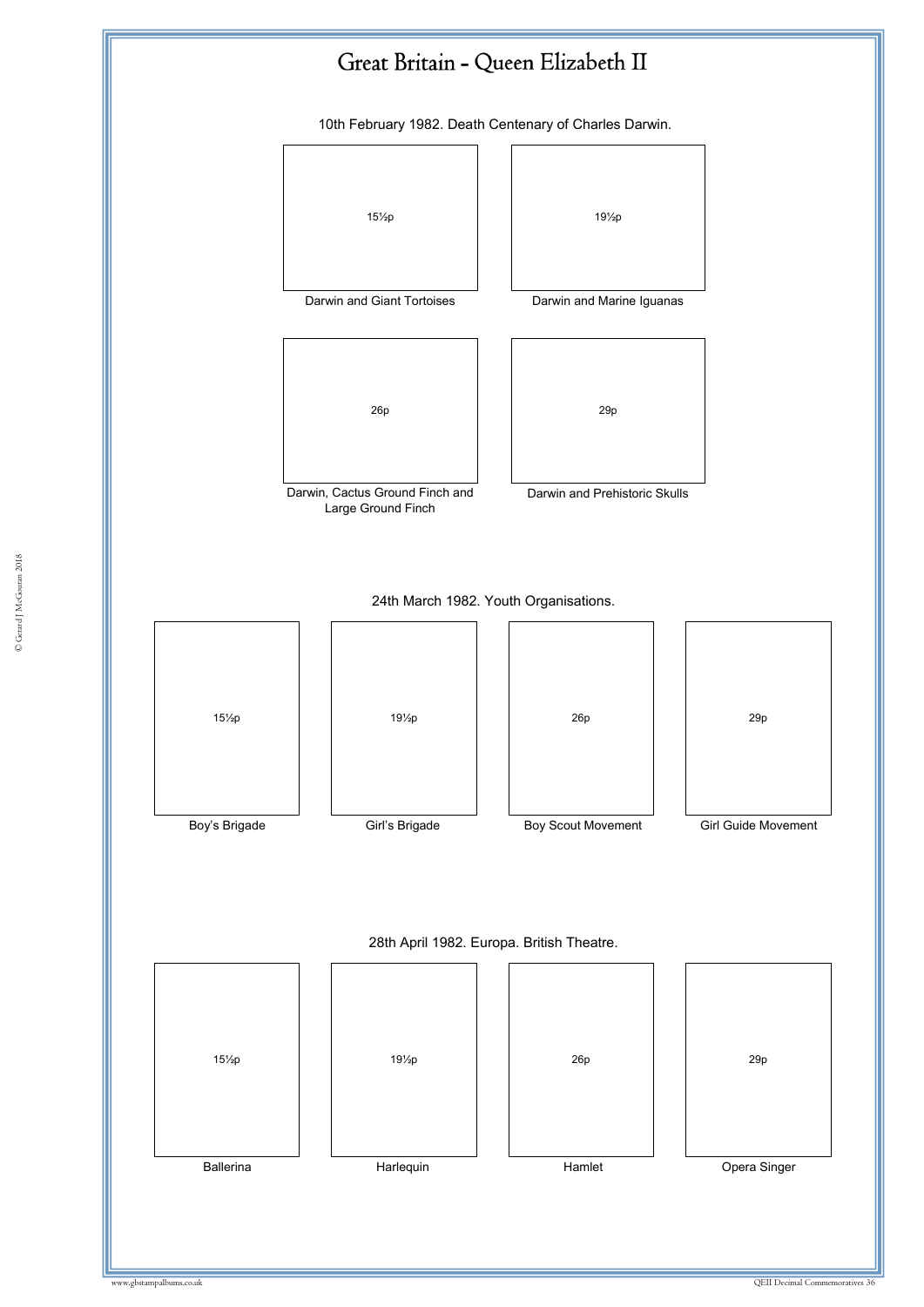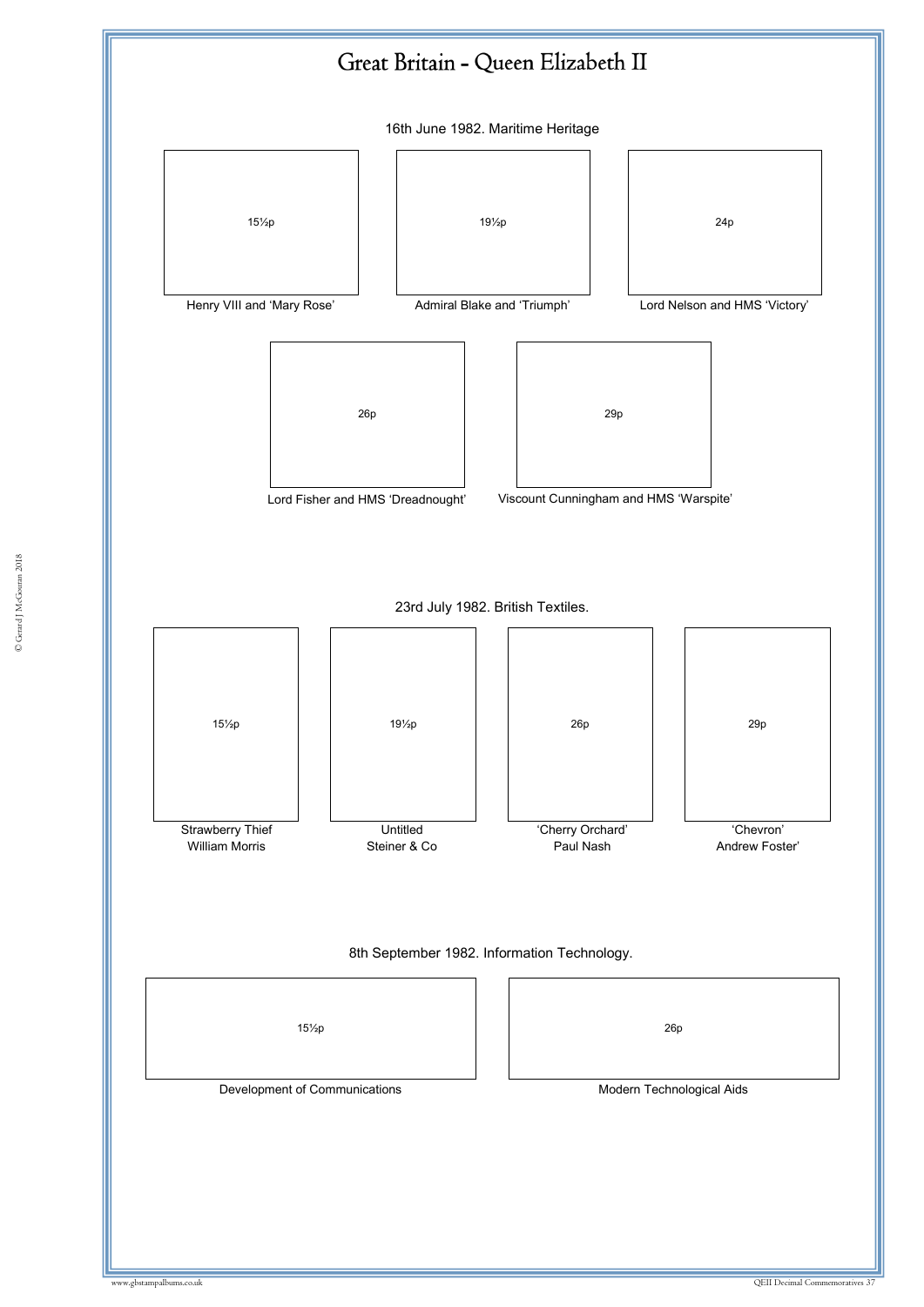

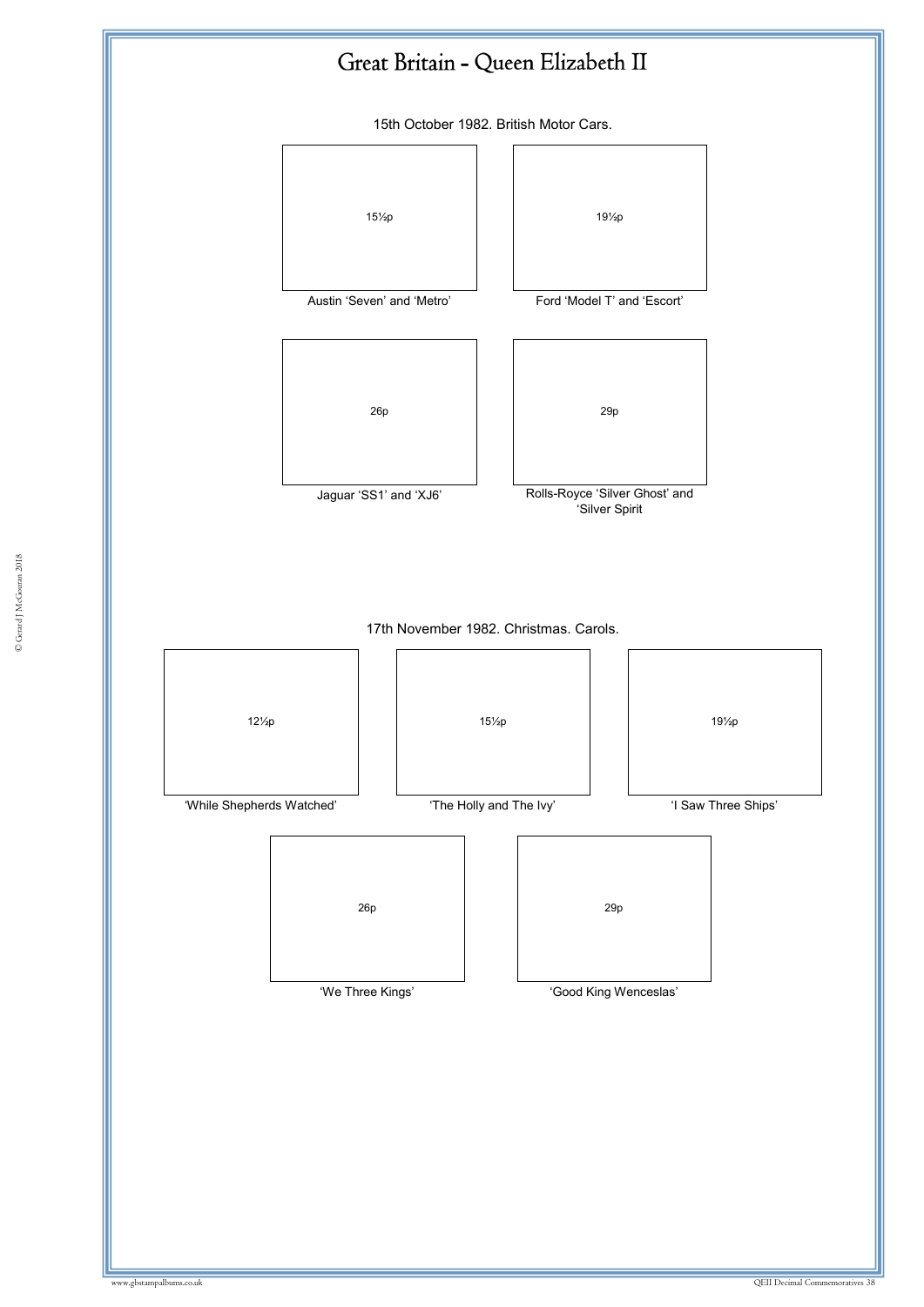

26th January 1983. British River Fishes.



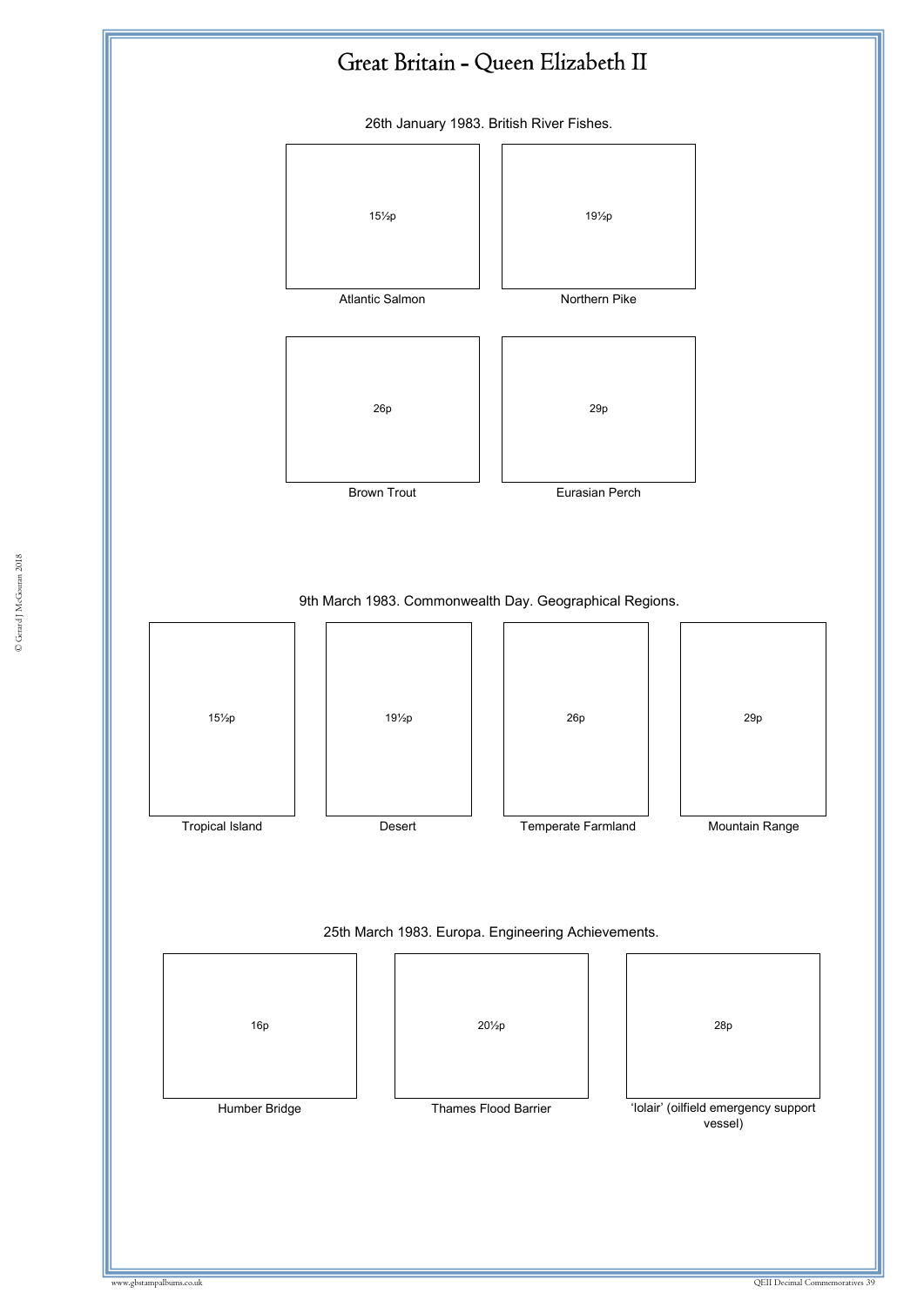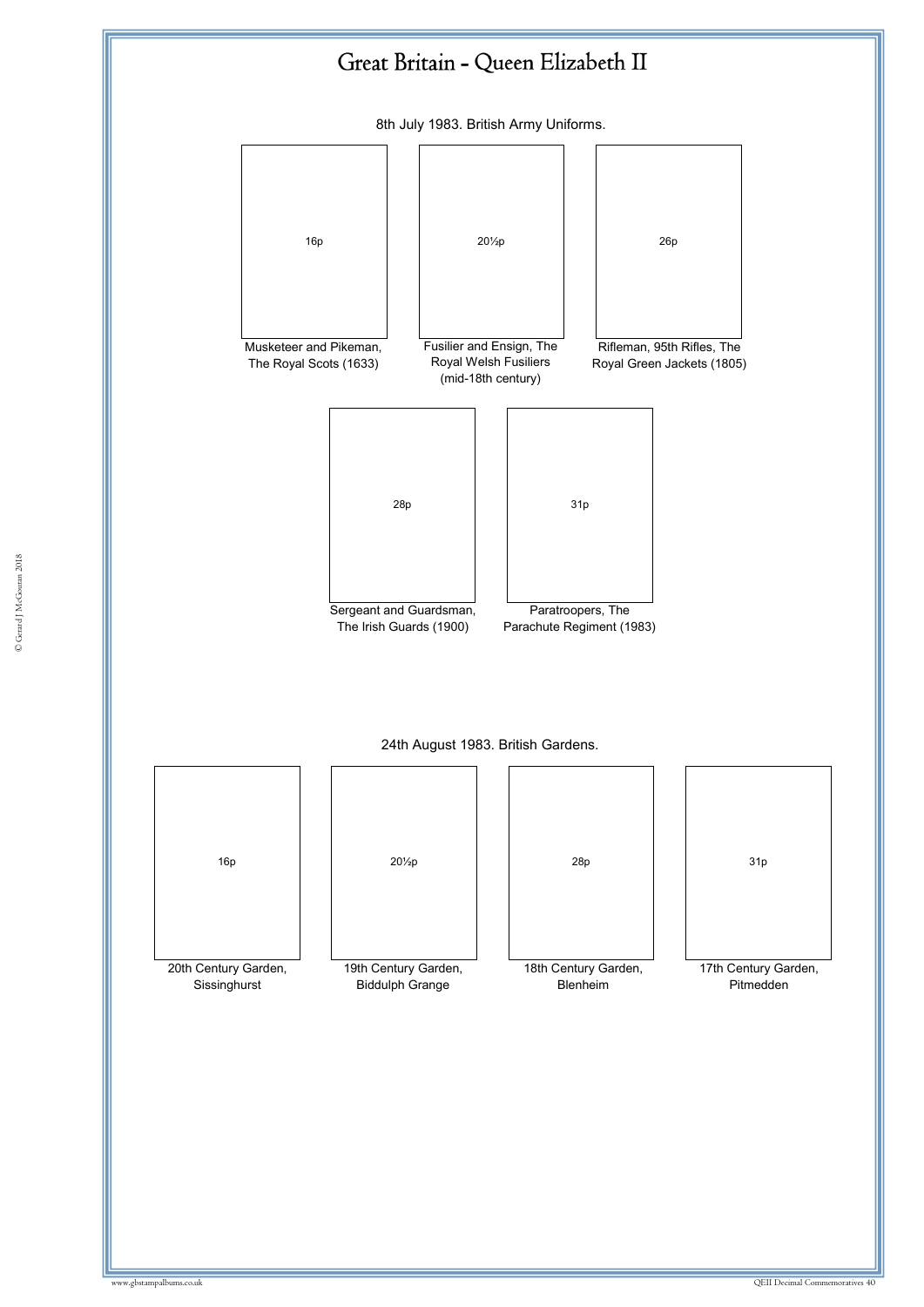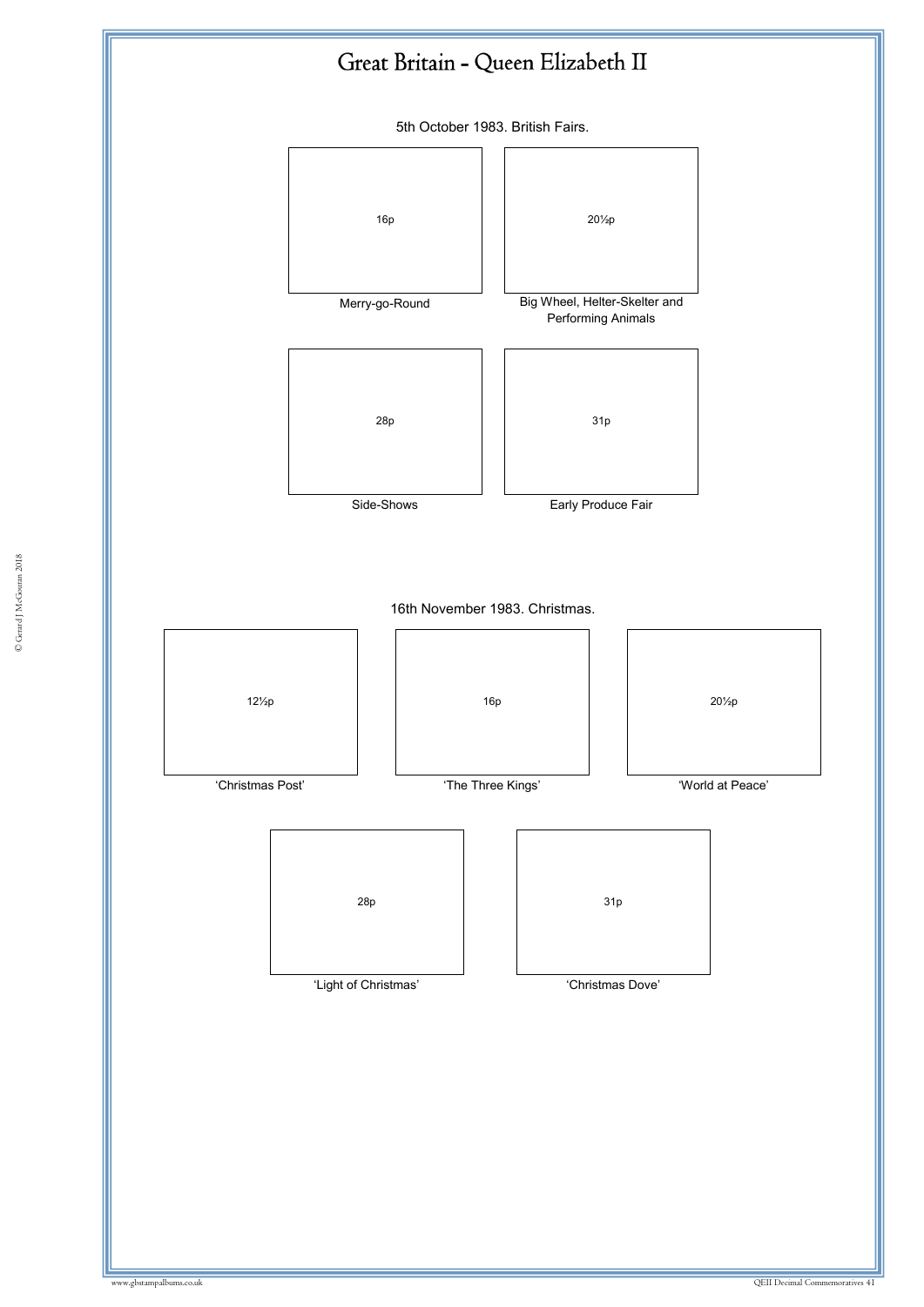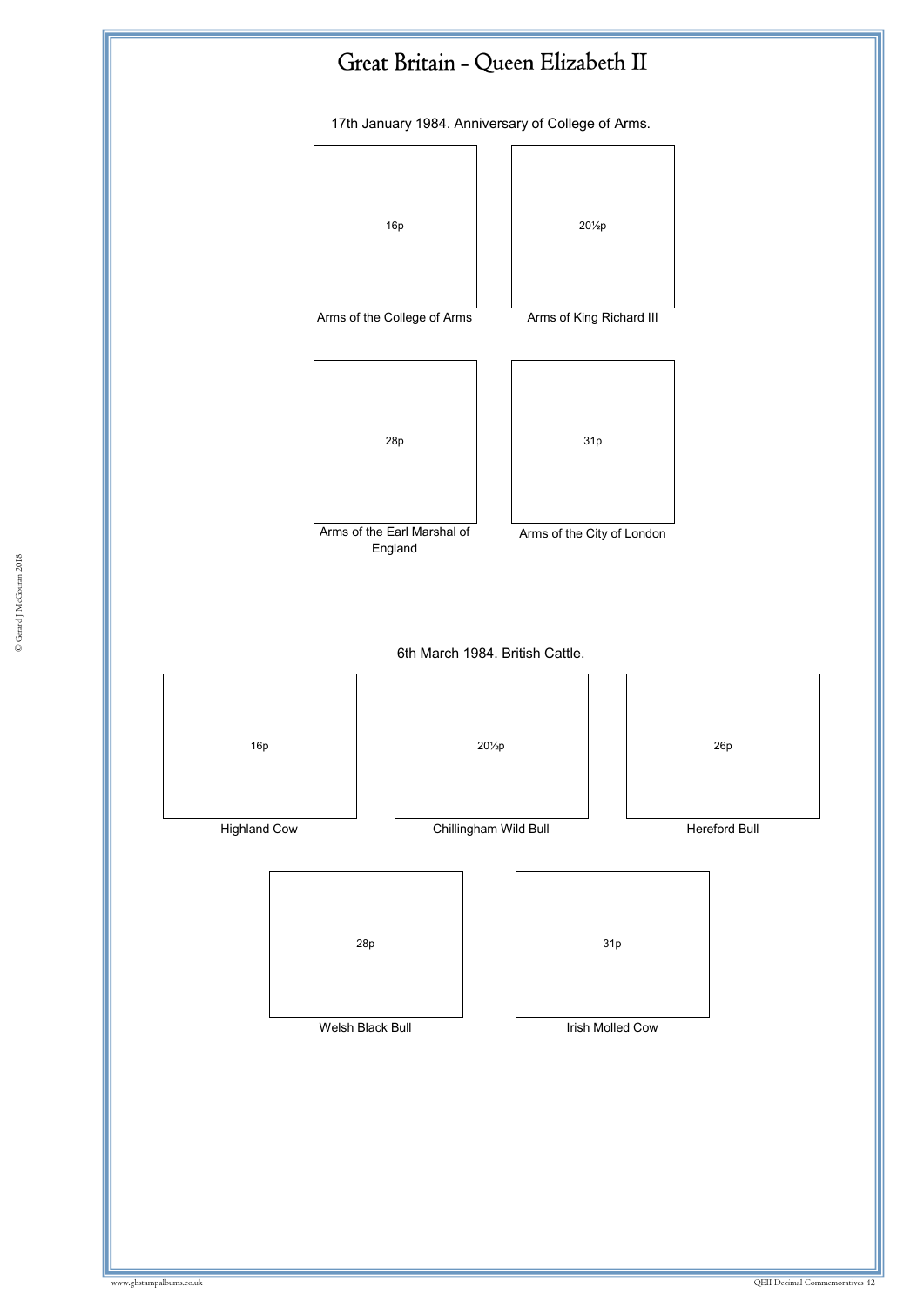19th April 1984. Urban Renewal.



15th May 1984. Europa. 25th Anniversary of C.E.P.T. and Second Elections to European Parliament.

C.E.P.T. 25th Anniversary Logo **Abduction of Europa** 

16p | | | 16p

20½p 20½p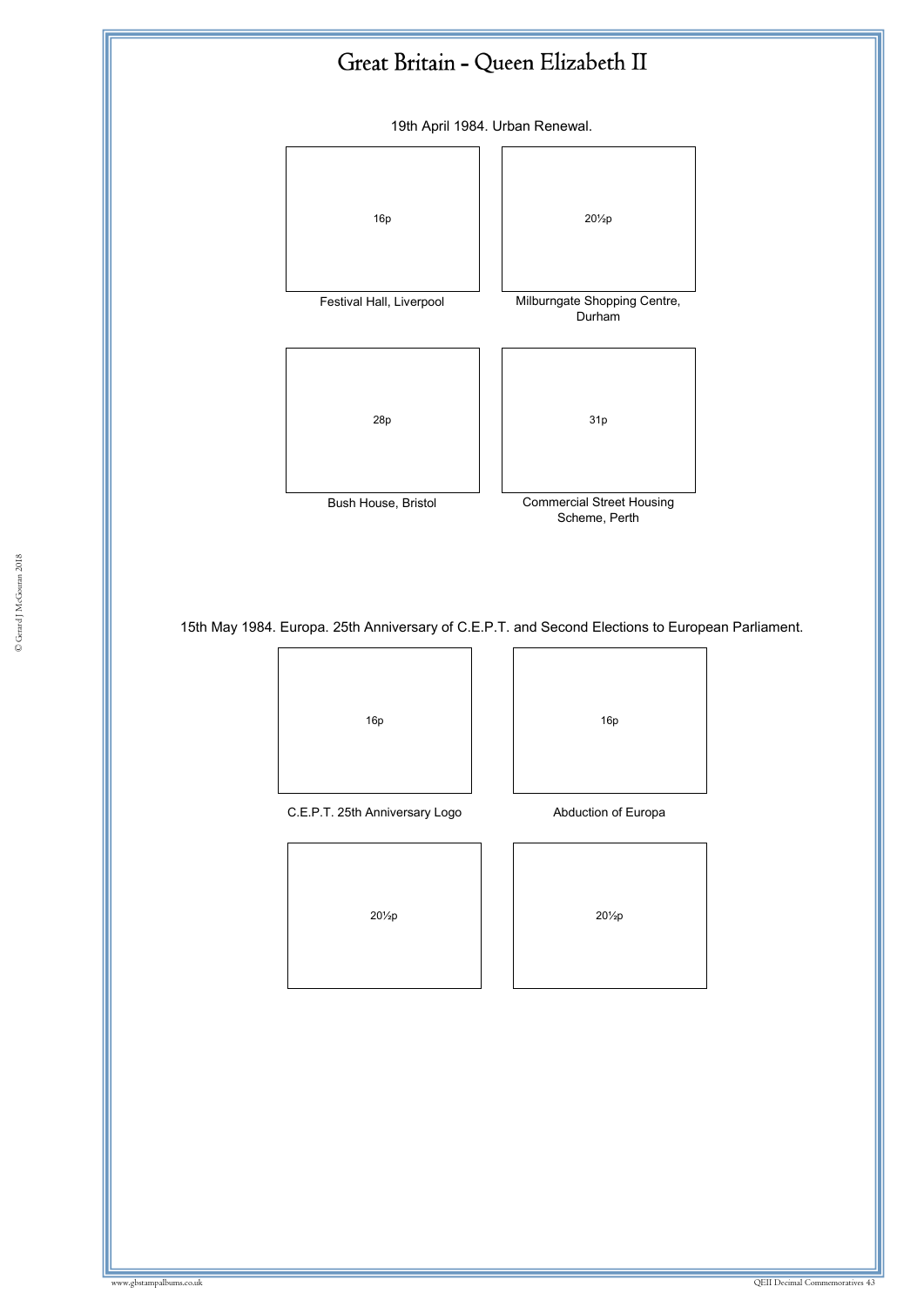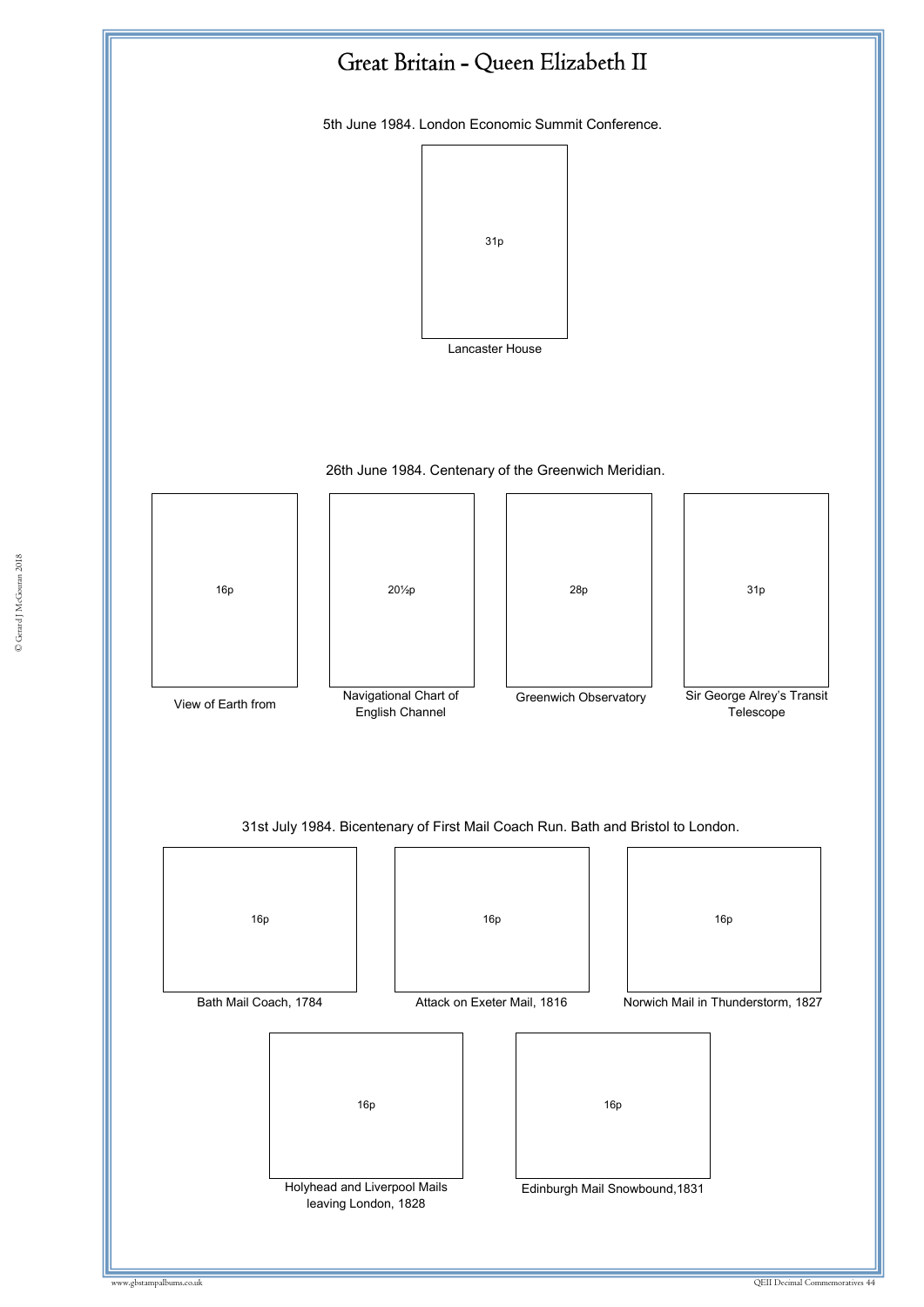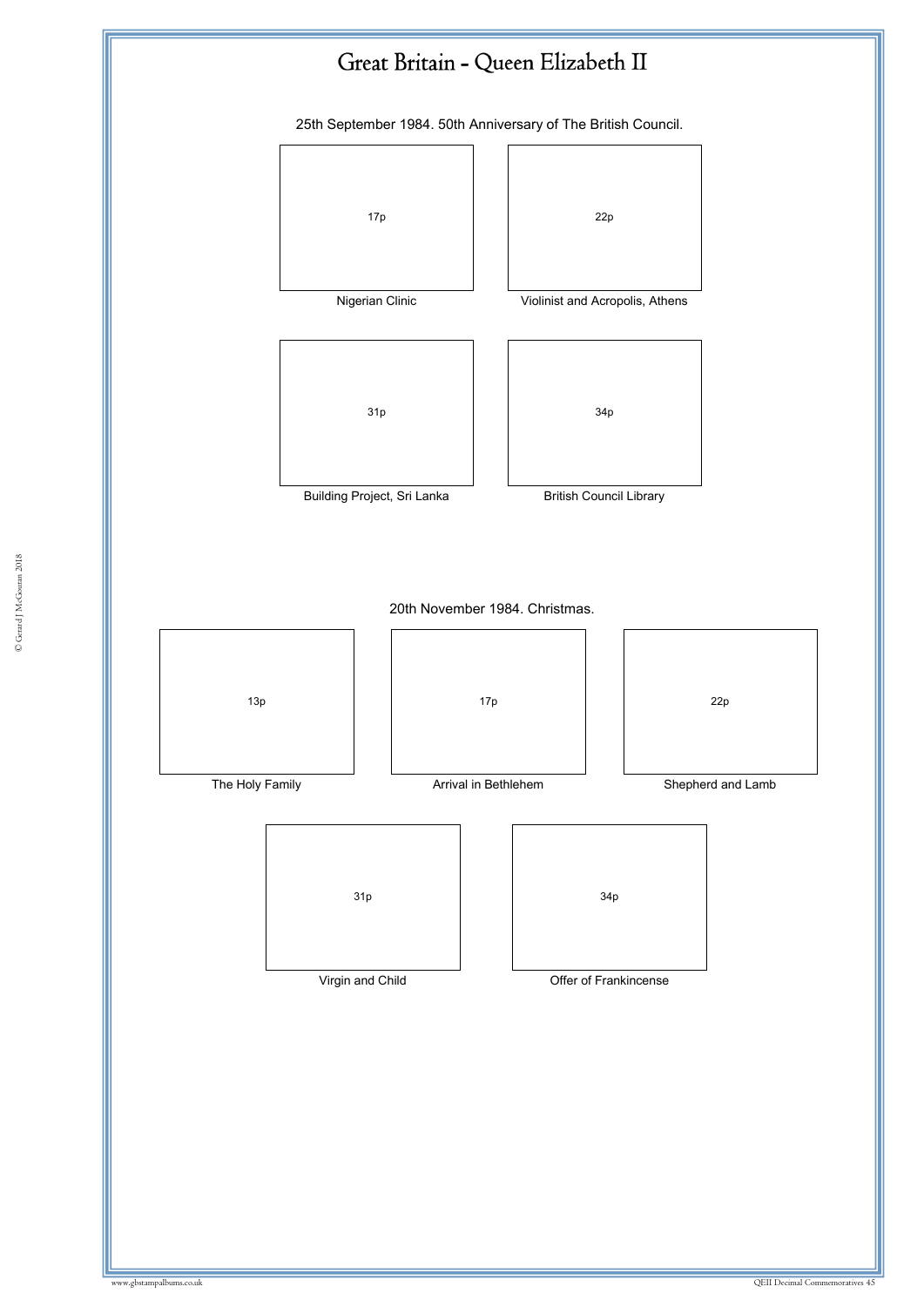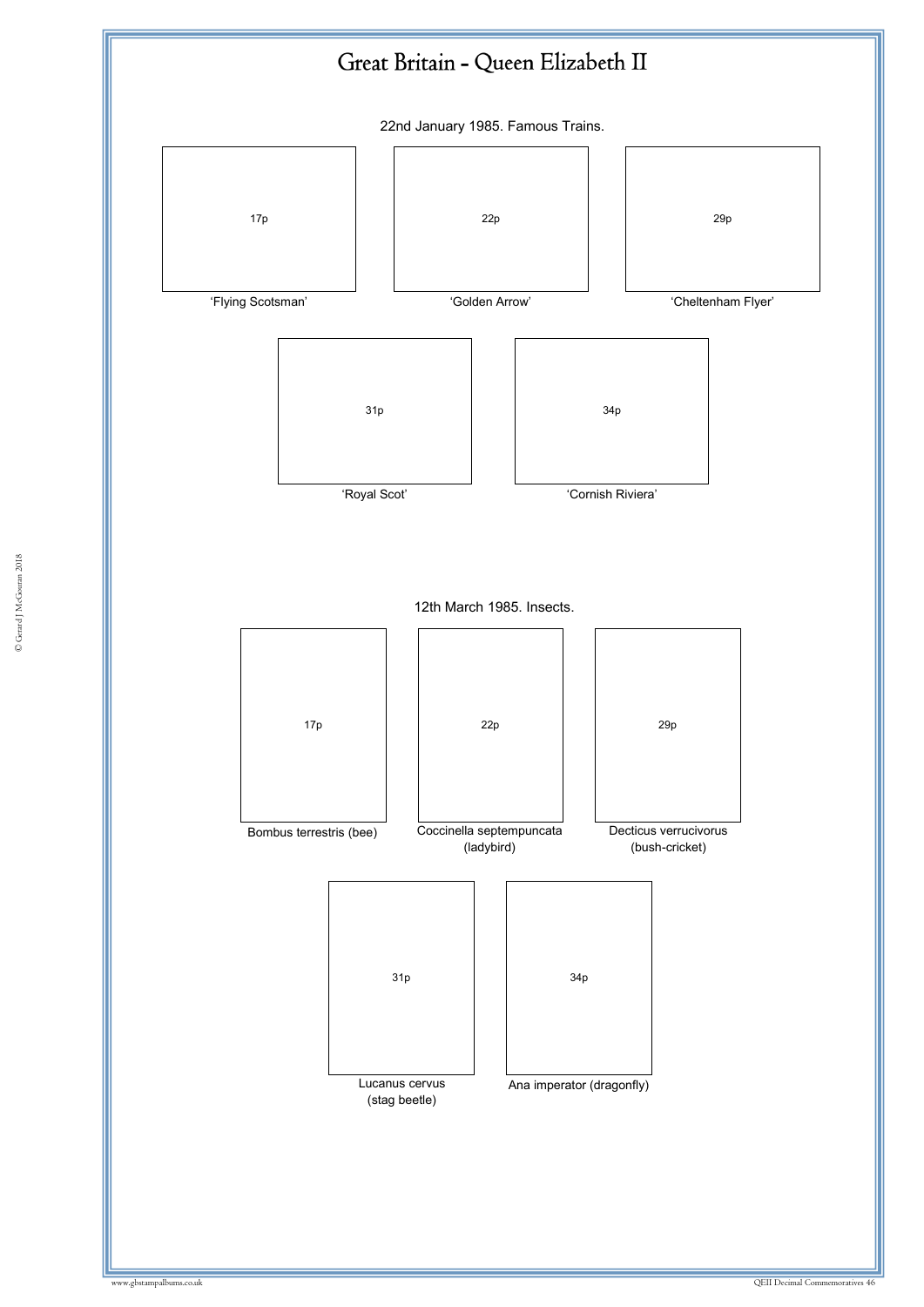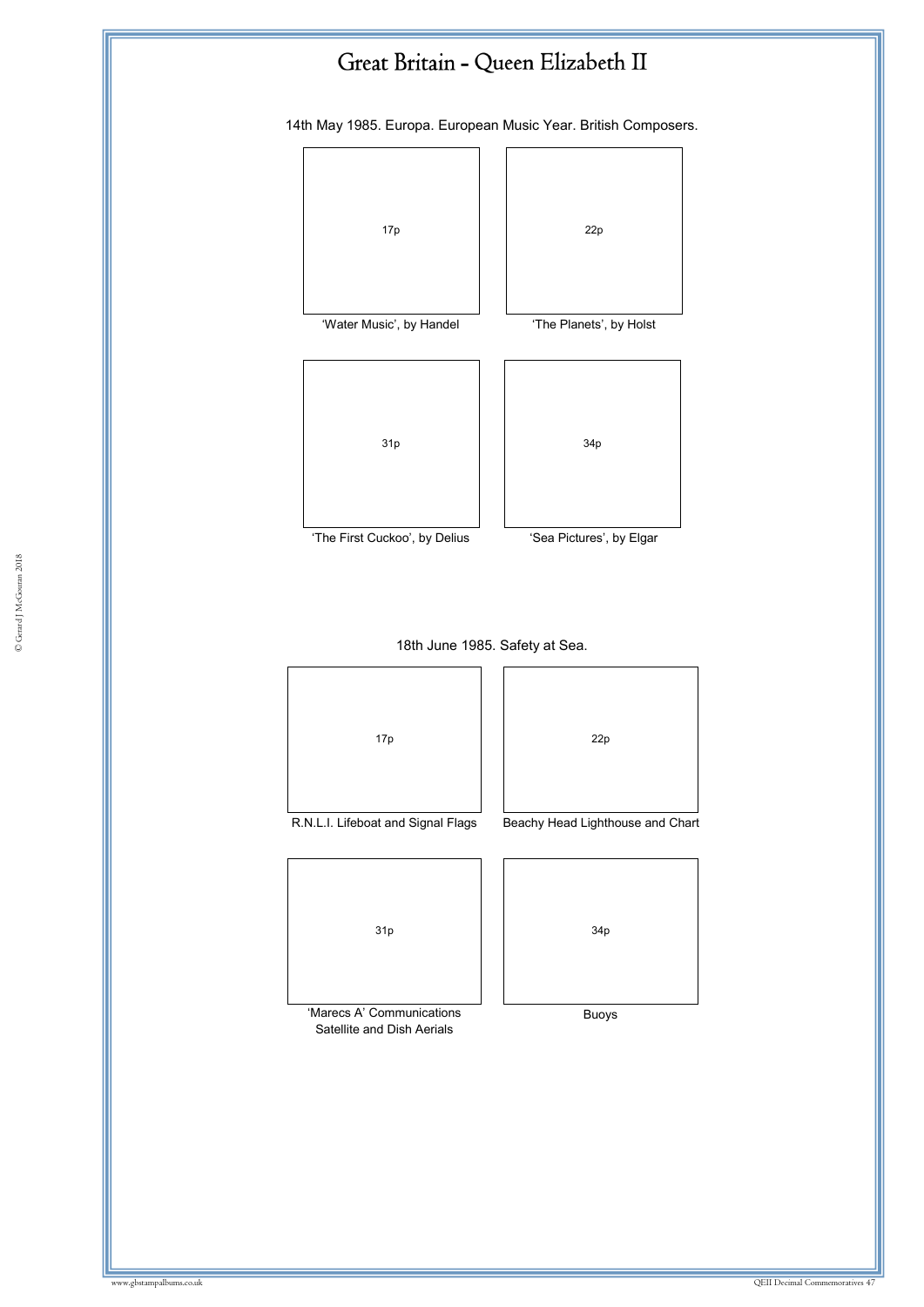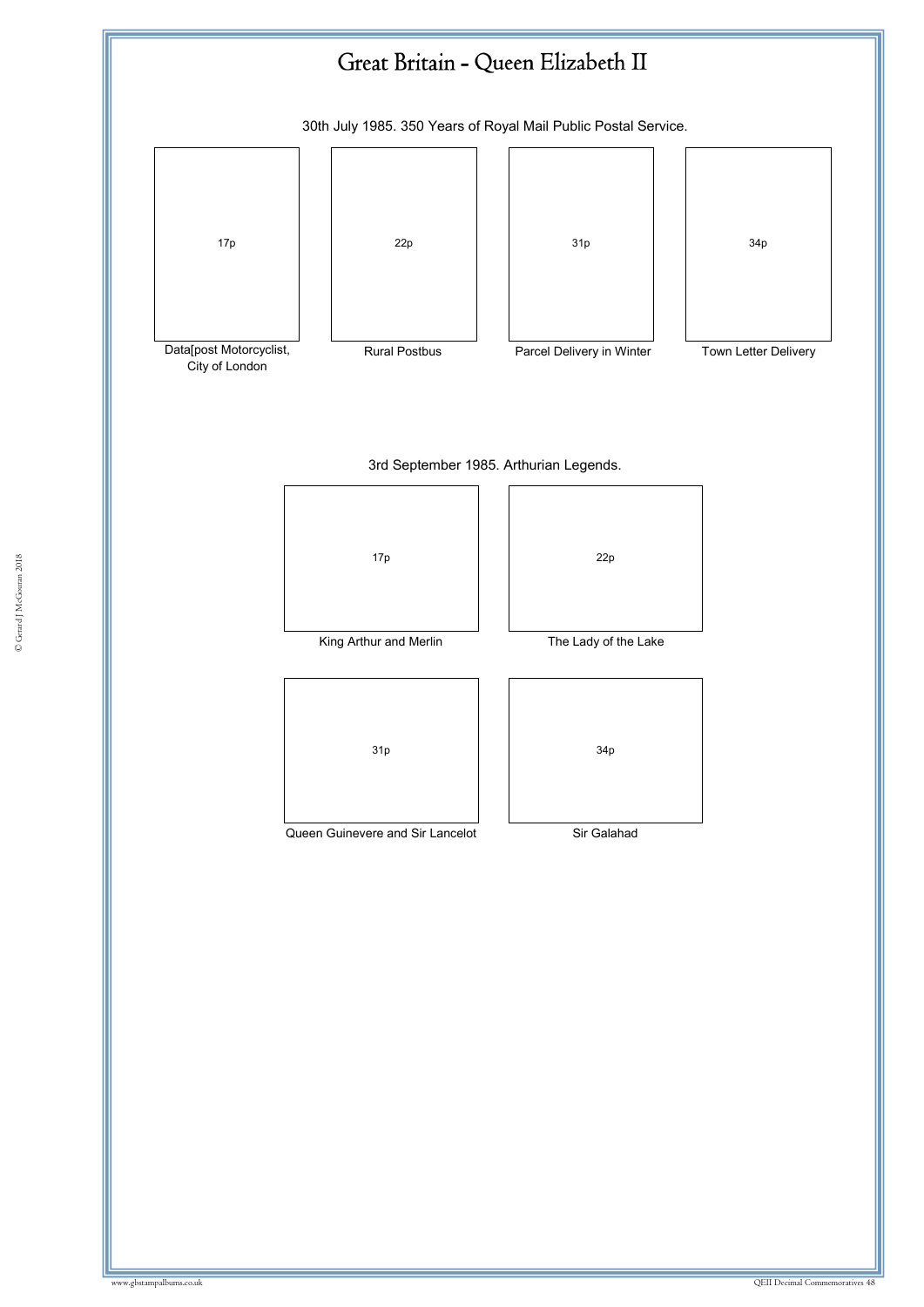

© Gerard J McGouran 2018 © Gerard J McGouran 2018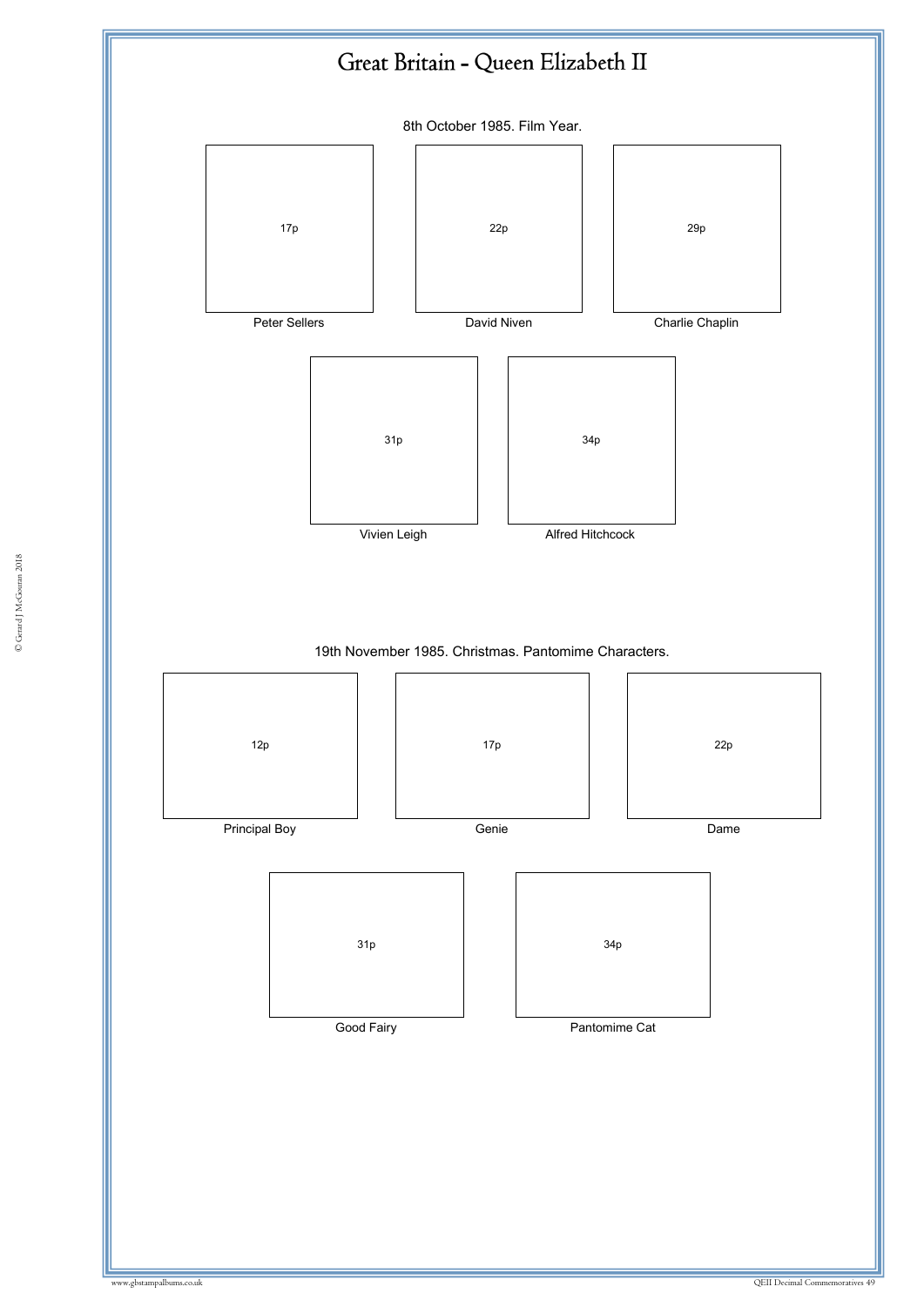14th January 1986. Industry Year.



18th February 1986. Appearance of Halley's Comet.

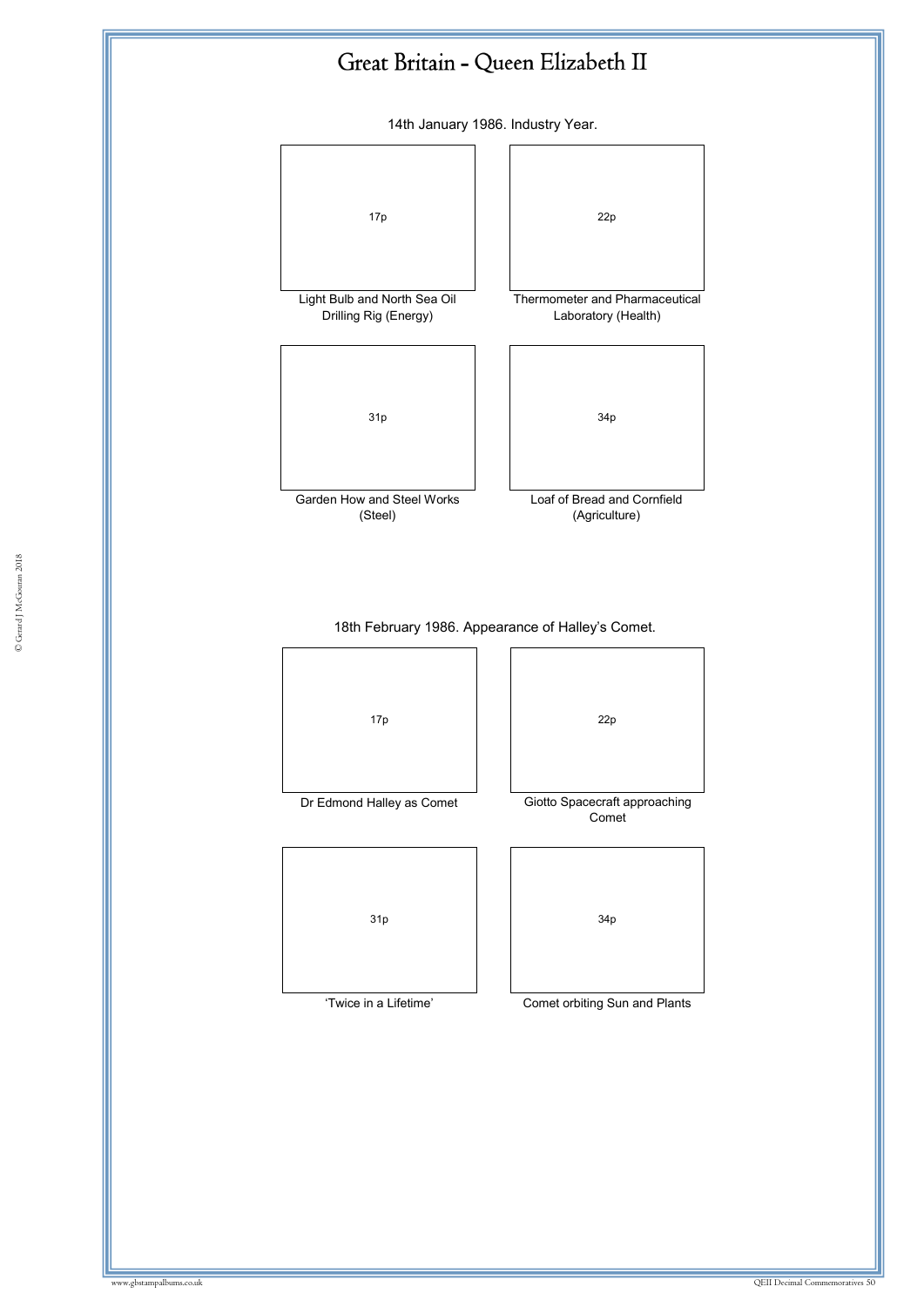21st April 1986. 60th Birthday of Queen Elizabeth II.



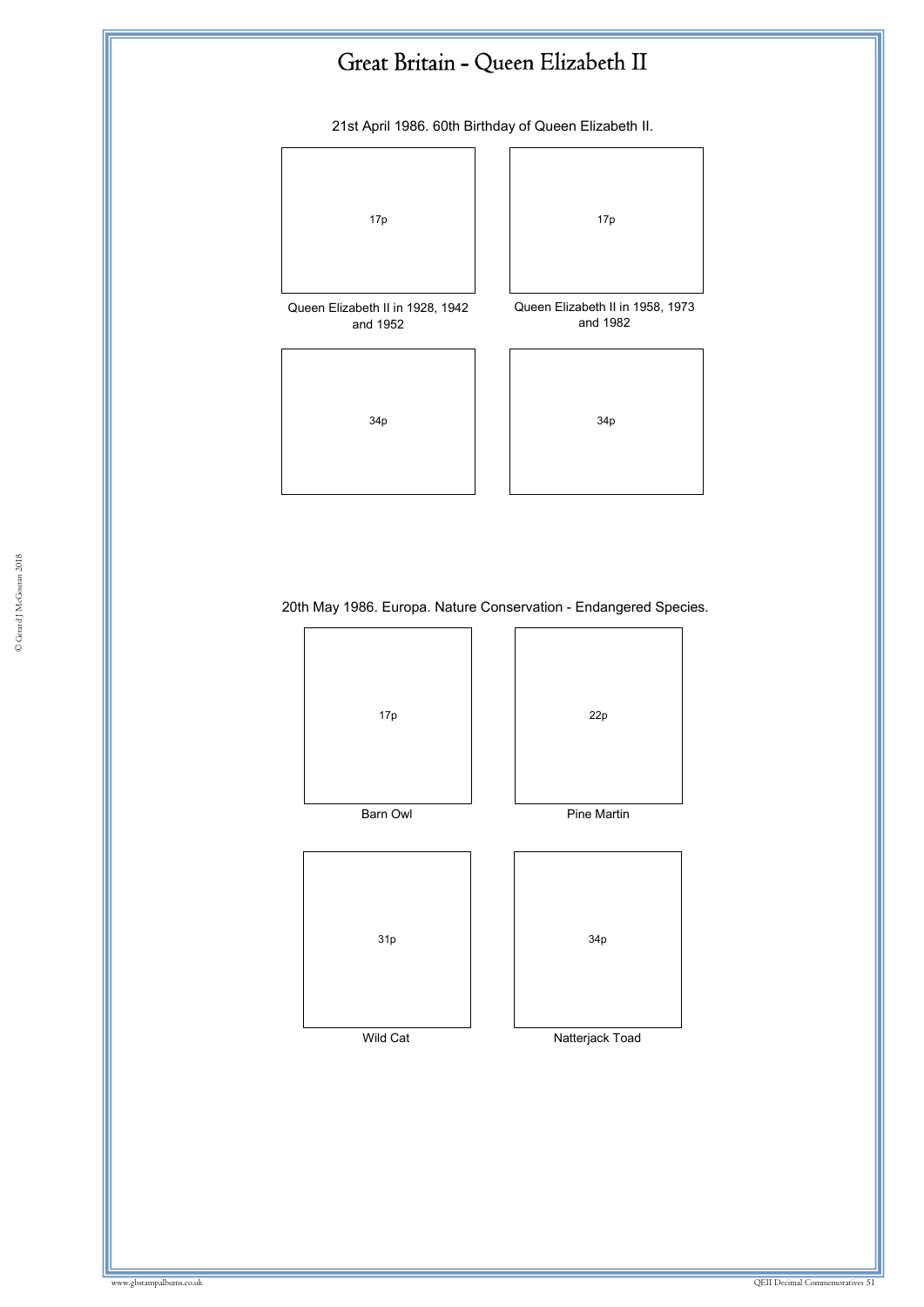

17th June 1986. 900th Anniversary of Domesday Book.





Knight and Retainers **Lord** at Banquet

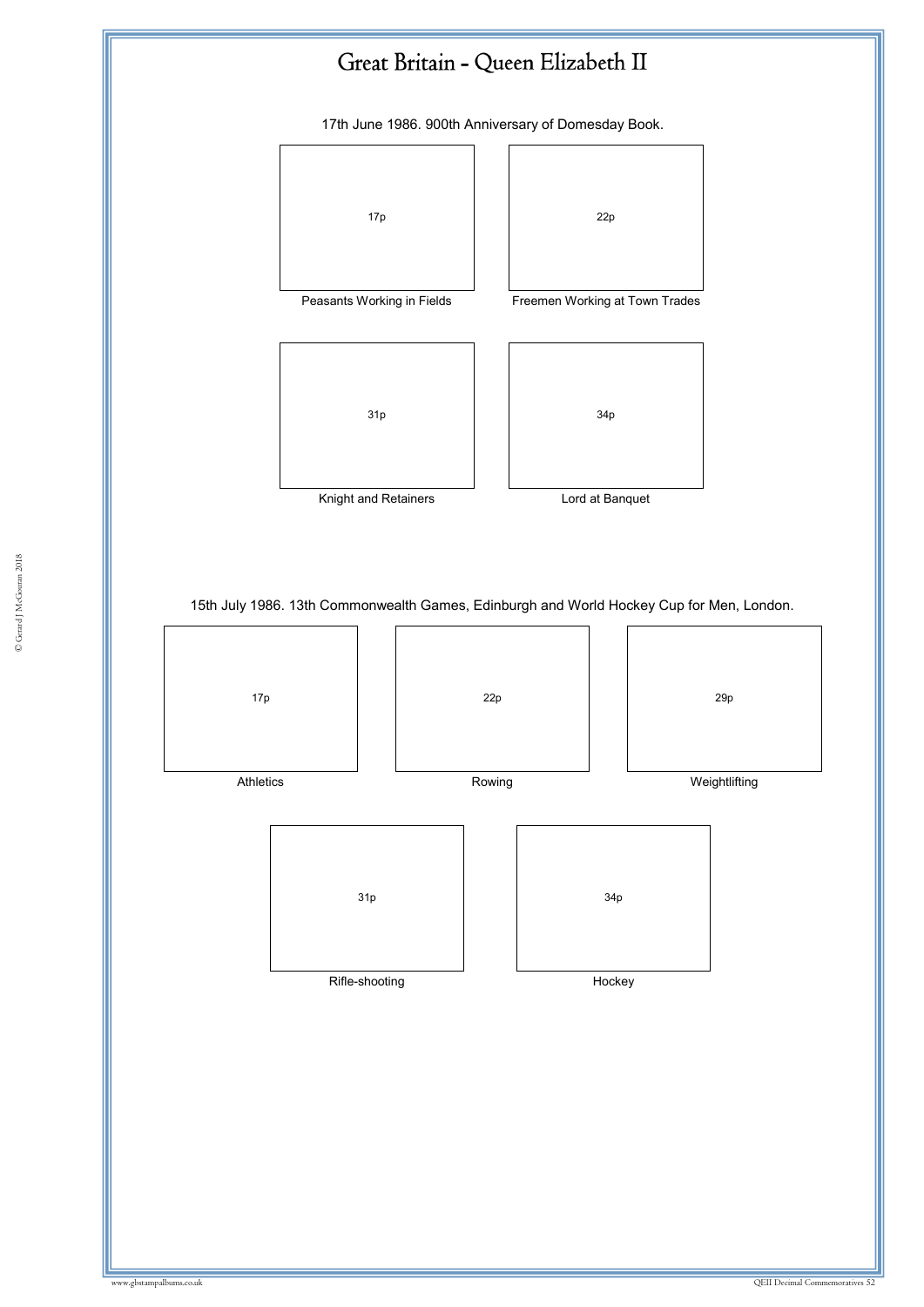22nd July 1986. Royal Wedding.



19th August 1986. 32nd Commonwealth Parliamentary Association Conference.



Stylised Cross on Ballot Paper



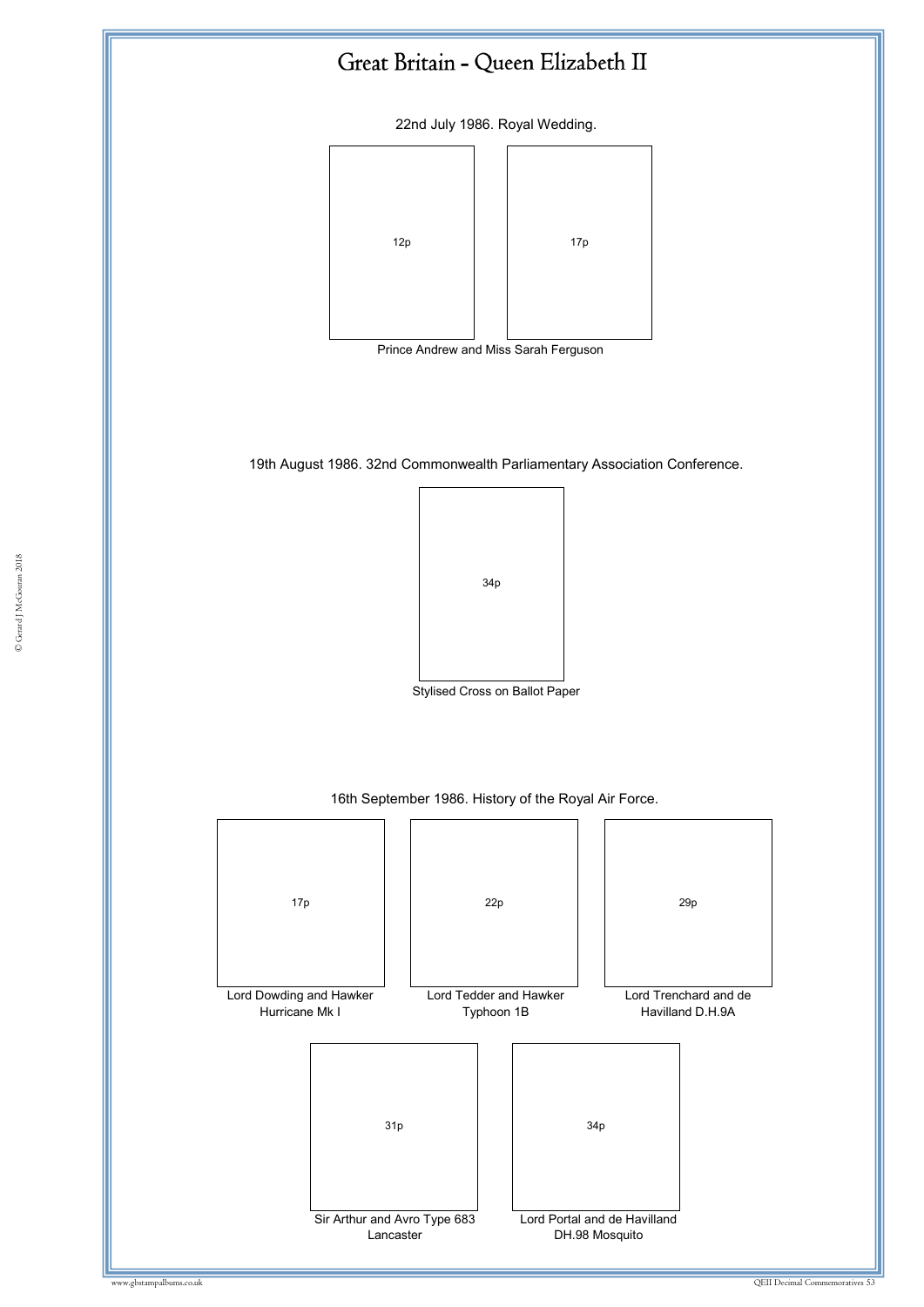



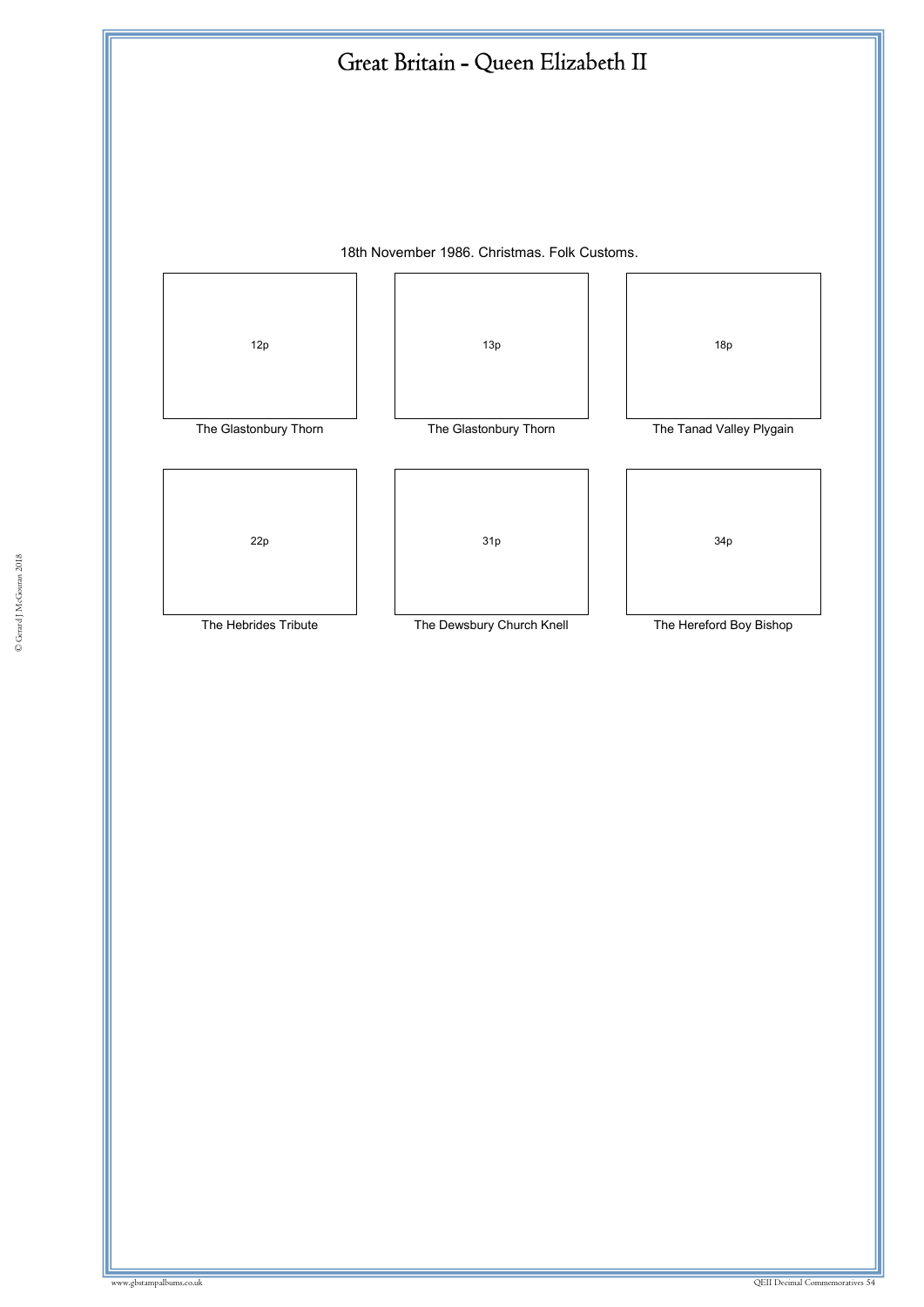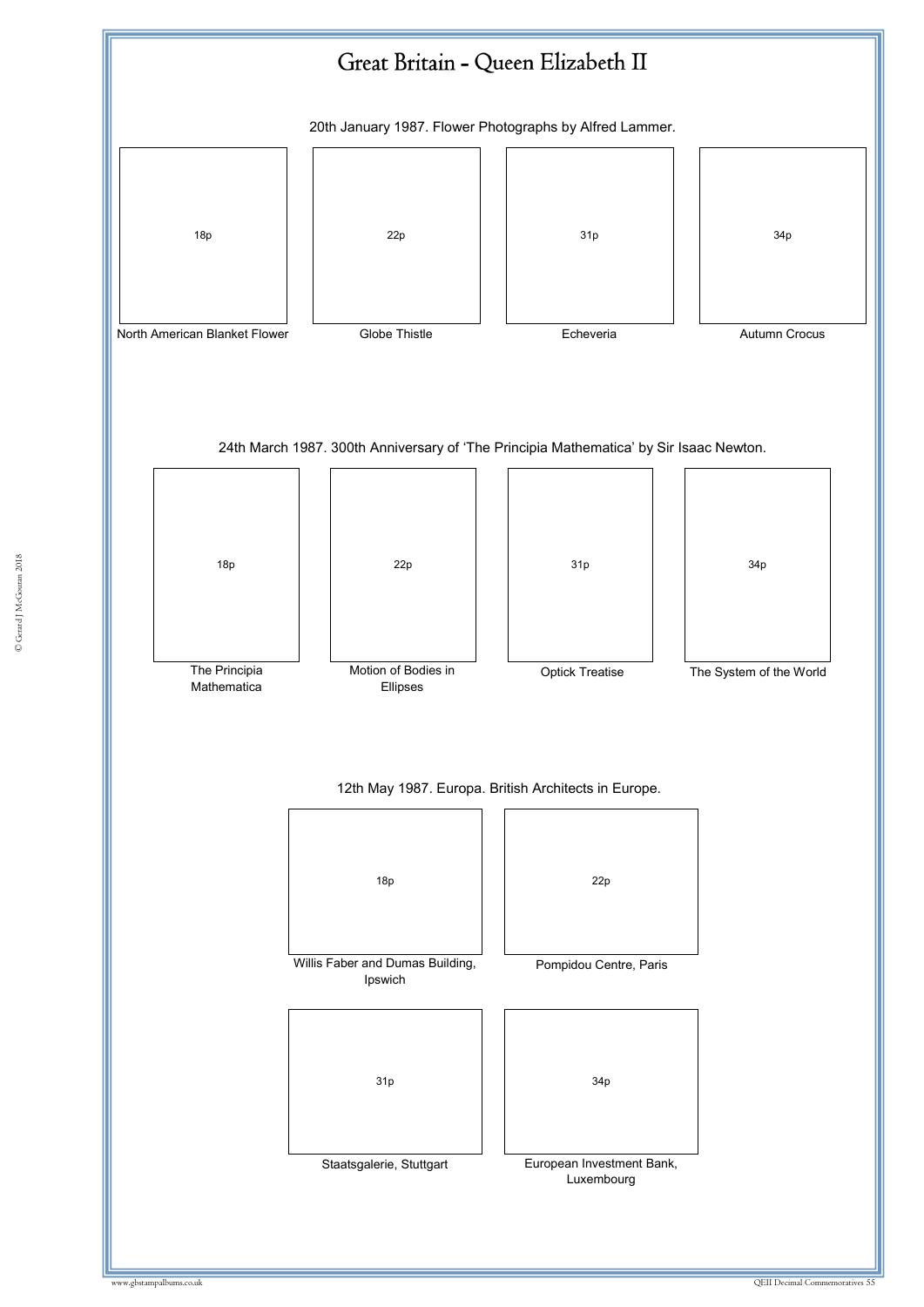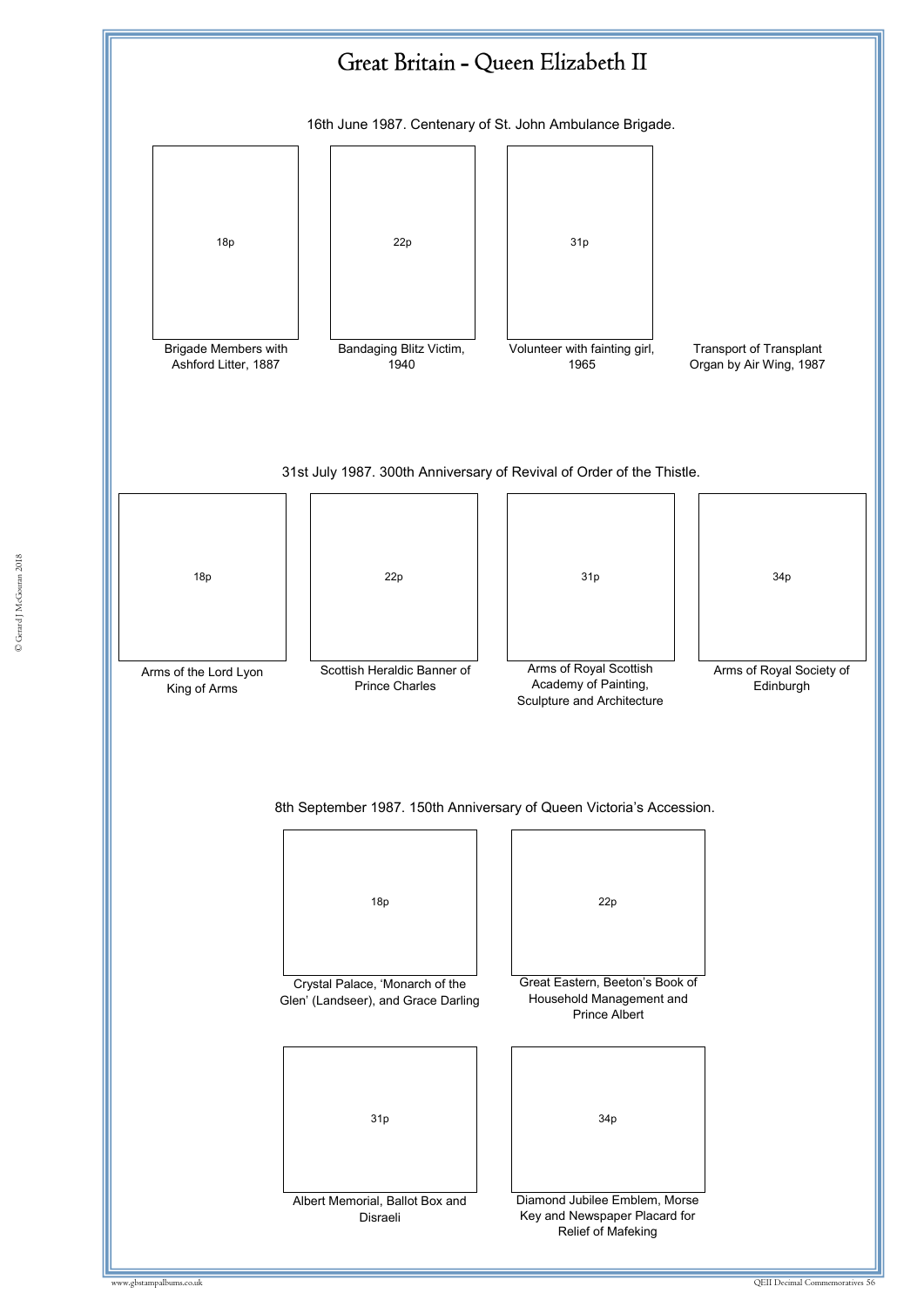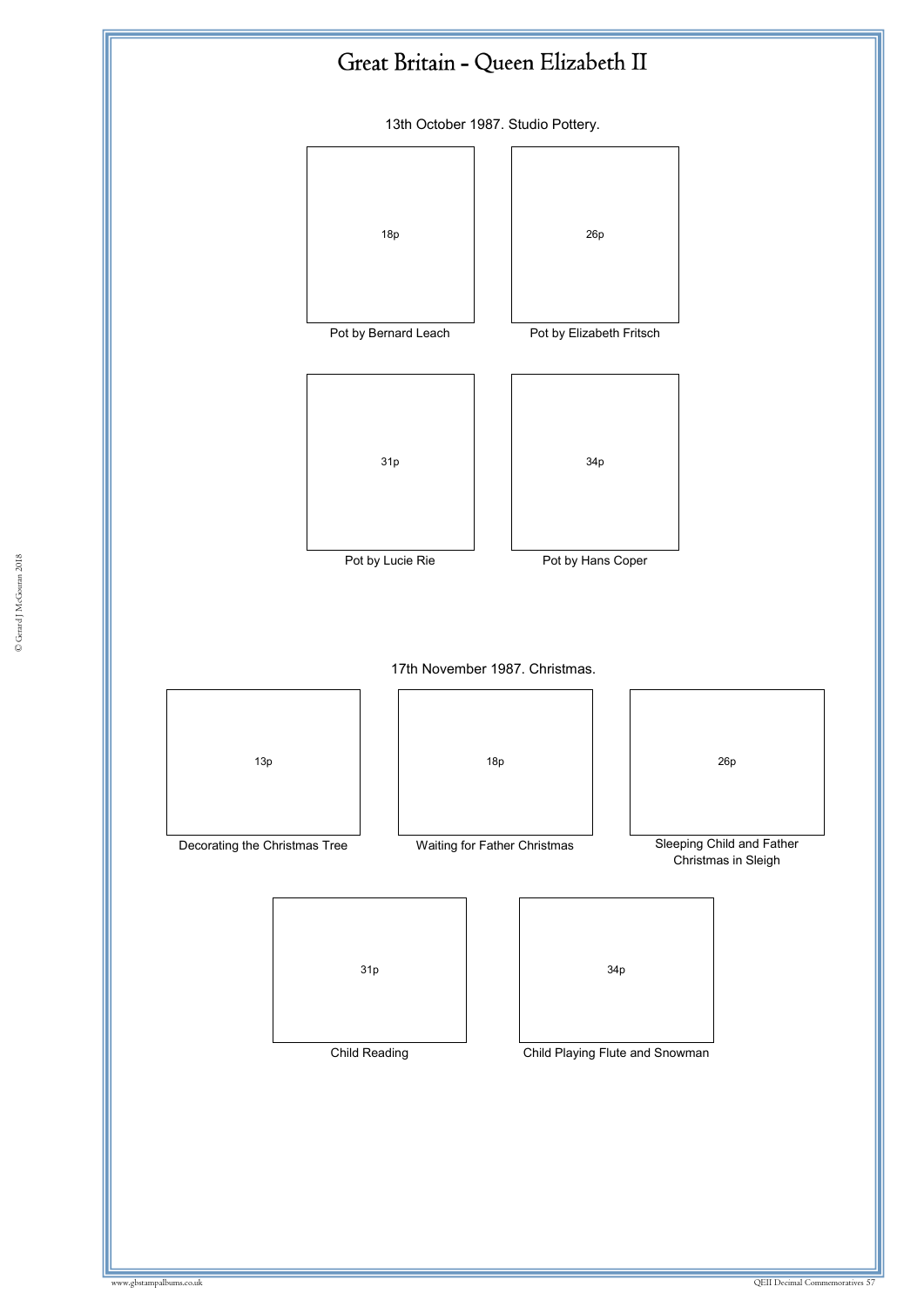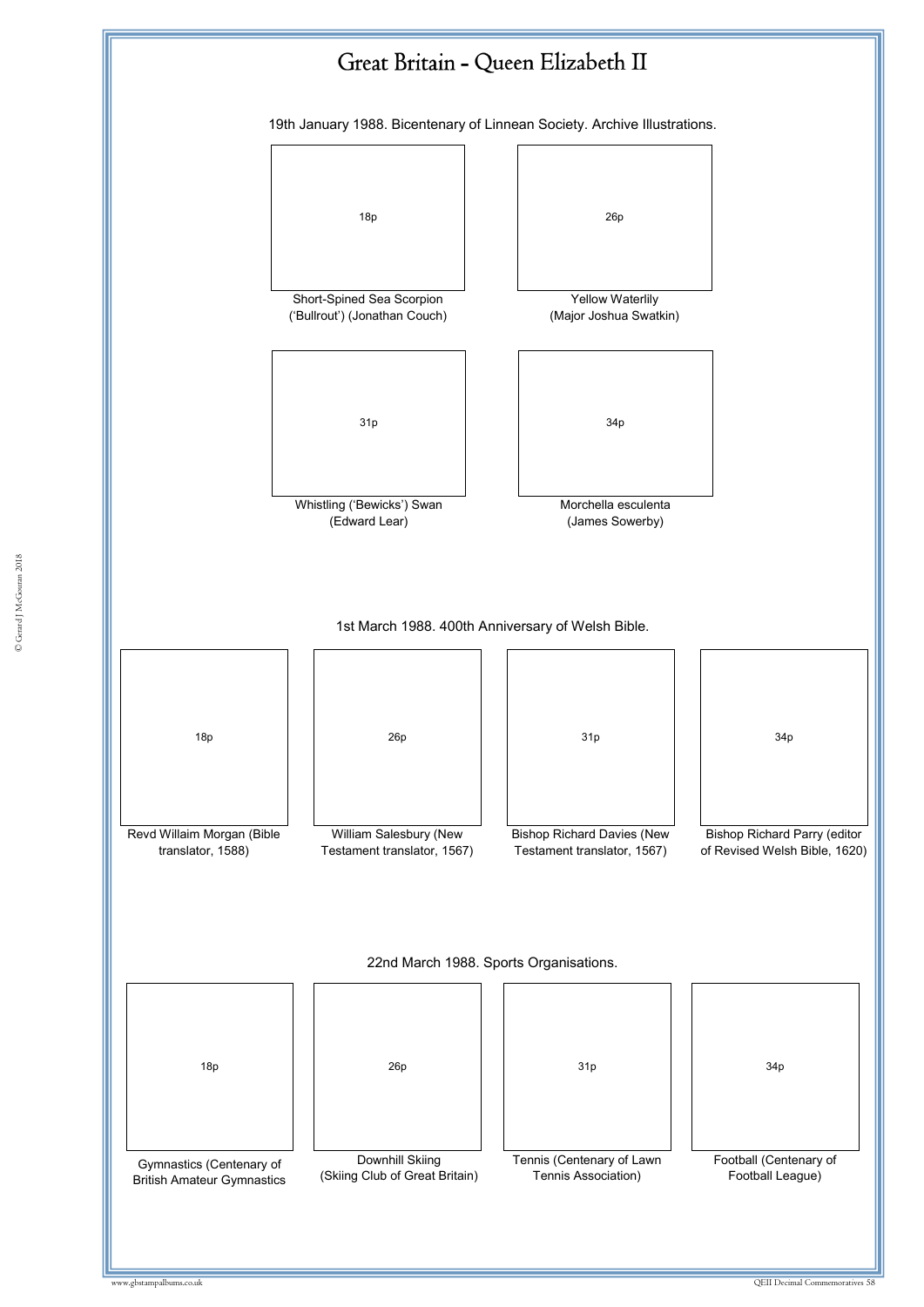

10th May 1988. Europa. Transport and Mail Service in 1930's.





© Gerard J McGouran 2018 © Gerard J McGouran 2018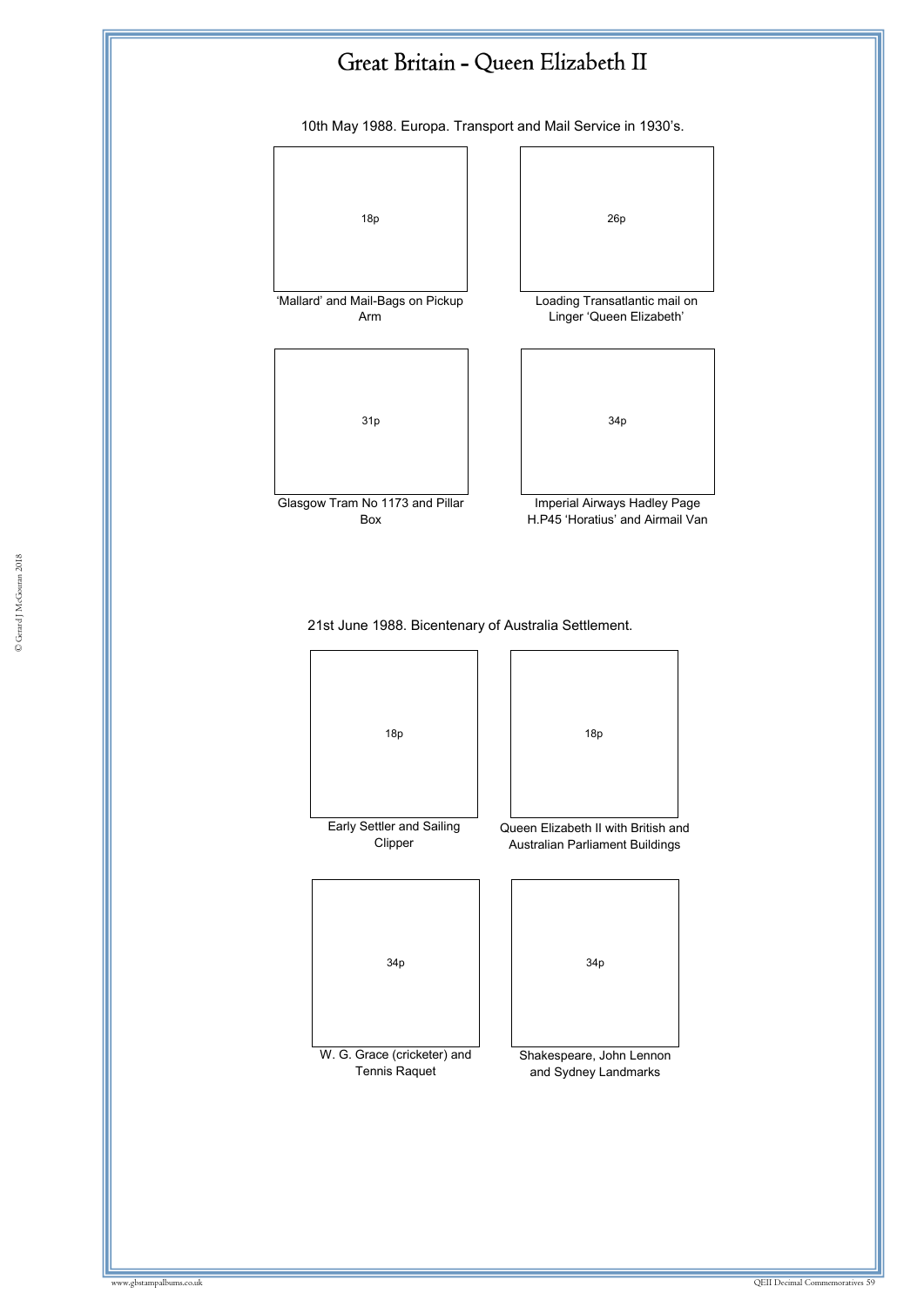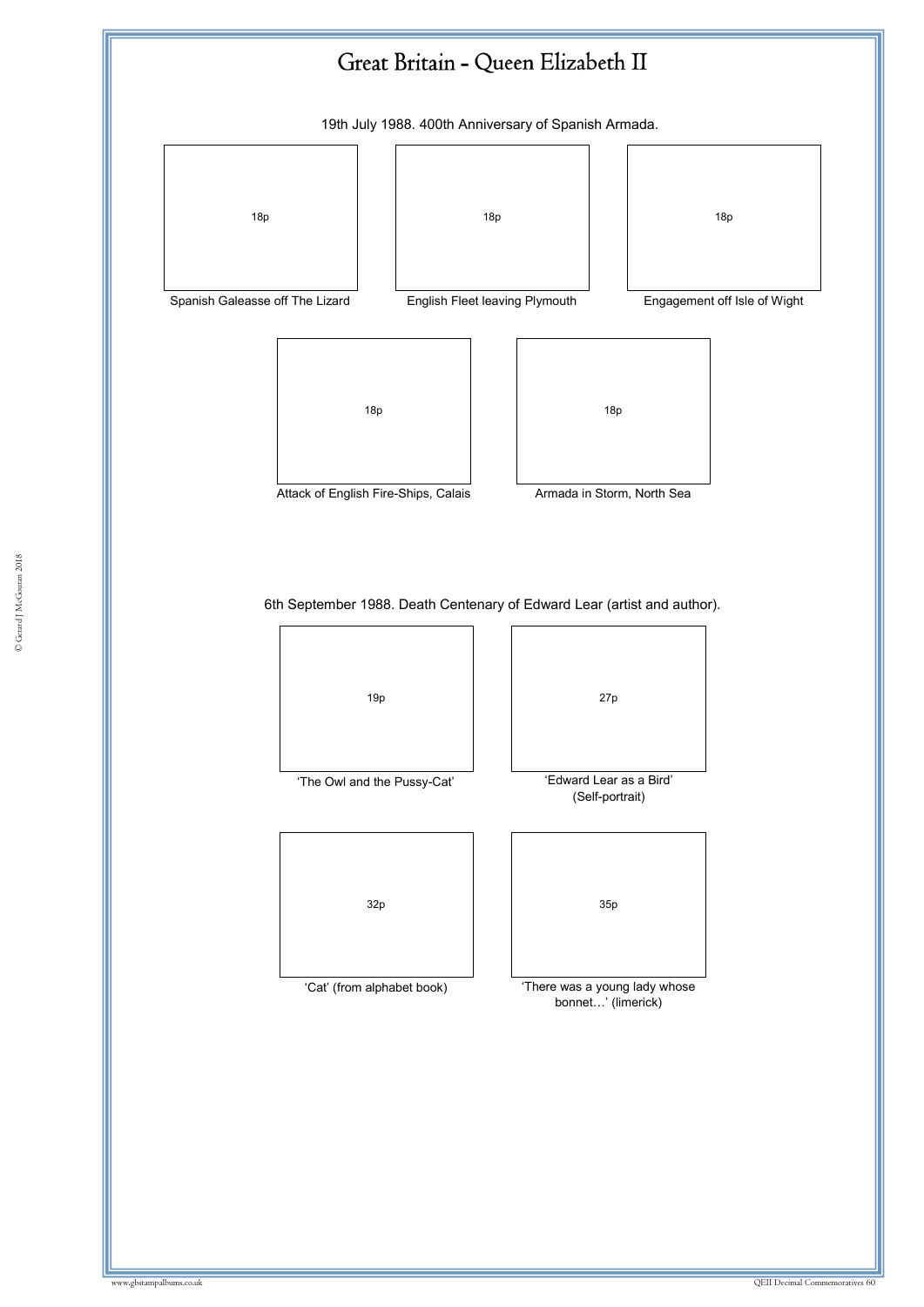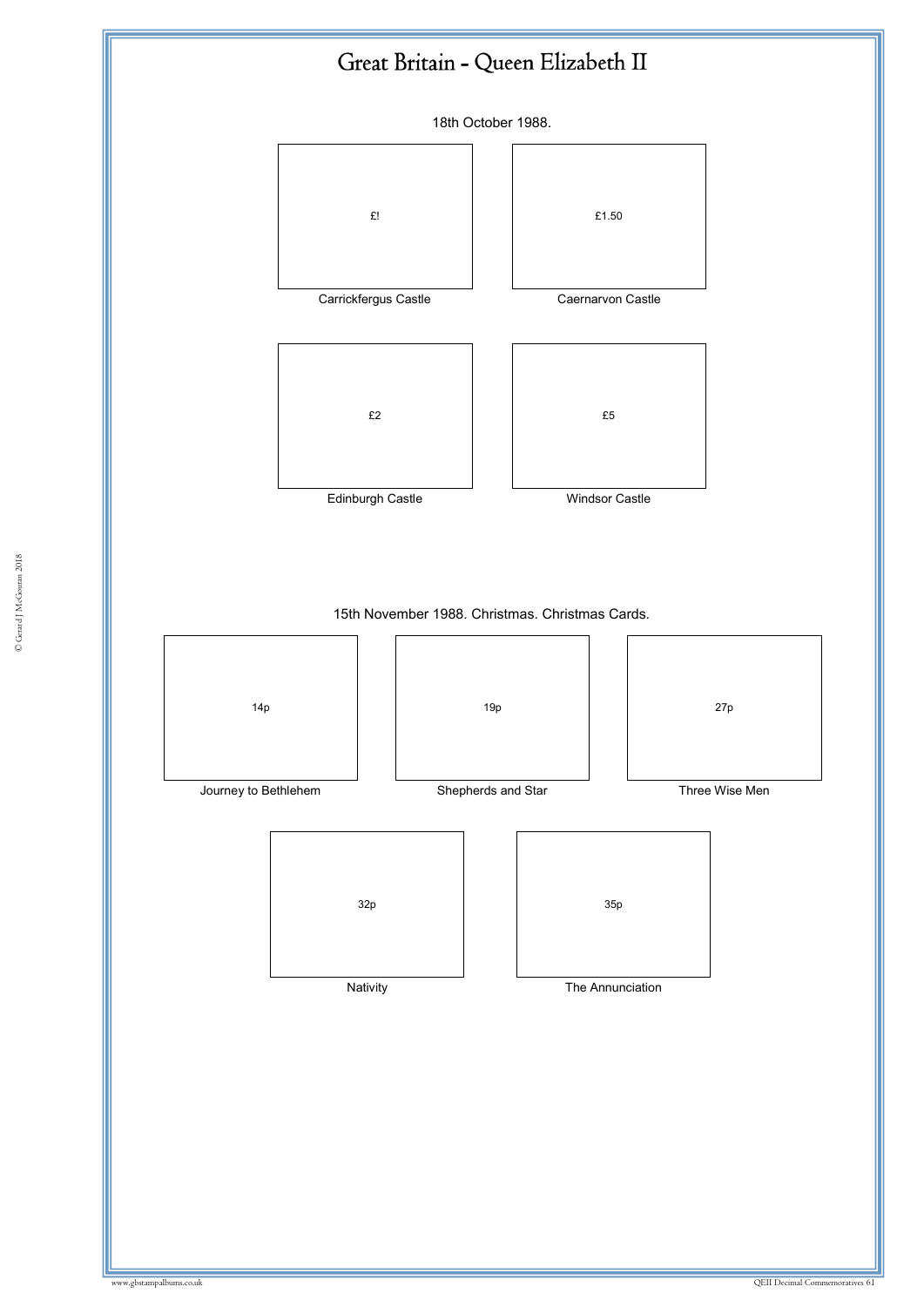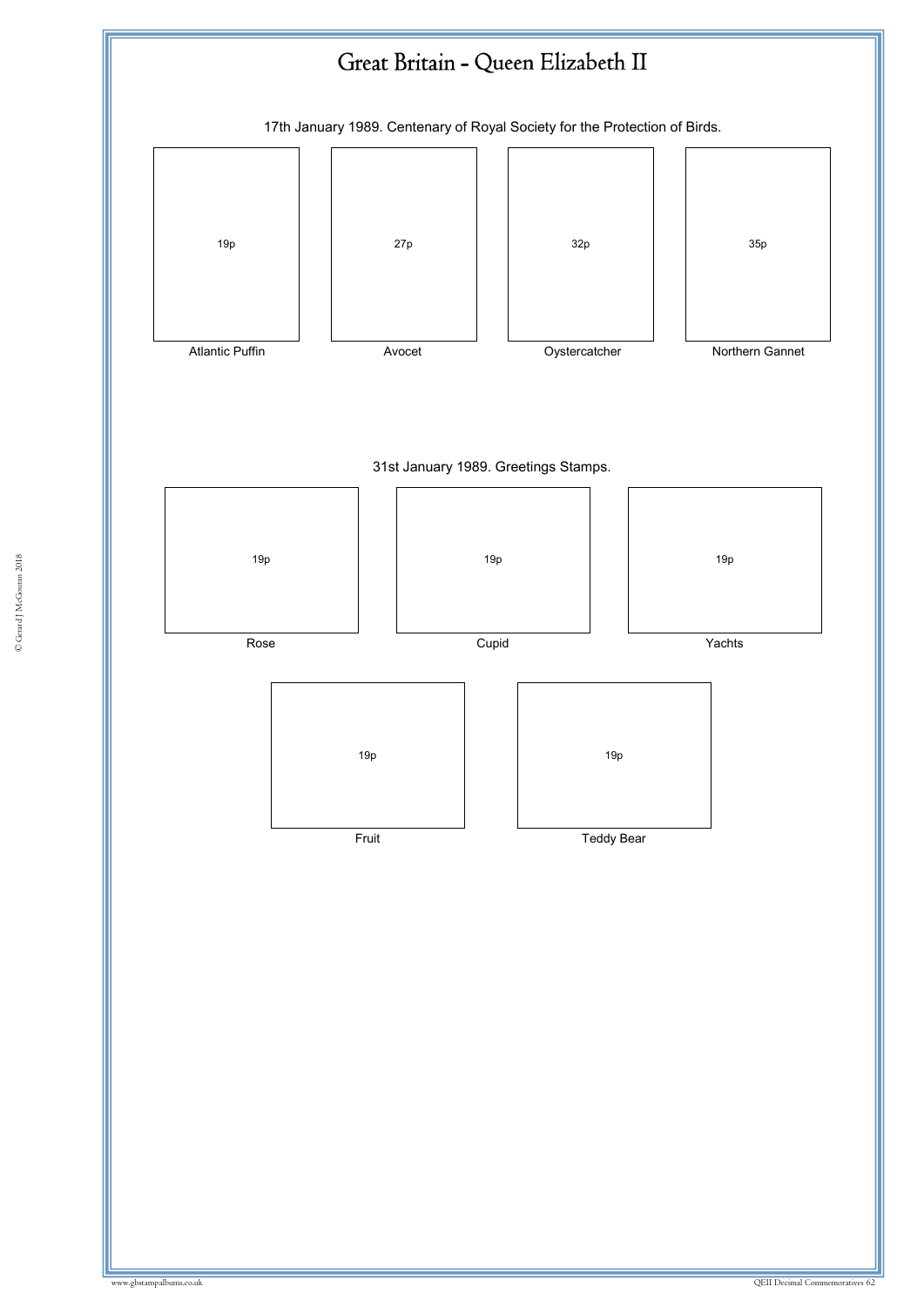

7th March 1989. Food and Farming Year.

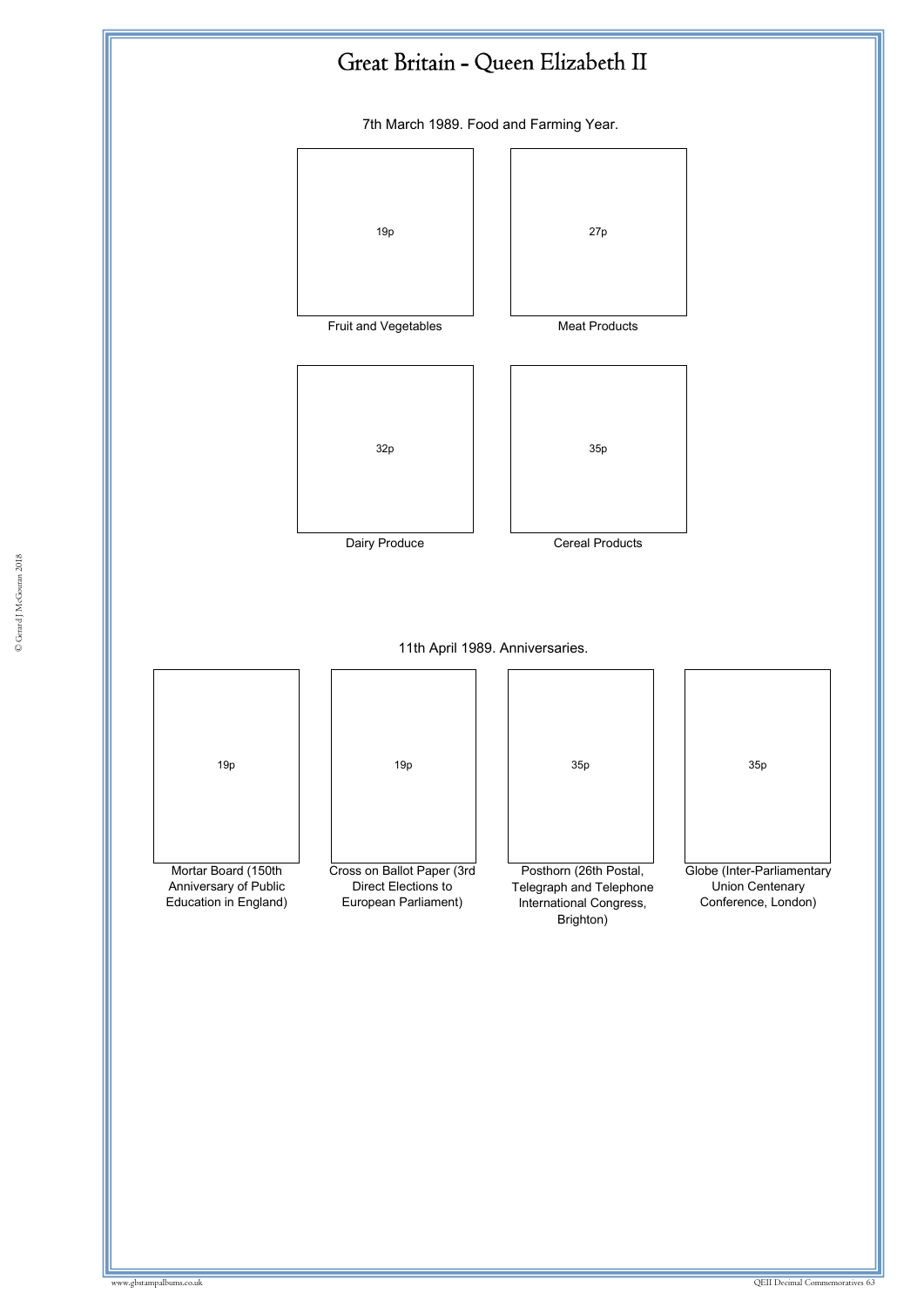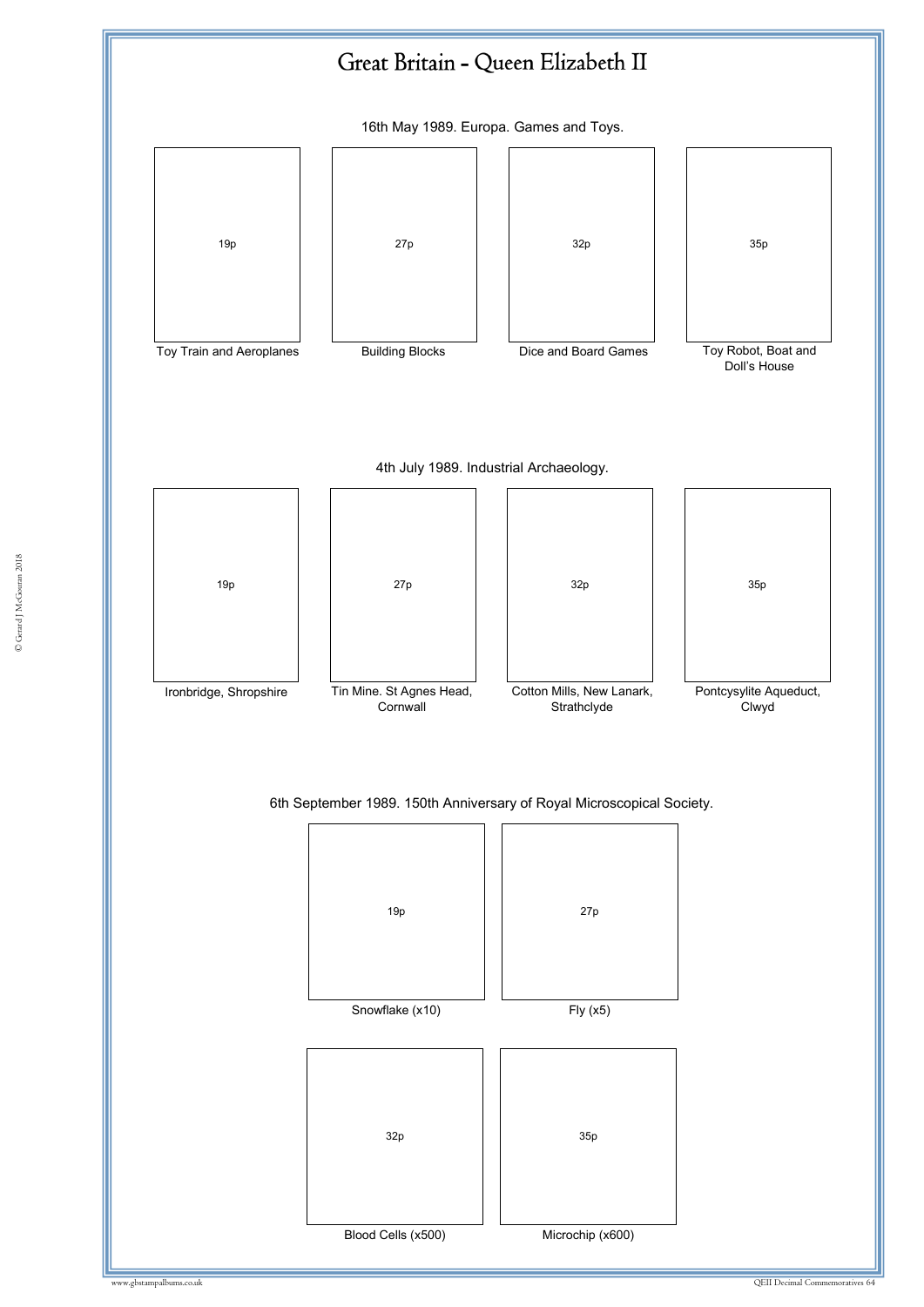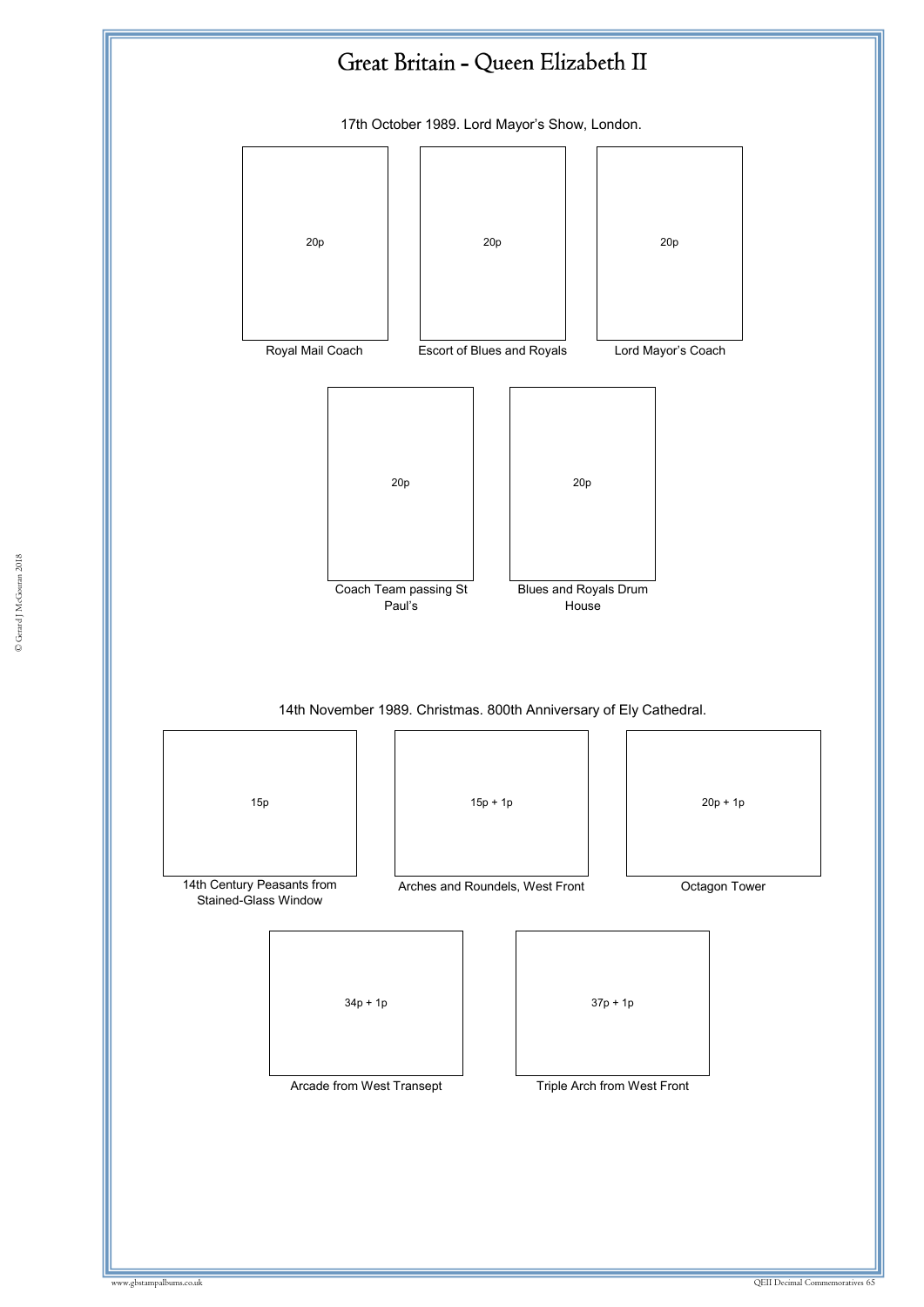

#### Printed in Litho. Perf 14.

Deep Mauve



Deep Mauve



Deep Bluish Grey

Rosine

#### Printed in Litho. Perf 15 x 14.

### centre band



20p Brownish Black phosphor paper

Cream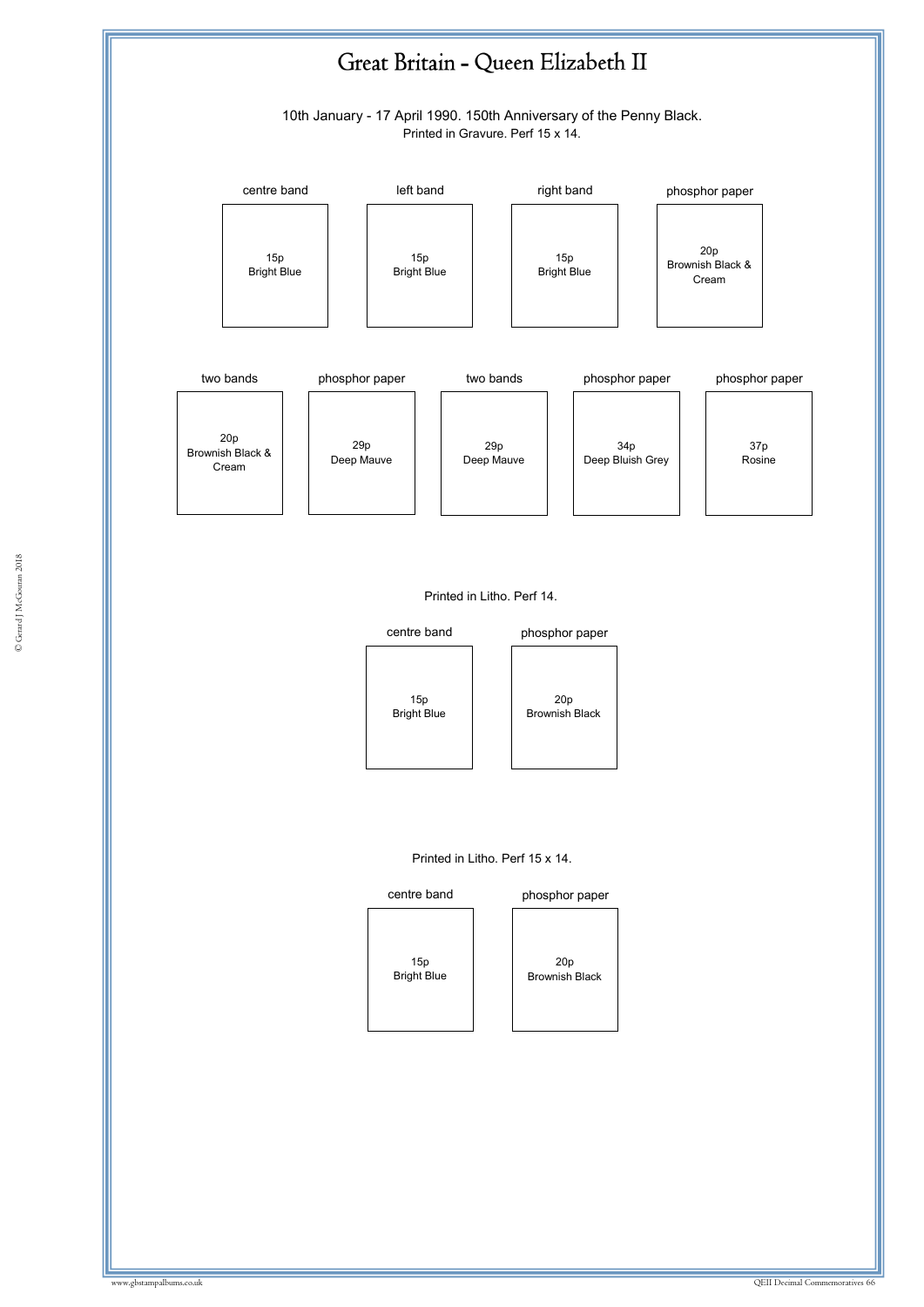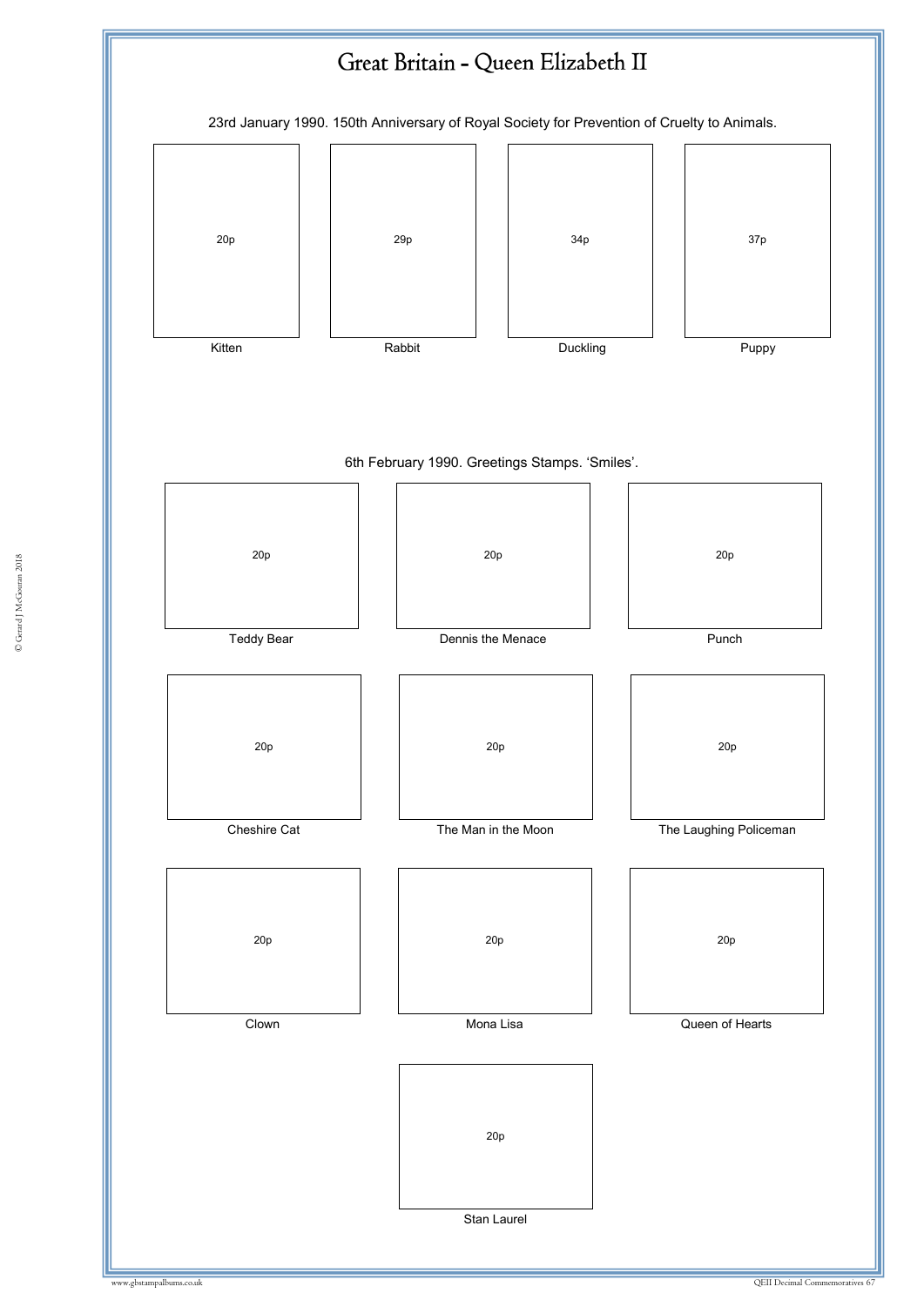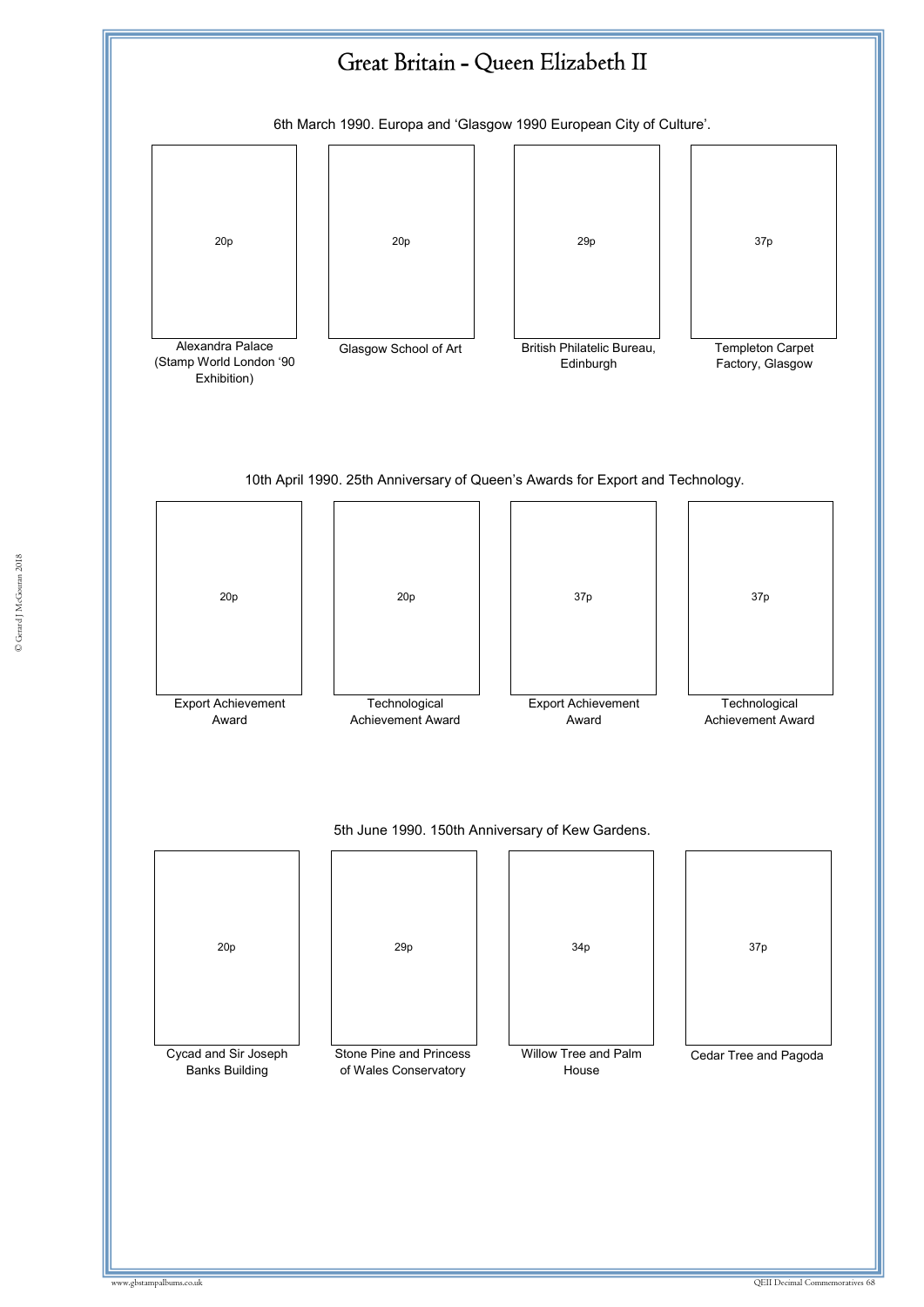

© Gerard J McGouran 2018 © Gerard J McGouran 2018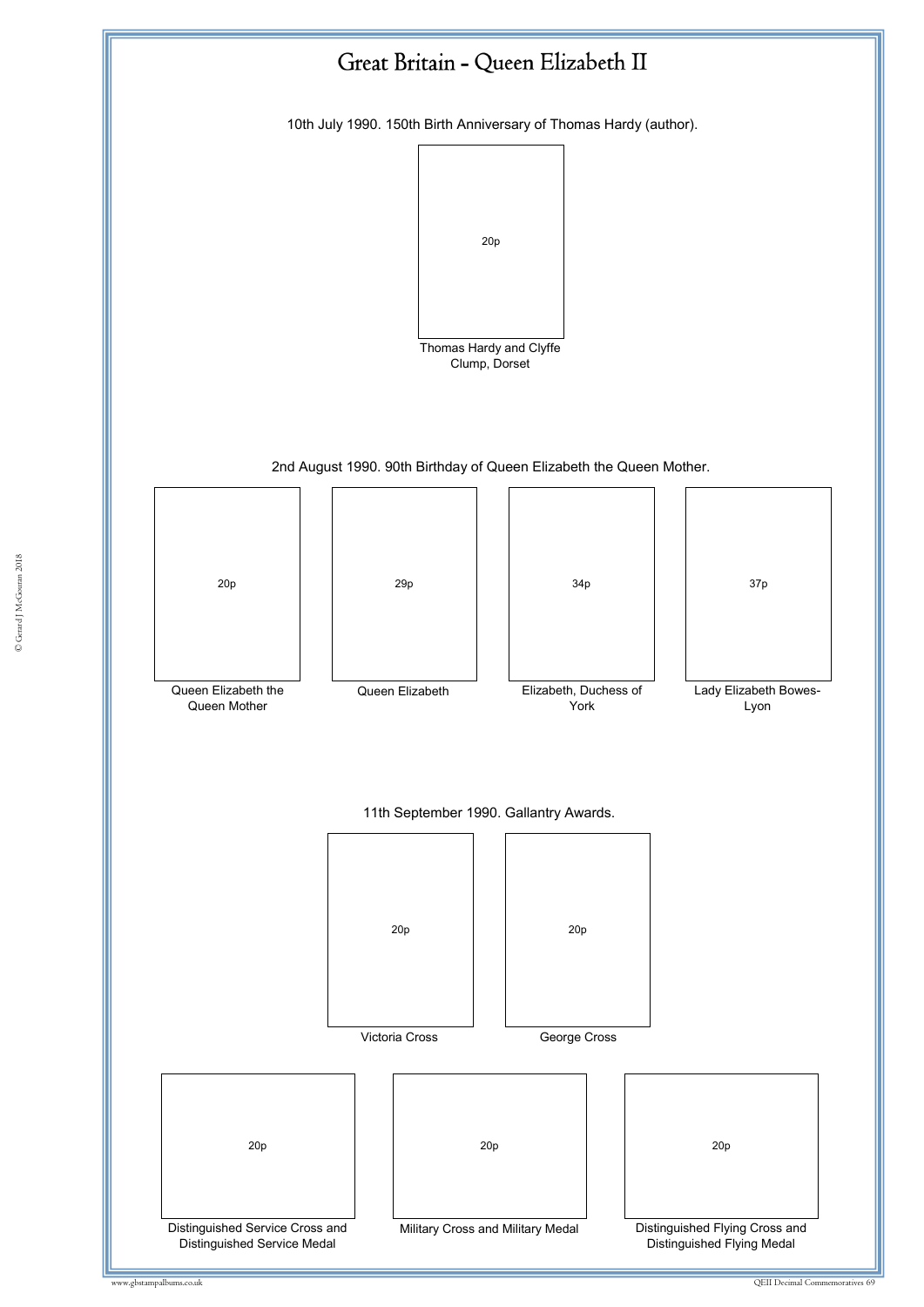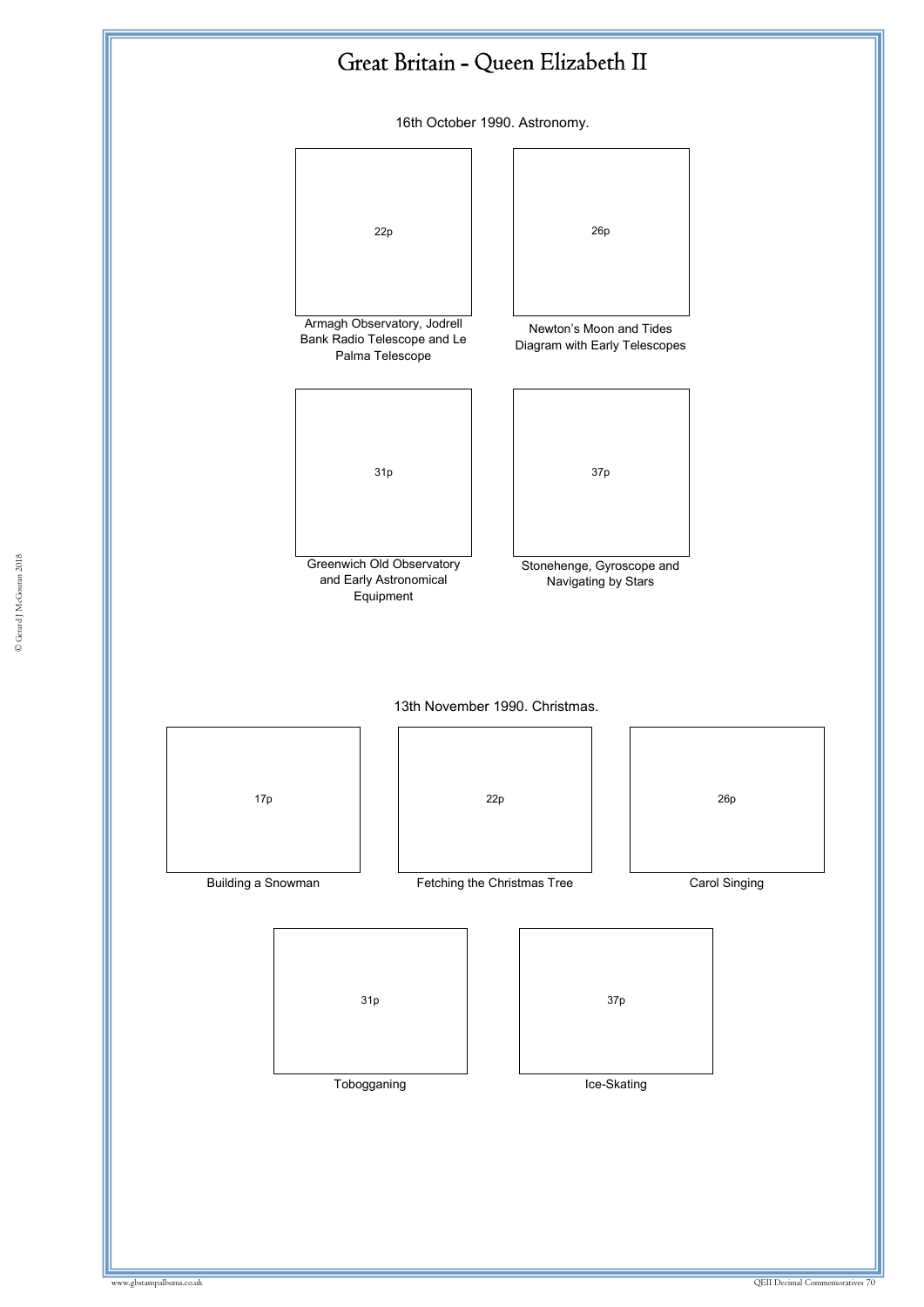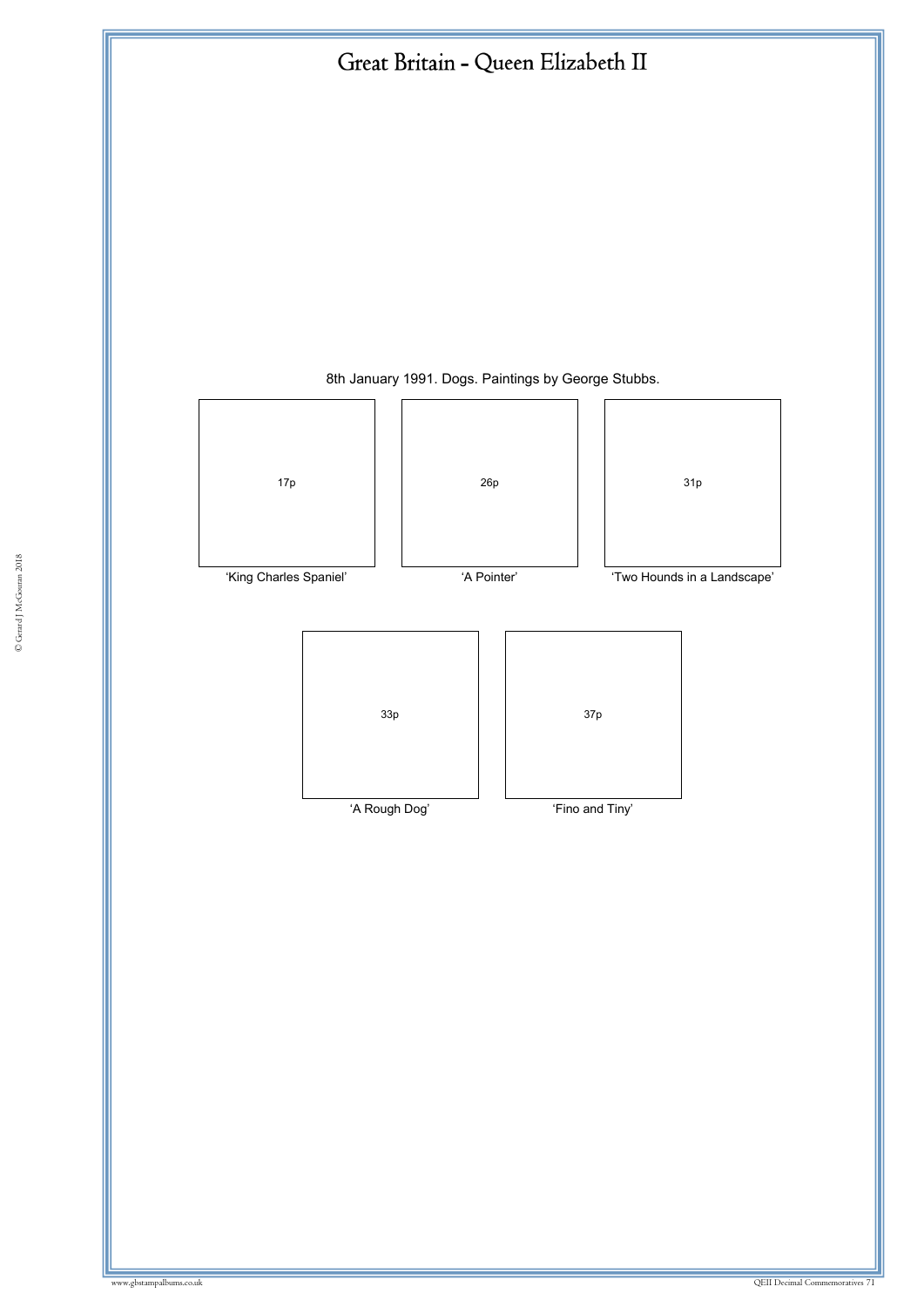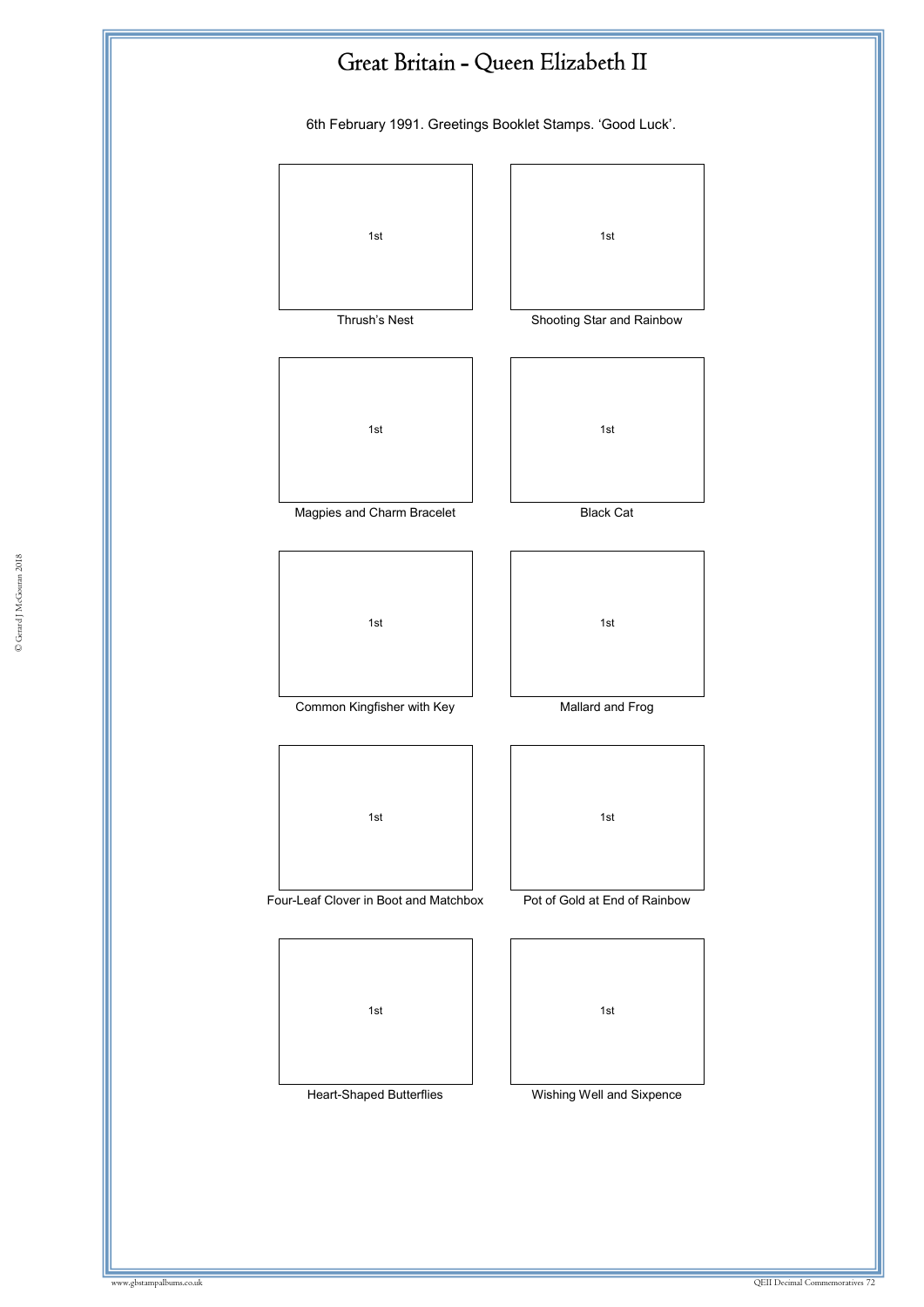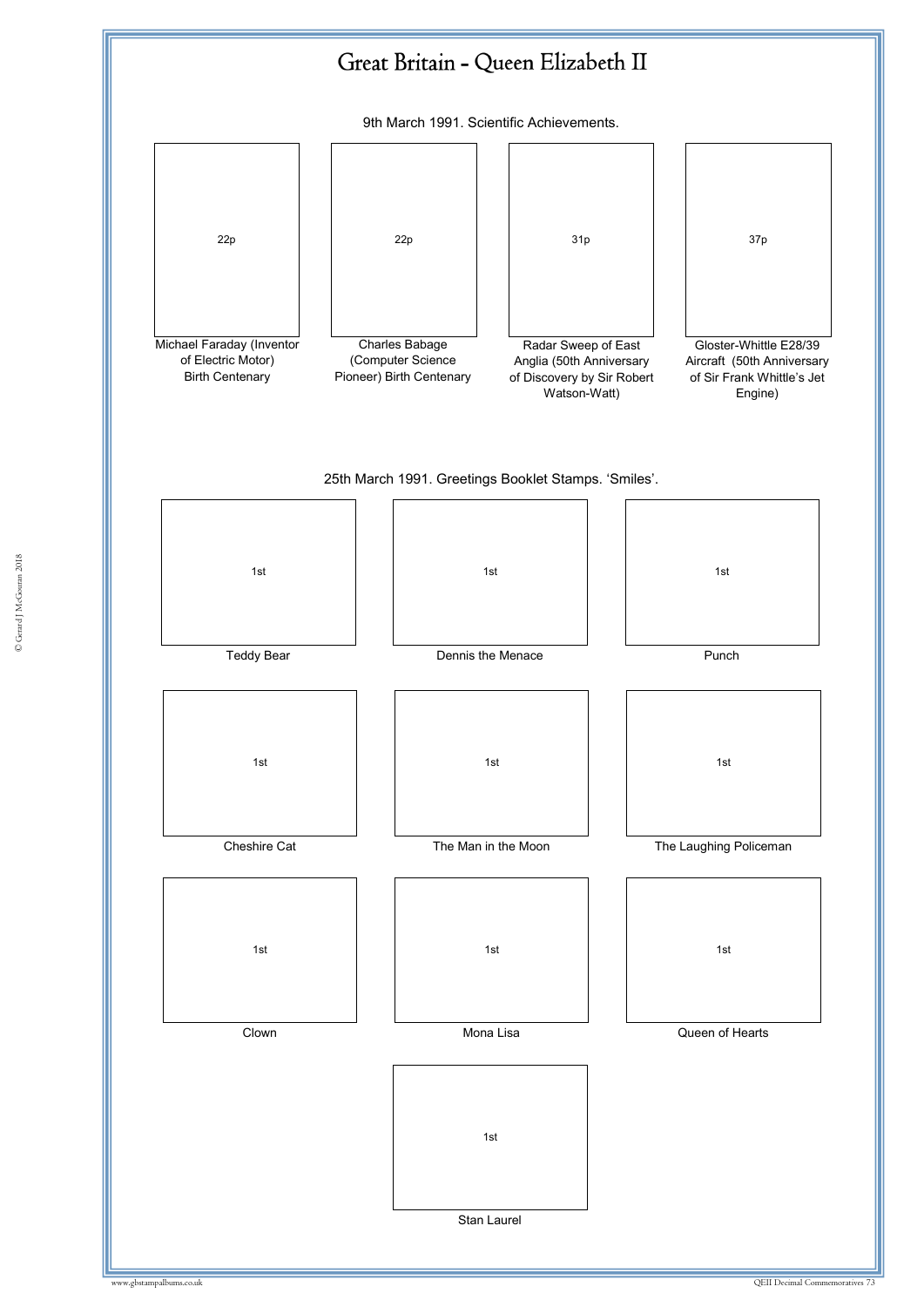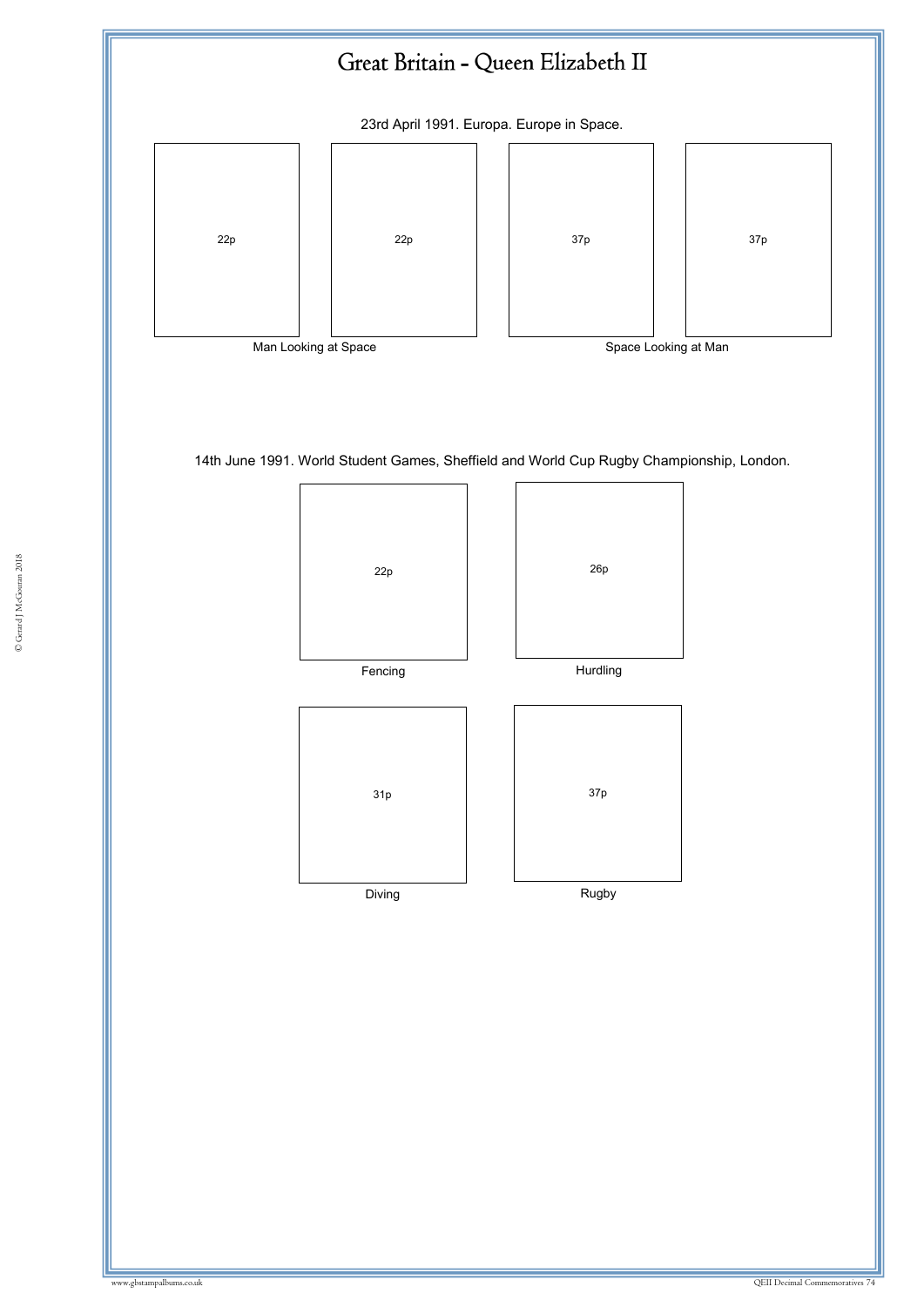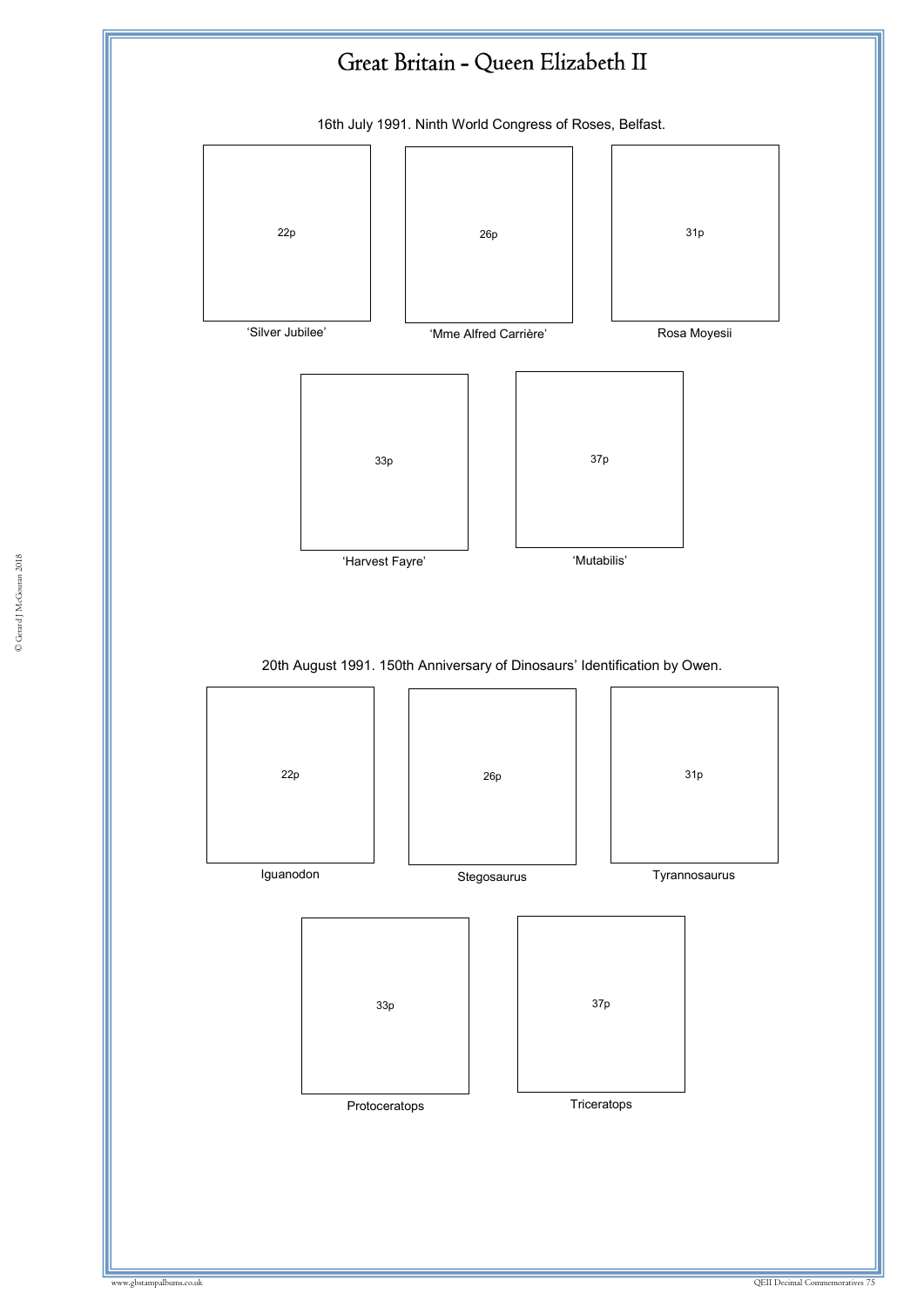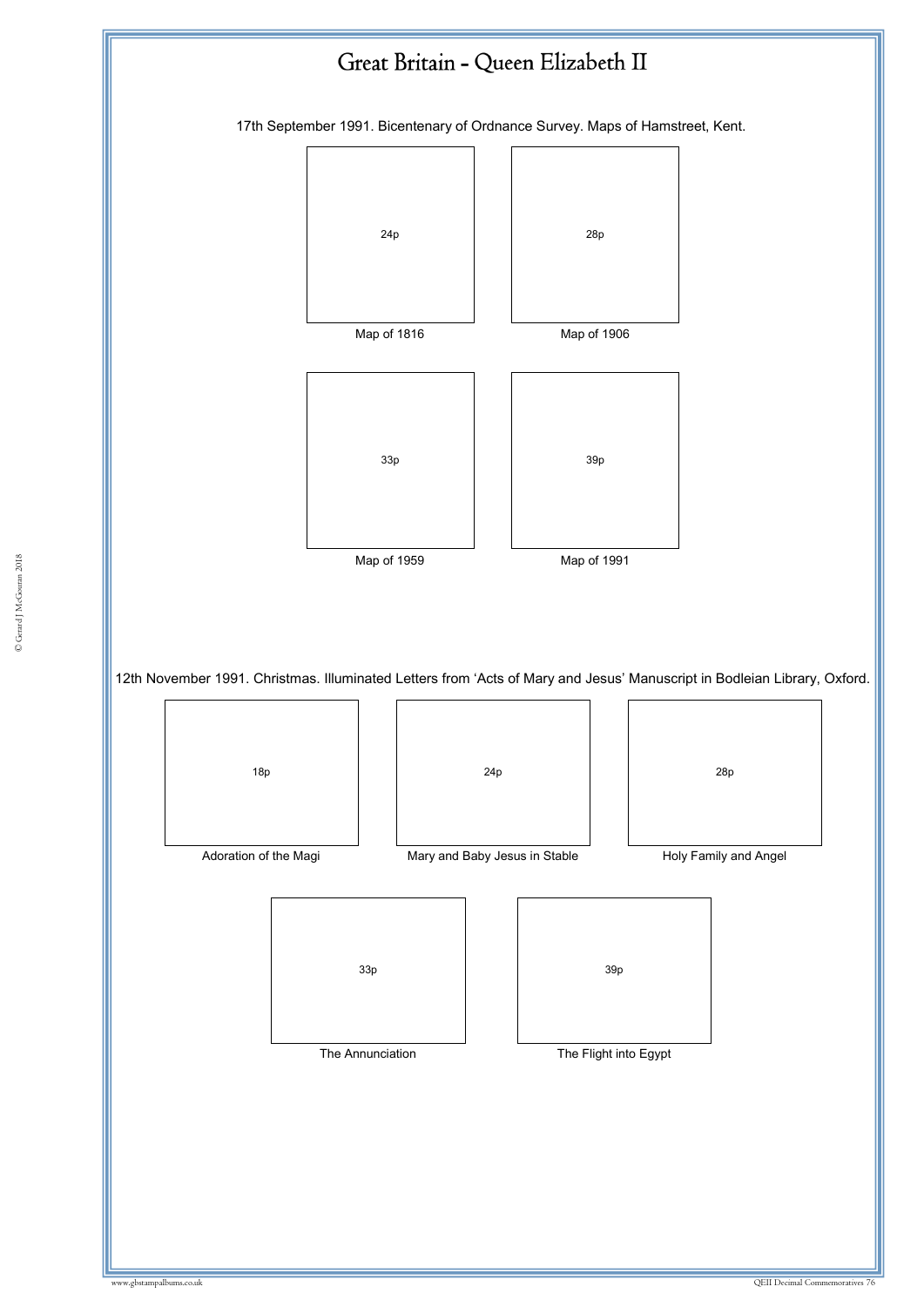

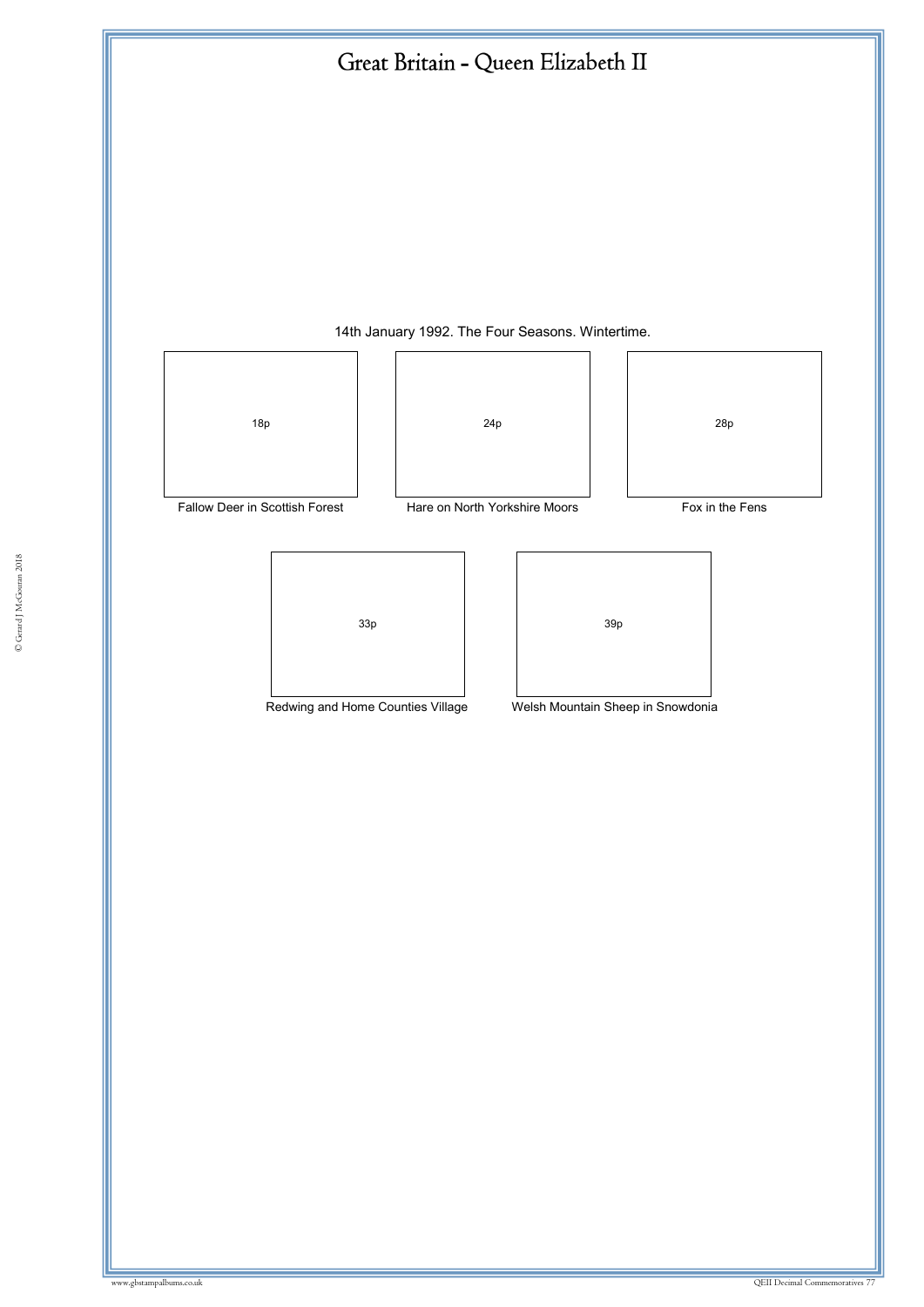

28th January 1992. Greetings Booklet Stamps. 'Memories'.

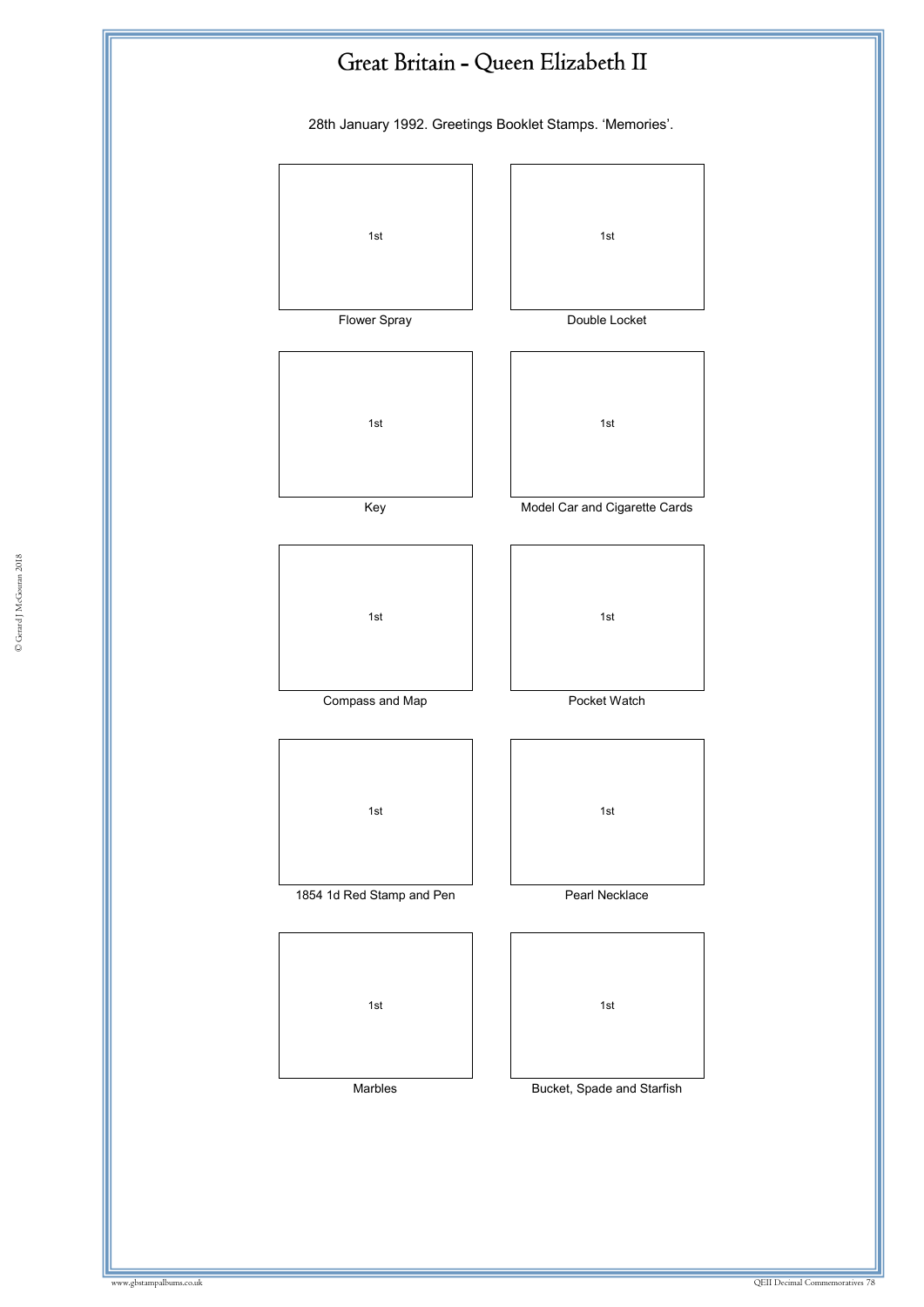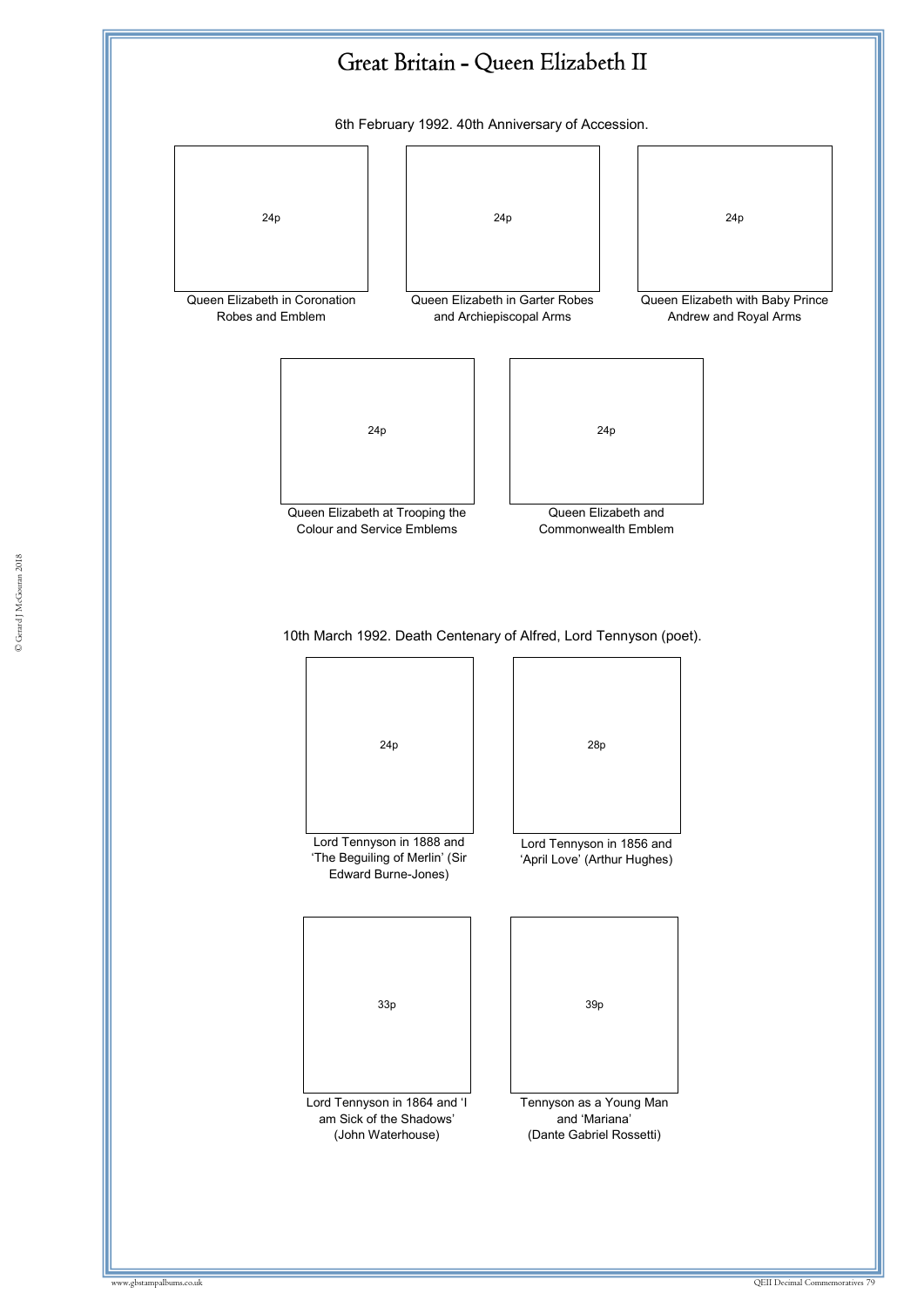

© Gerard J McGouran 2018 © Gerard J McGouran 2018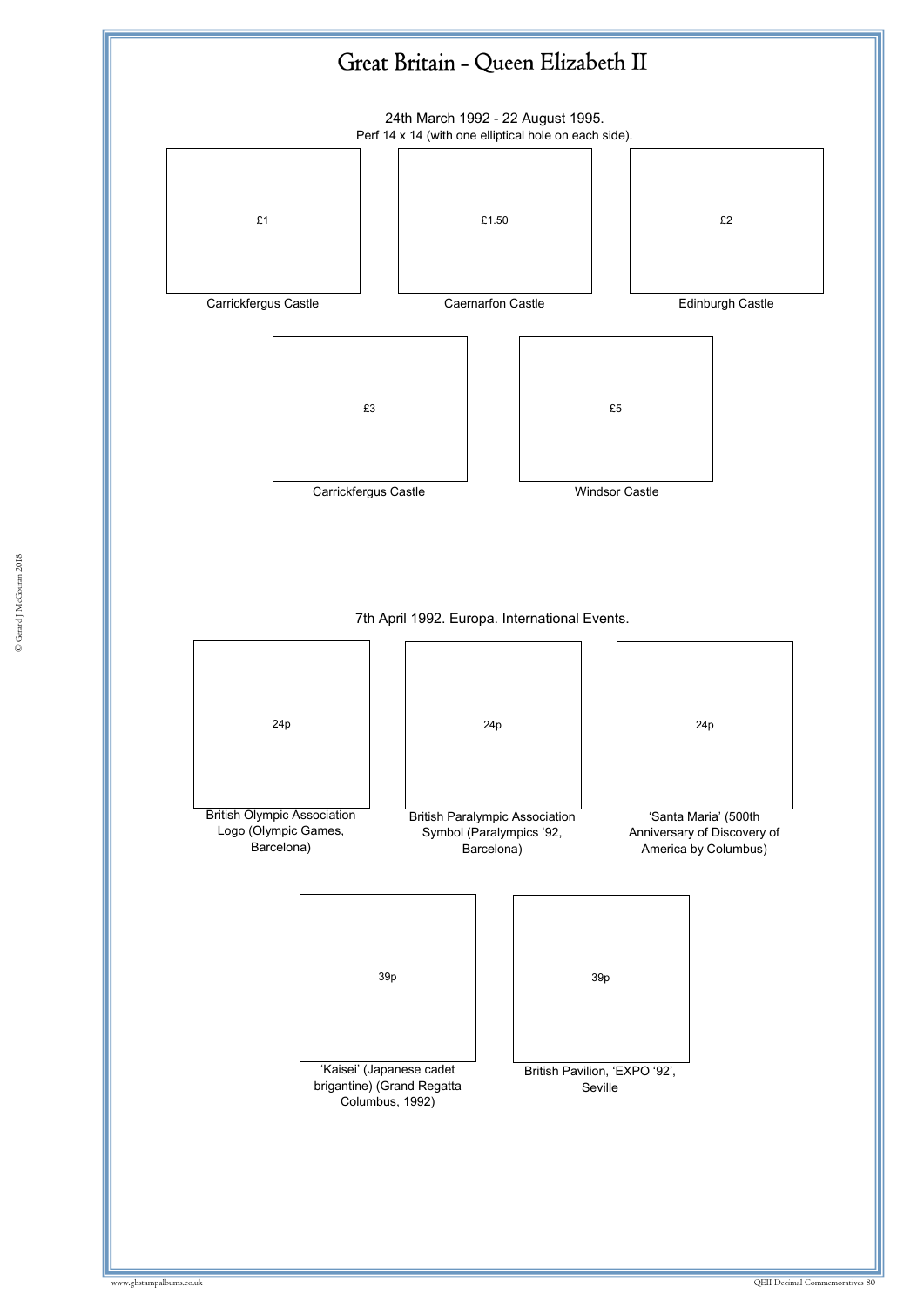

16th June 1992. 350th Anniversary of the Civil War.





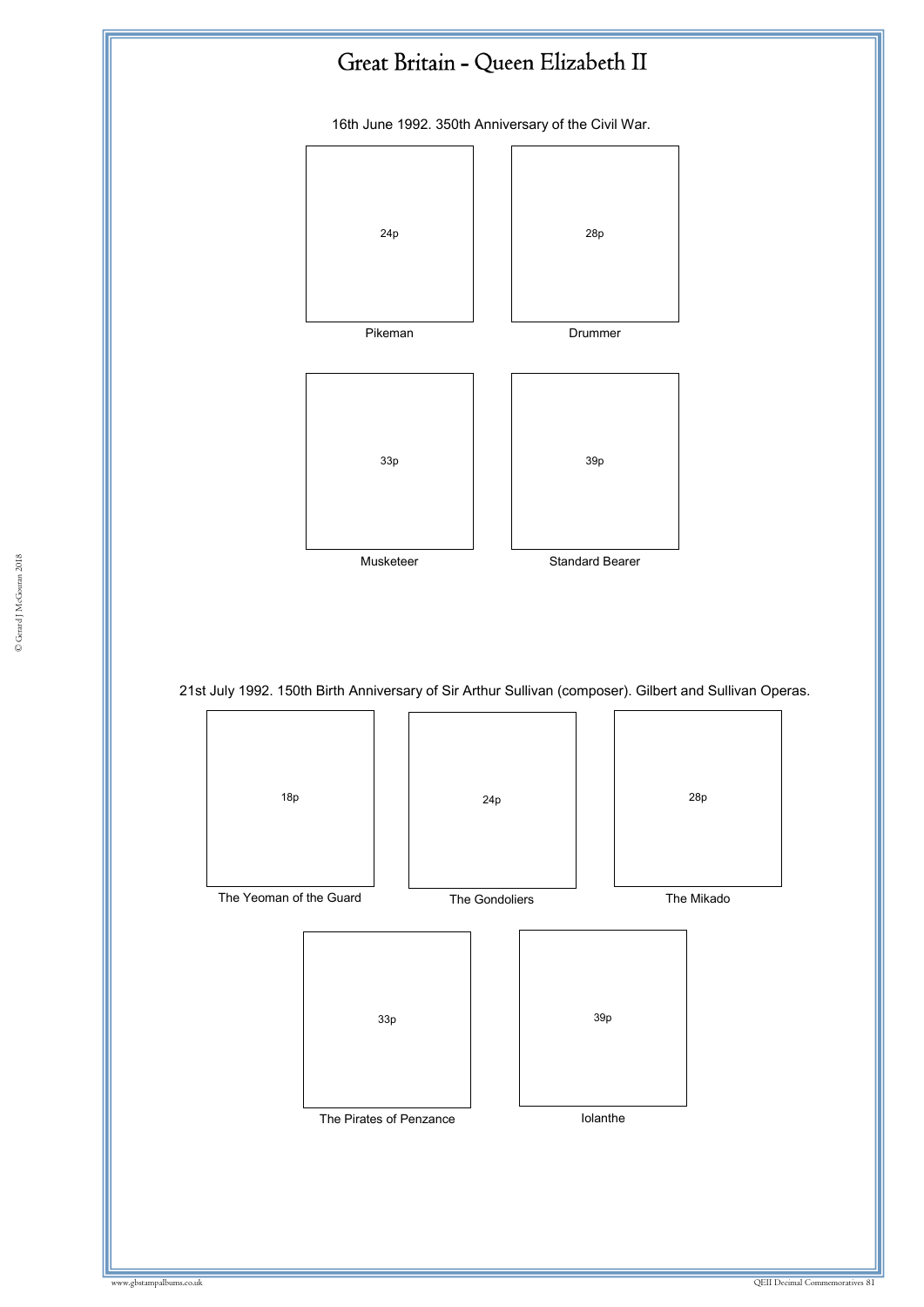## Great Britain - Queen Elizabeth II

15th September 1992. Protection of the Environment. Children's Paintings.



13th October 1992. Single European Market.



European Star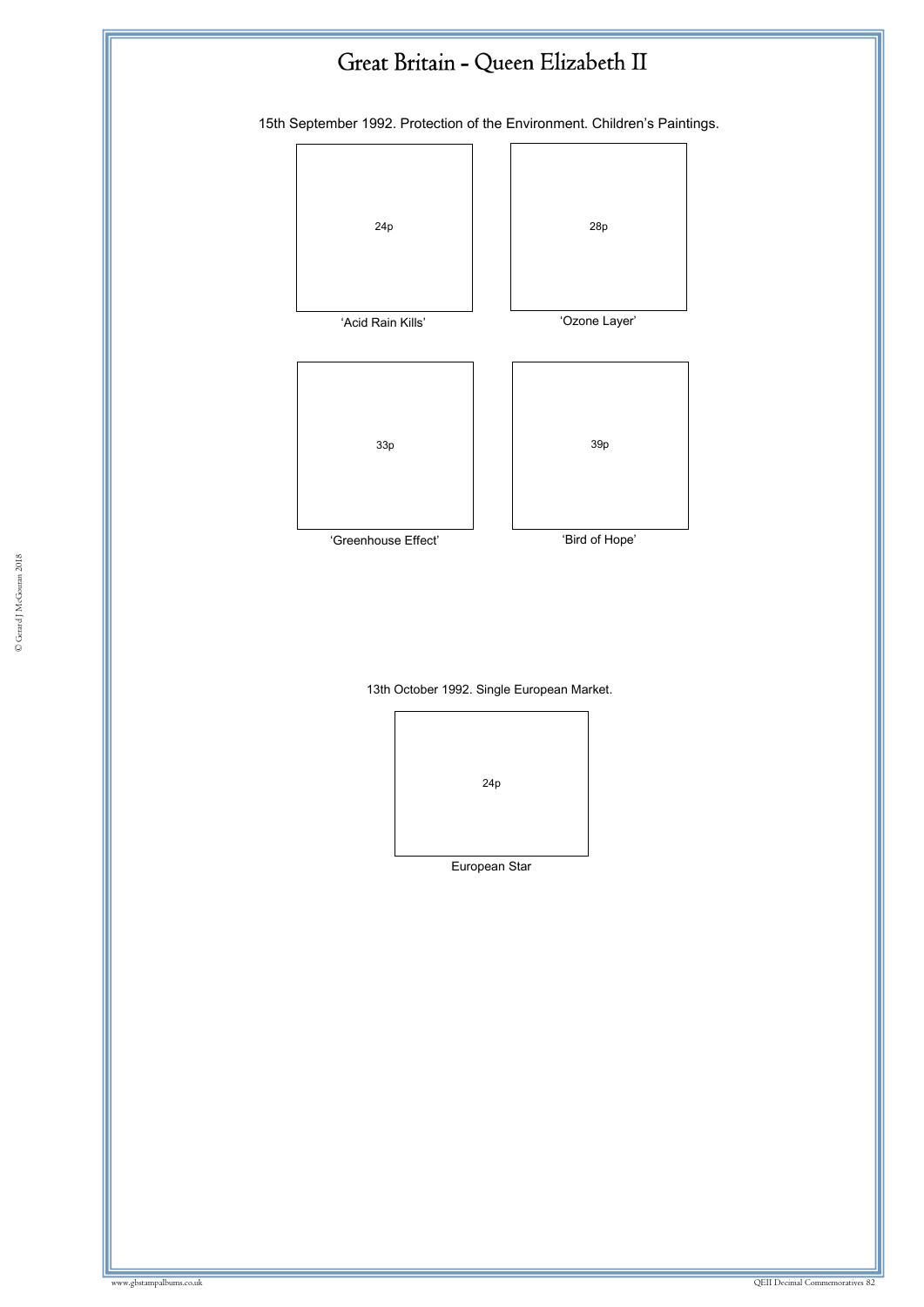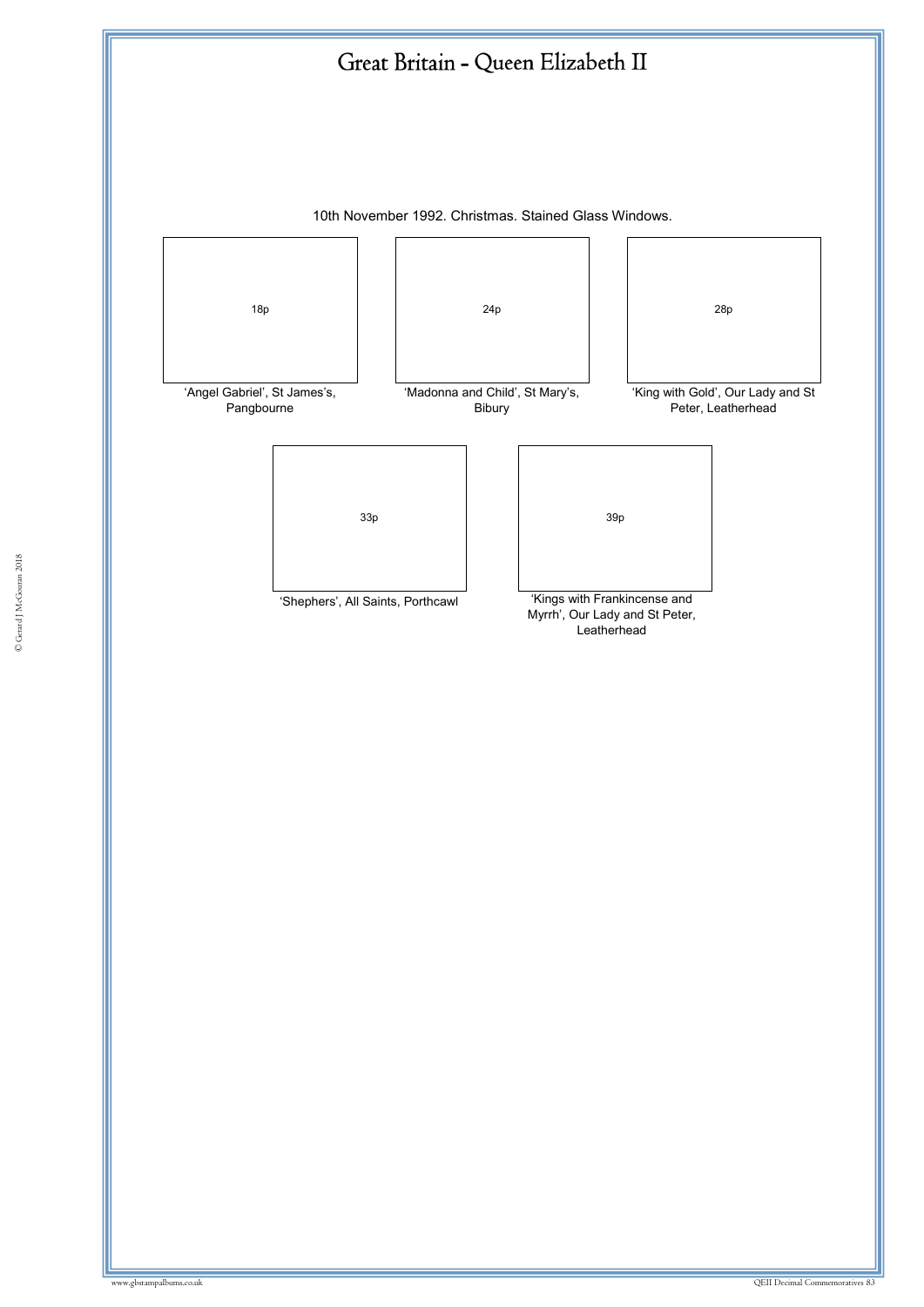## Great Britain - Queen Elizabeth II



19th January 1993. 600th Anniversary of Abbotsbury Swannery.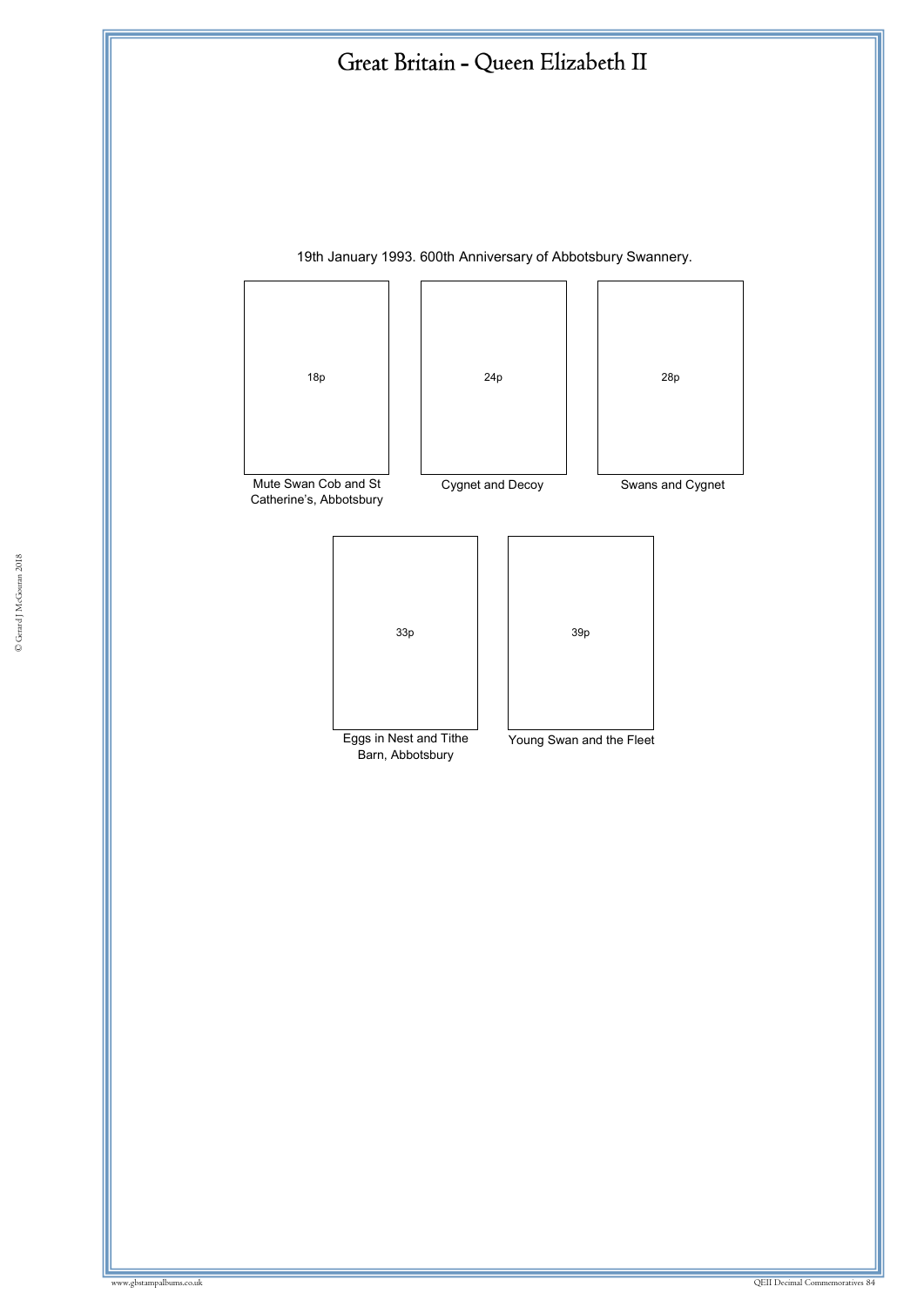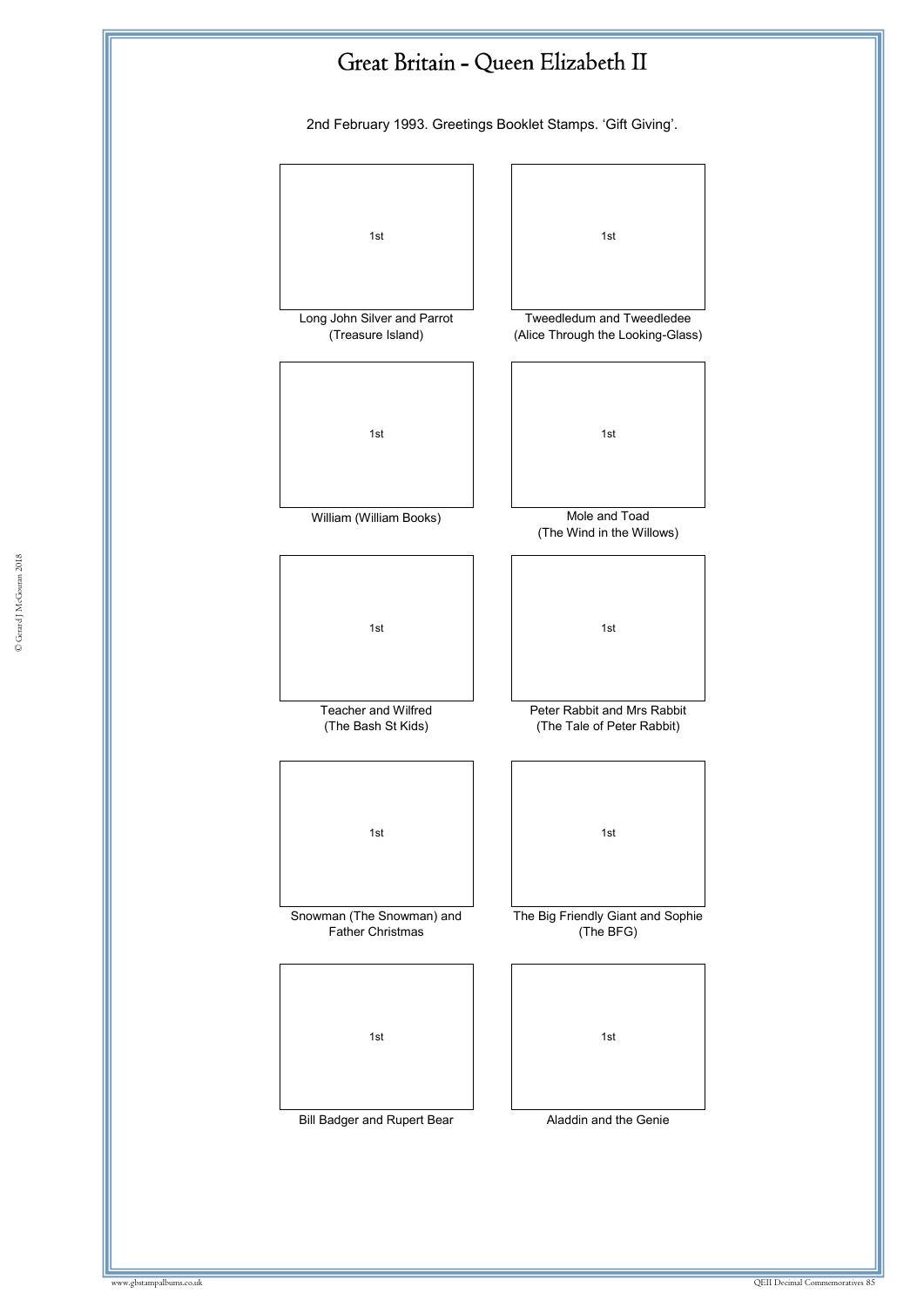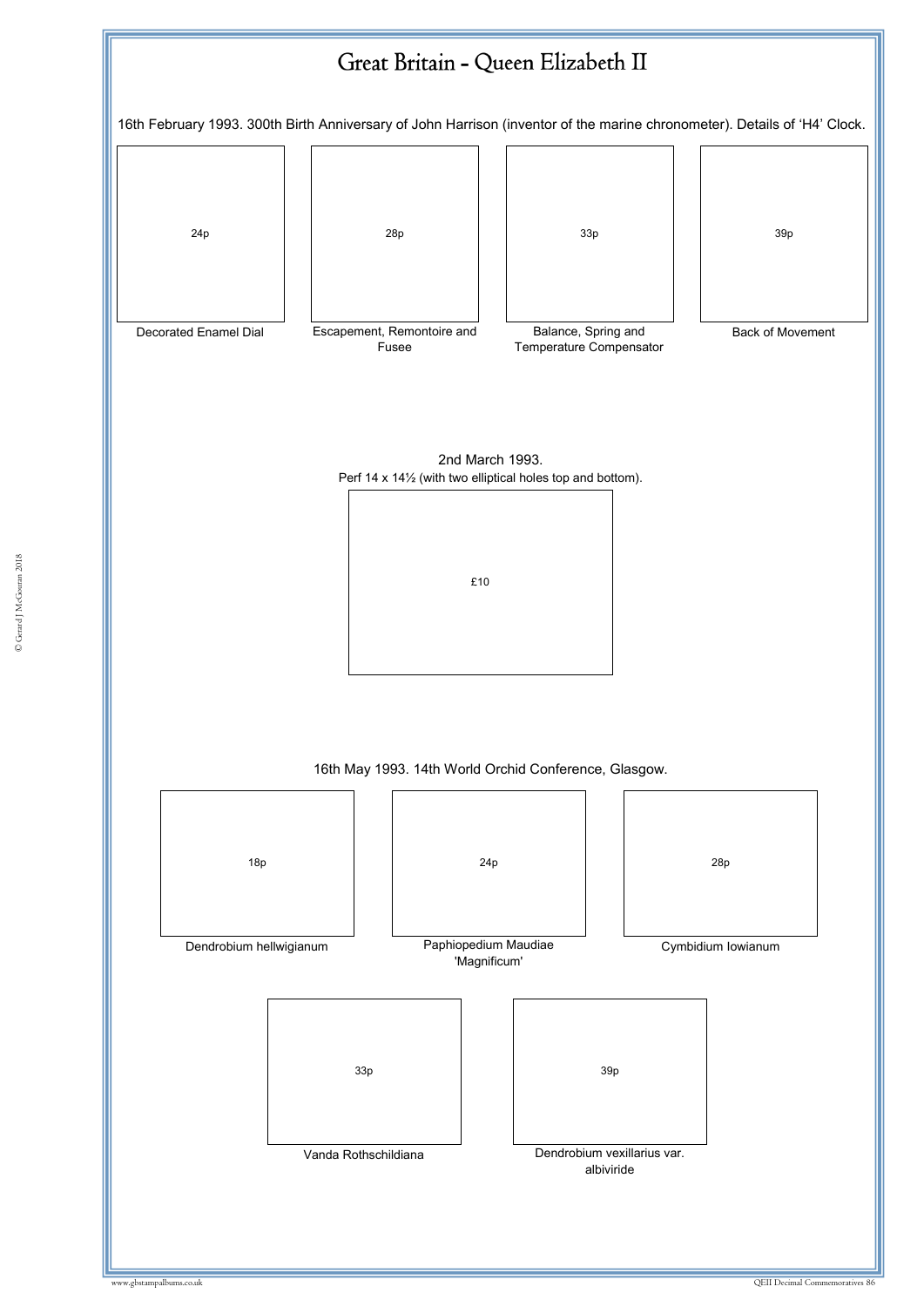

11th May 1993. Europa. Contemporary Art.







© Gerard J McGouran 2018 © Gerard J McGouran 2018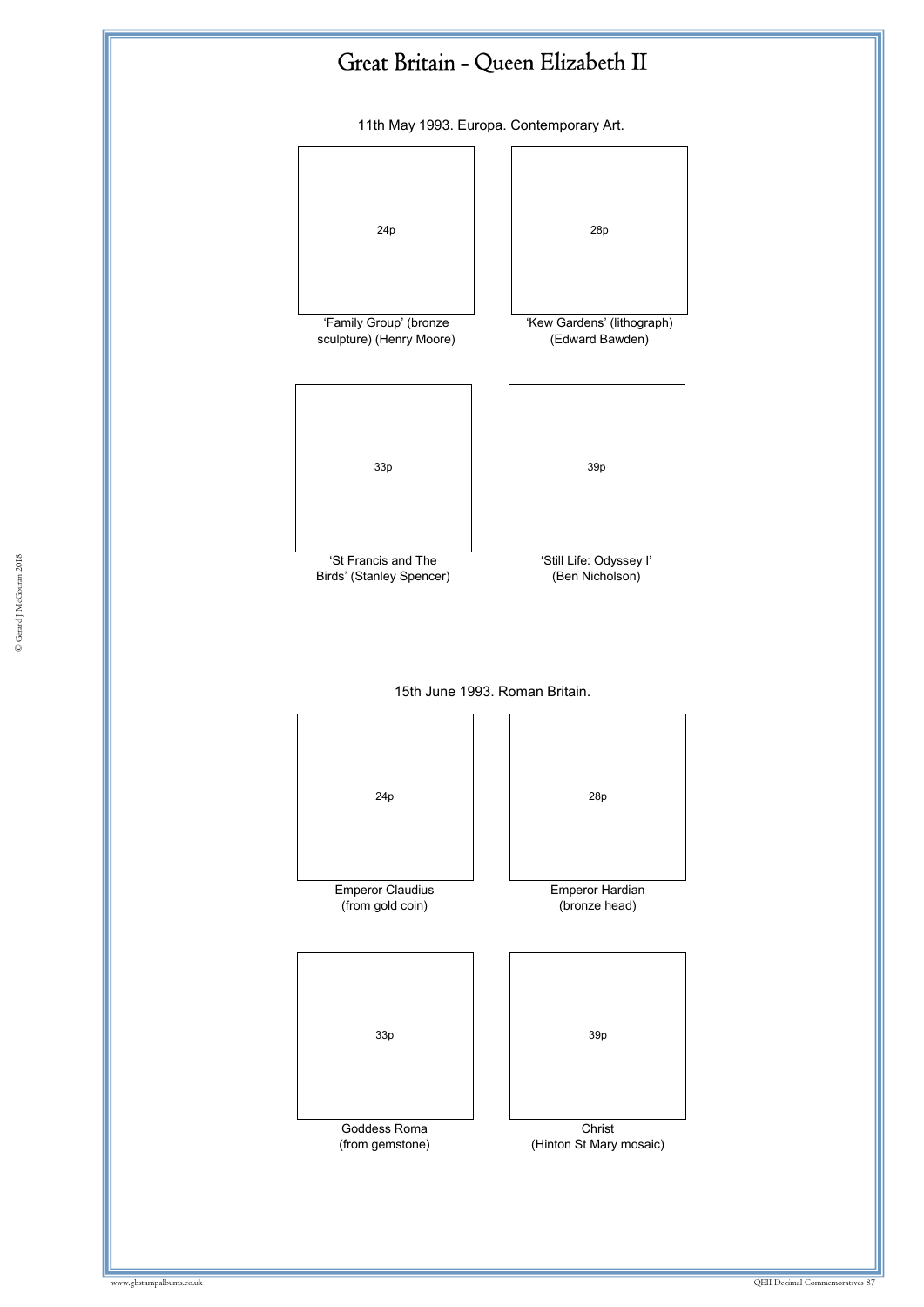

20th July 1993. Inland Waterways.

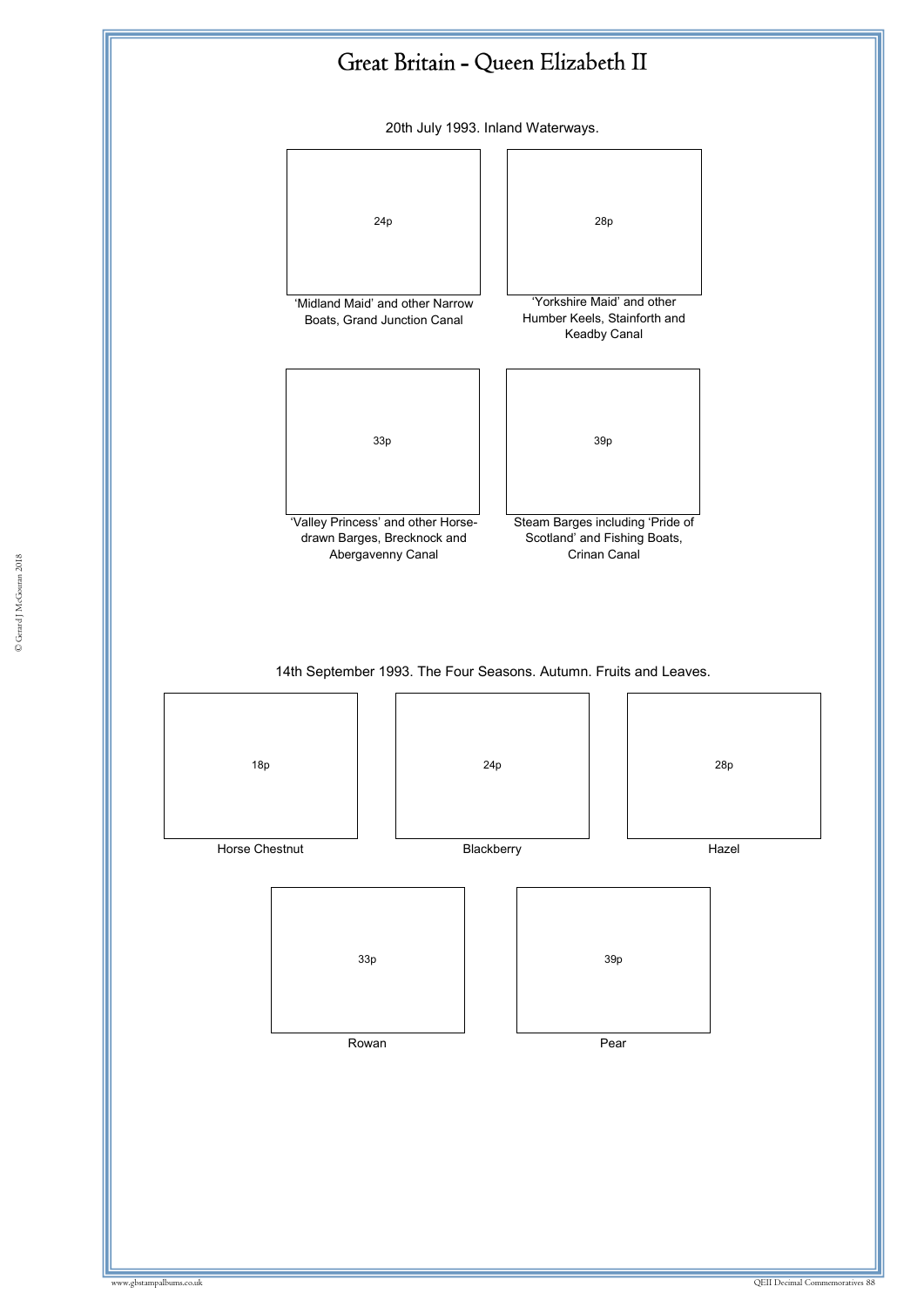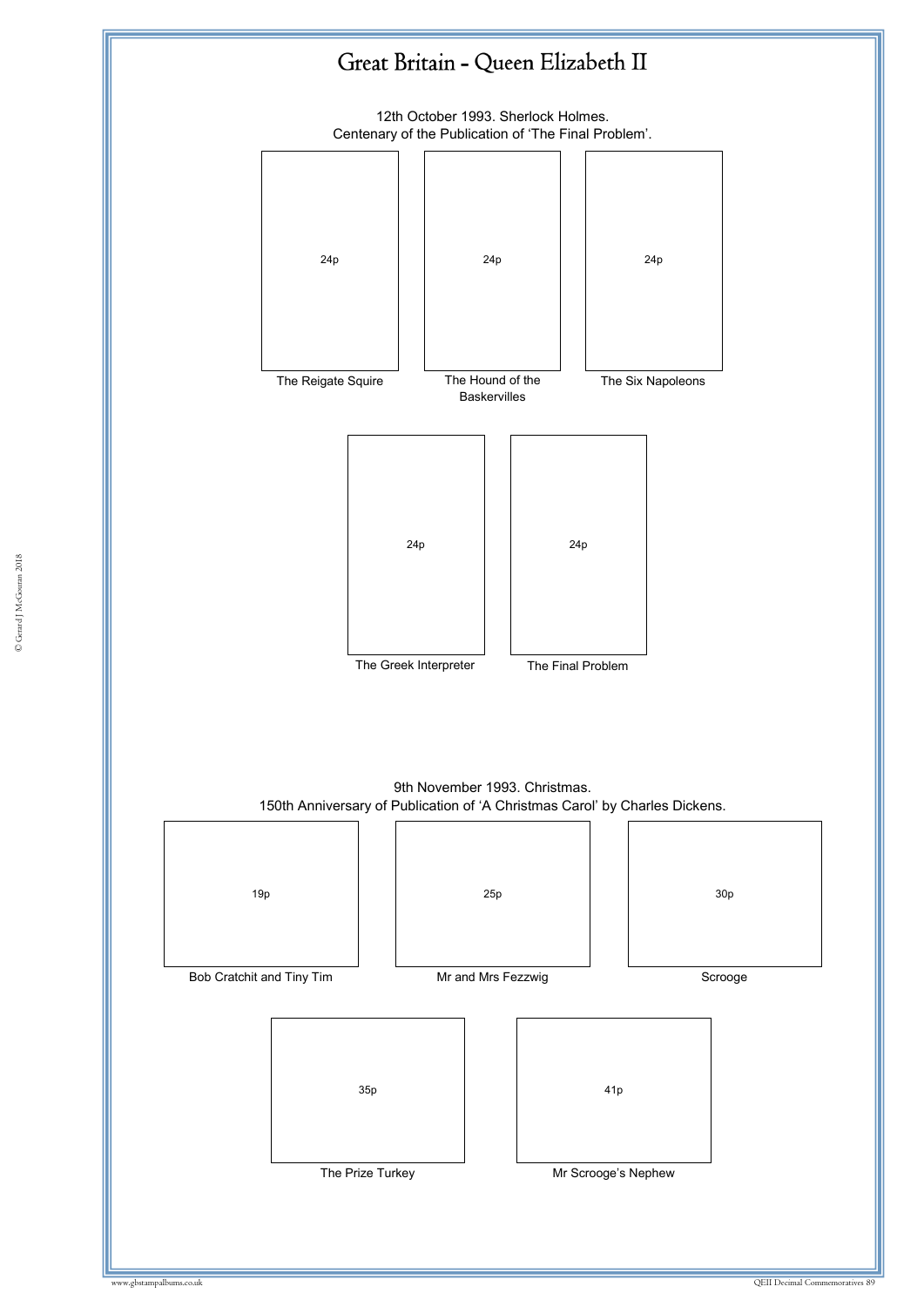

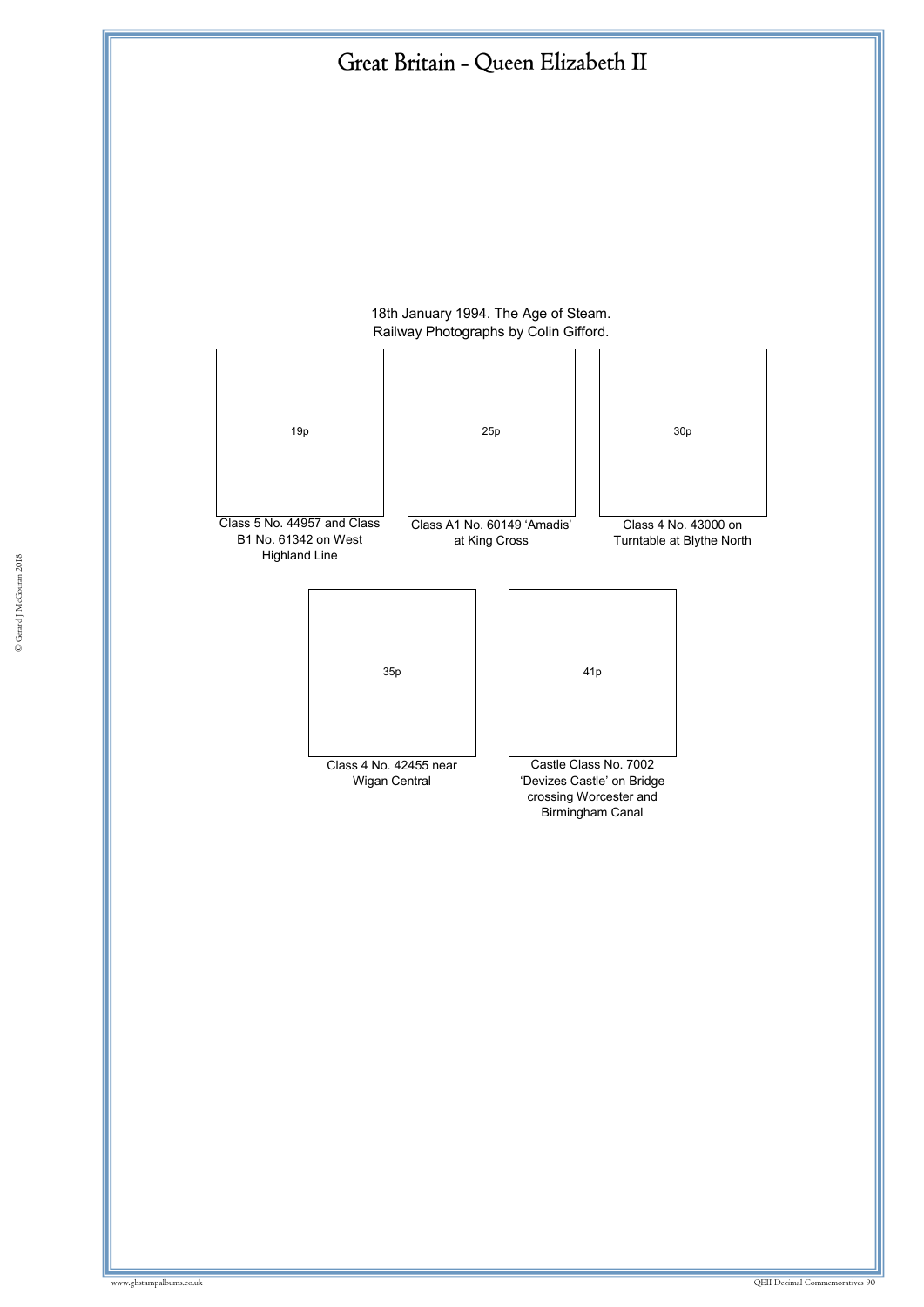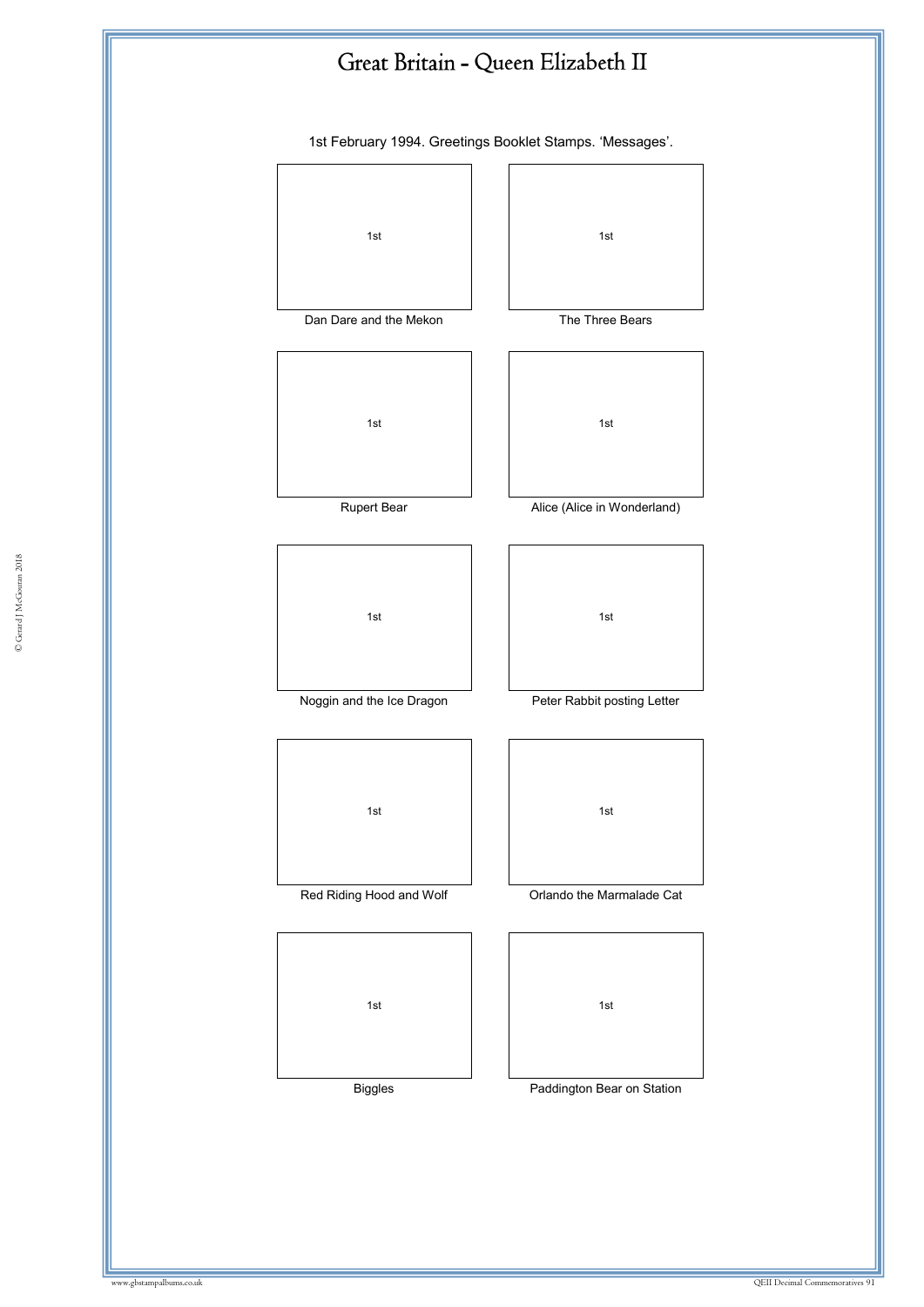

© Gerard J McGouran 2018 © Gerard J McGouran 2018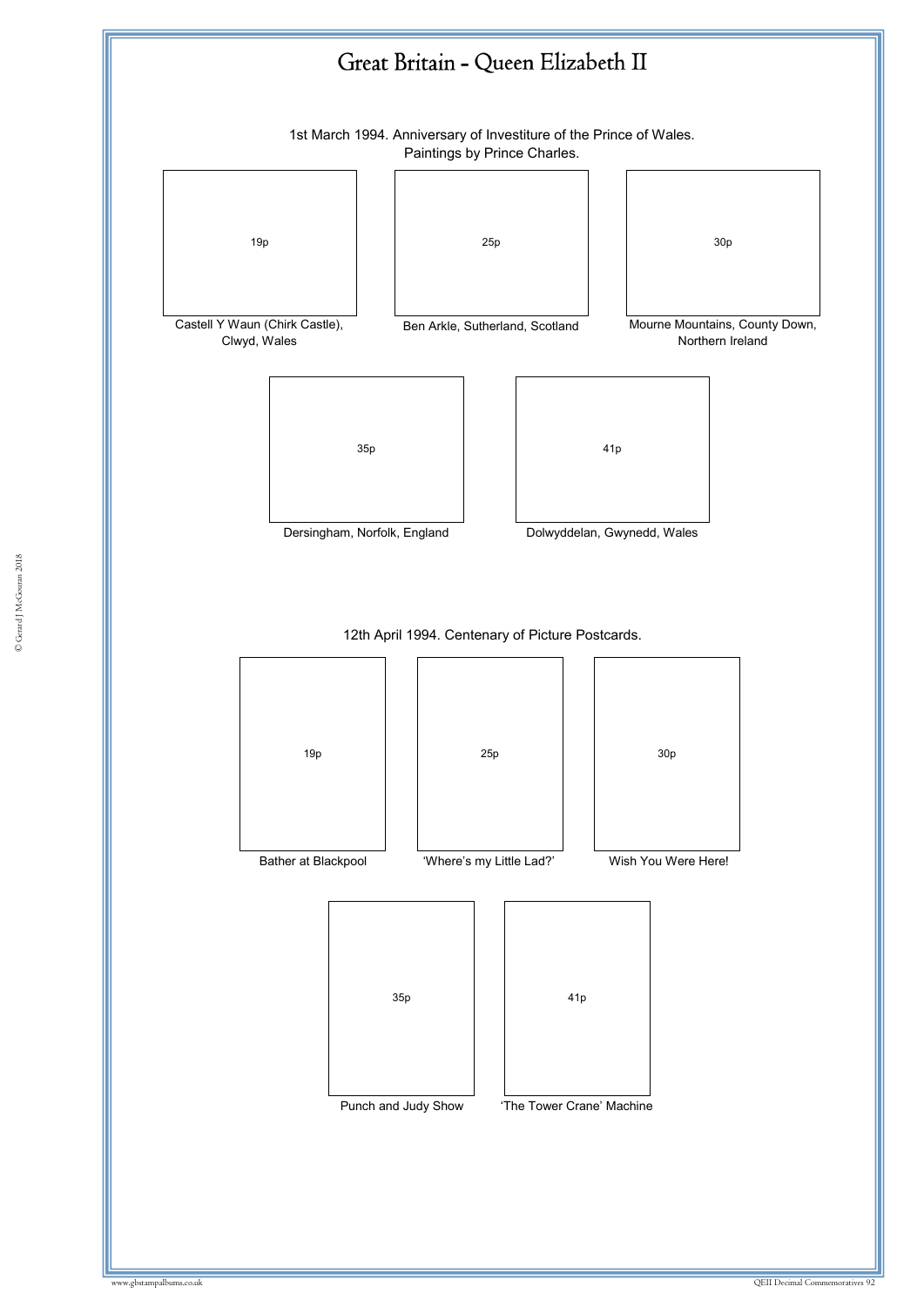## Great Britain - Queen Elizabeth II

3rd May 1994. Opening of Channel Tunnel.





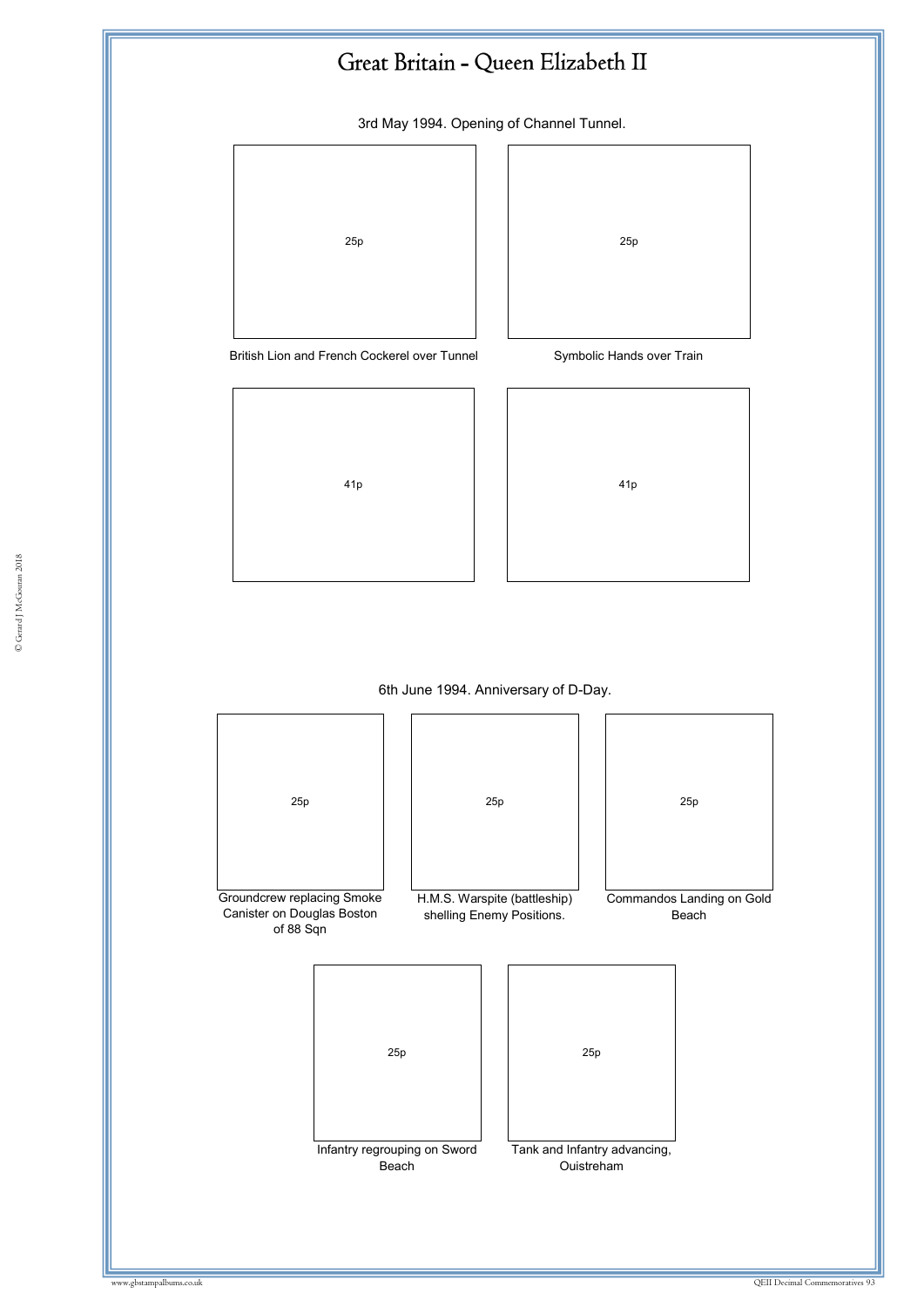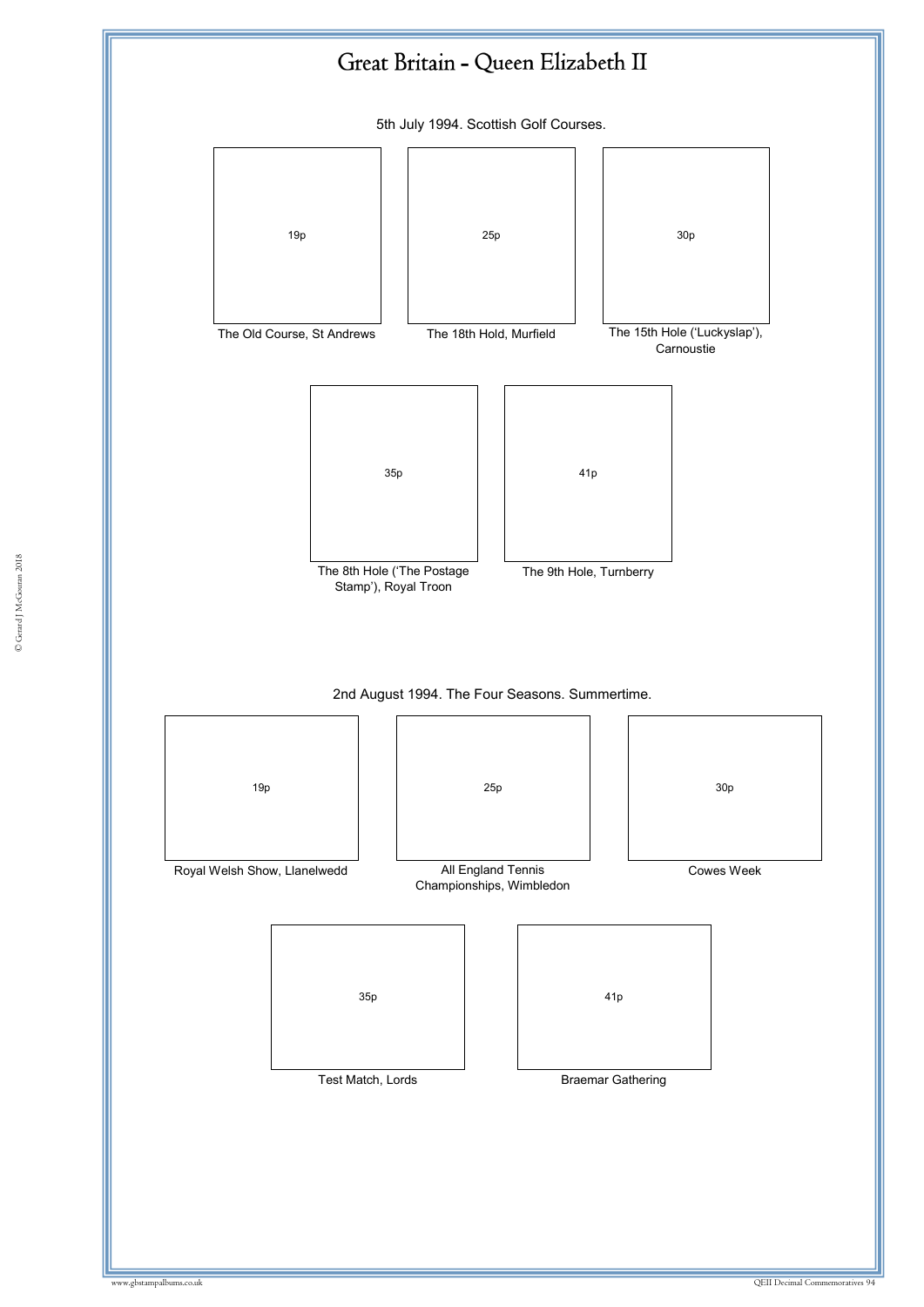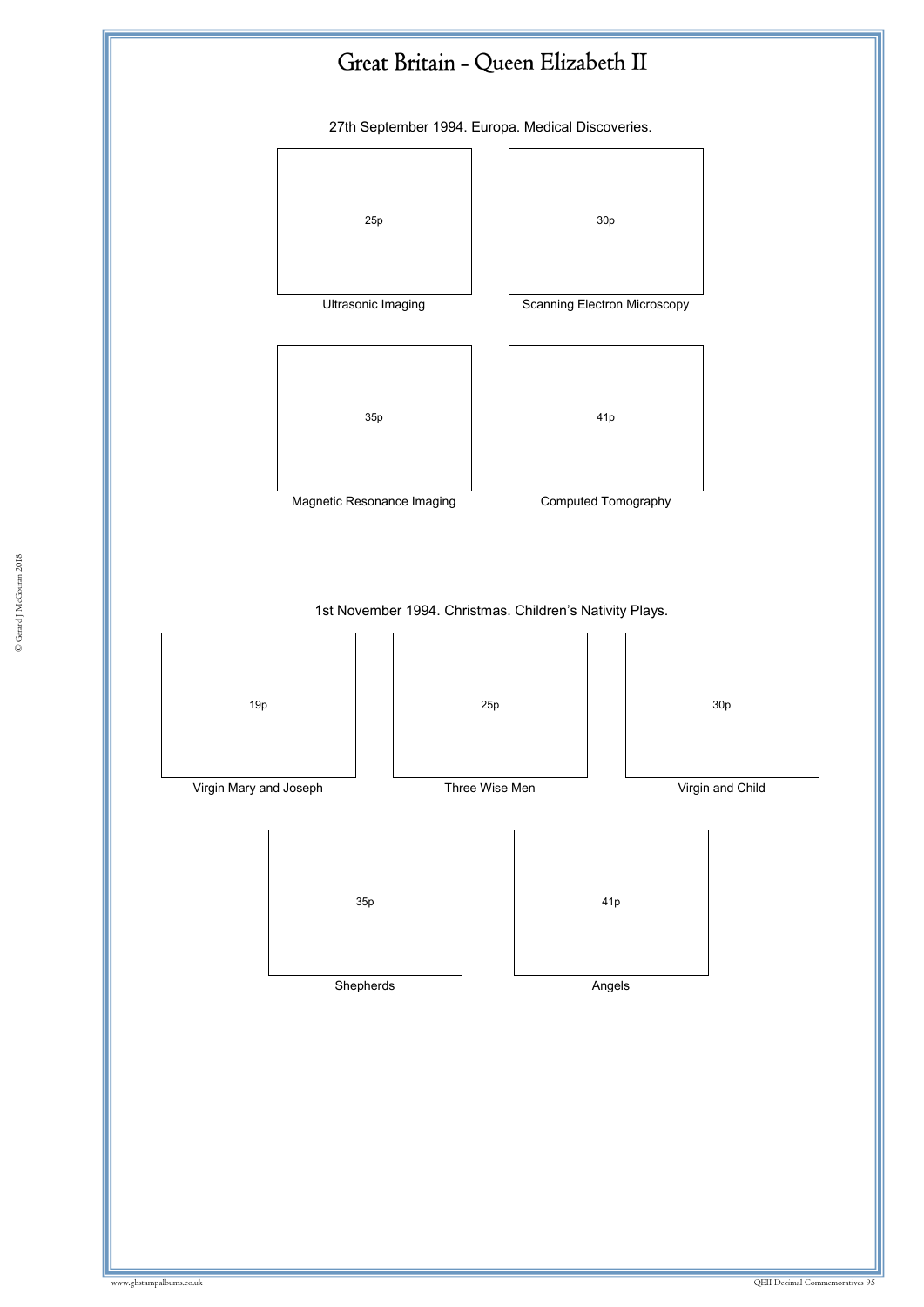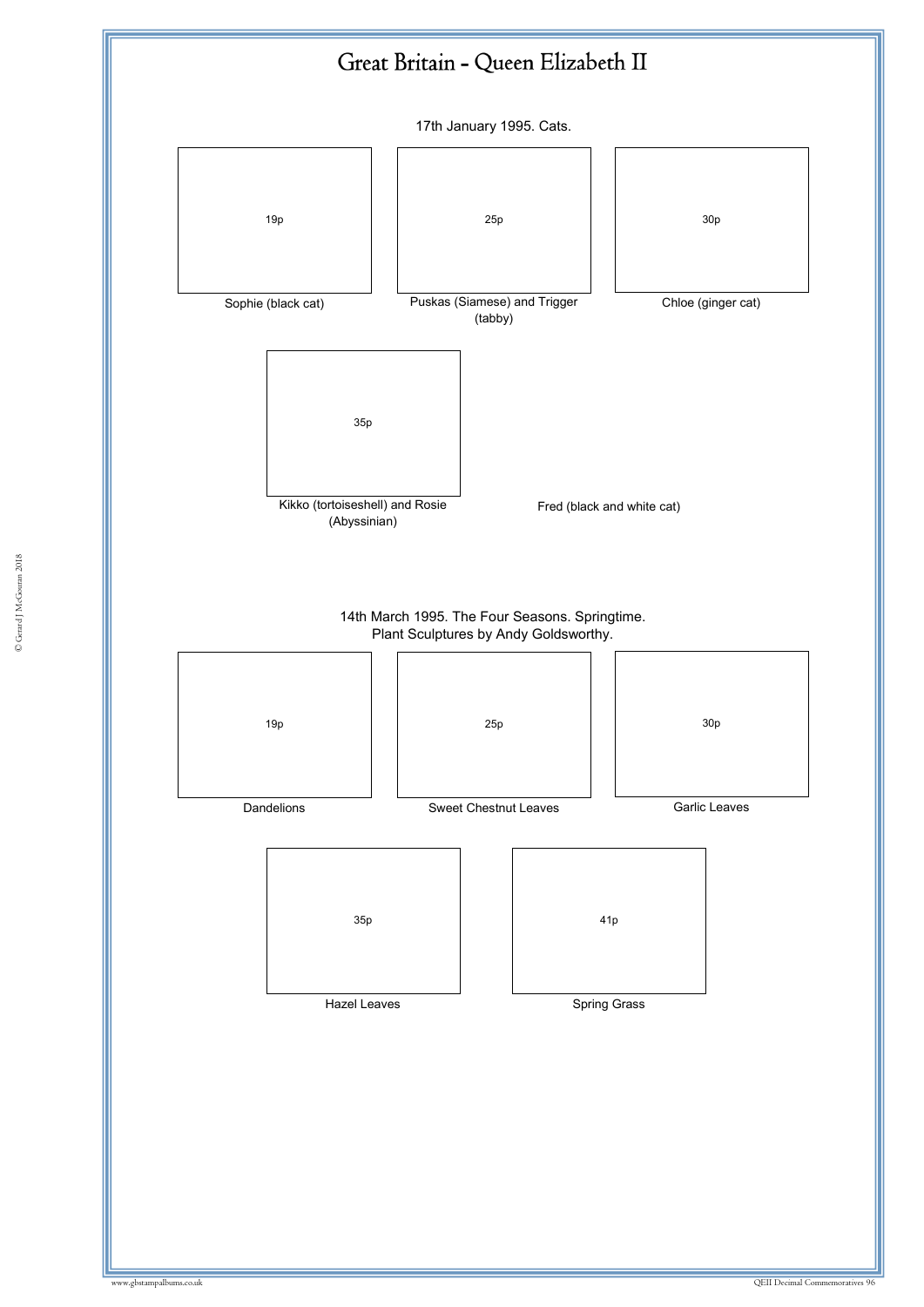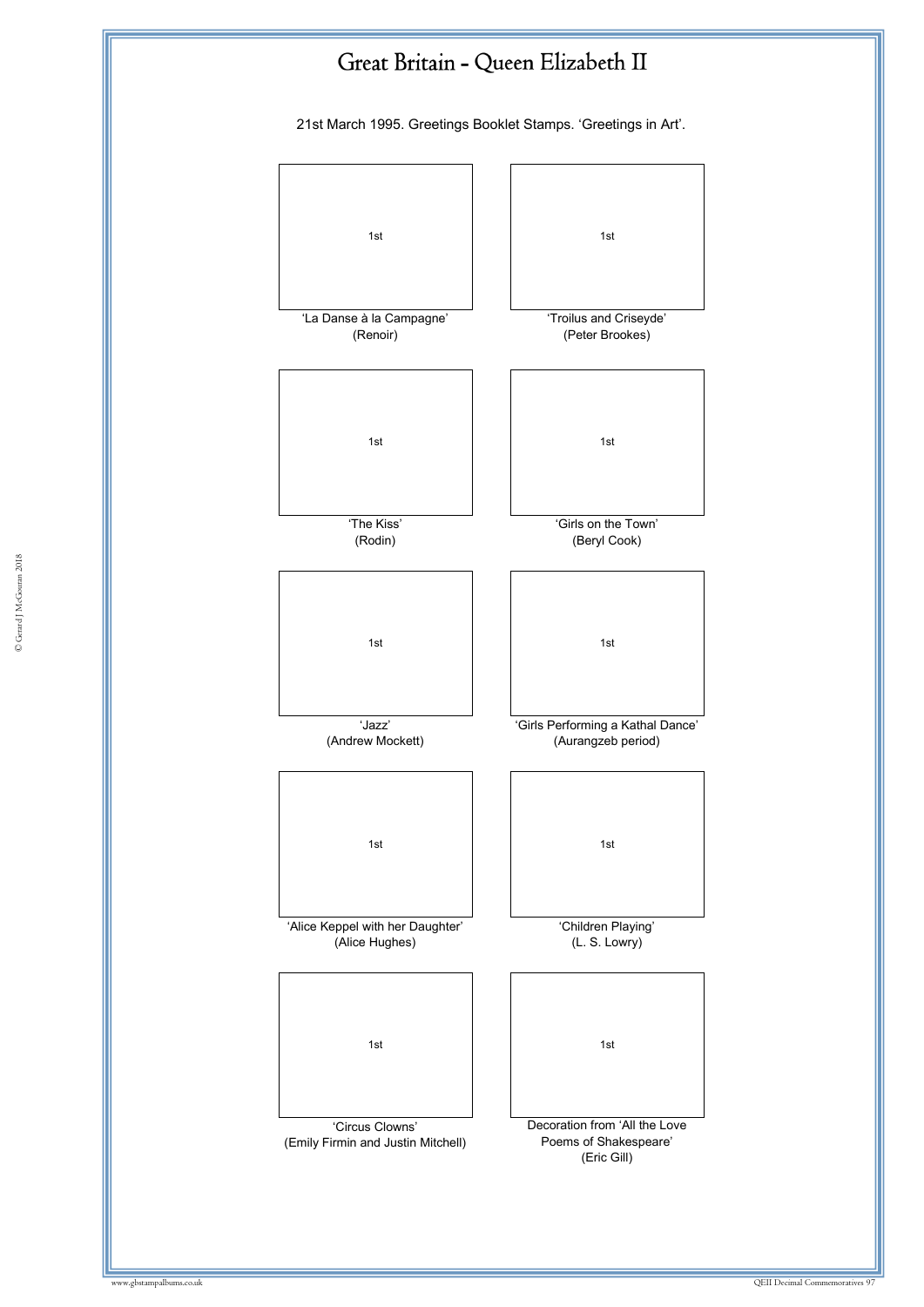

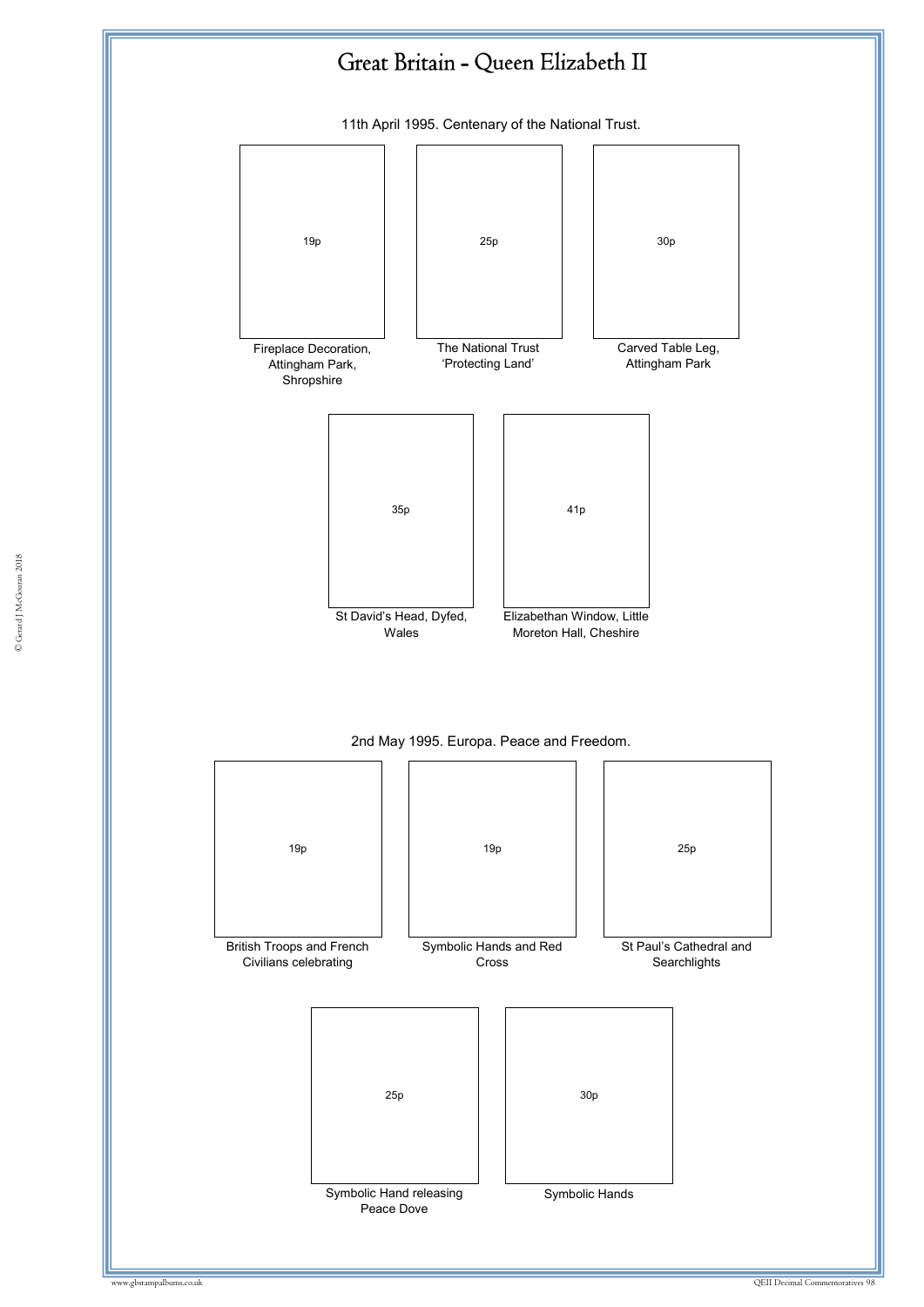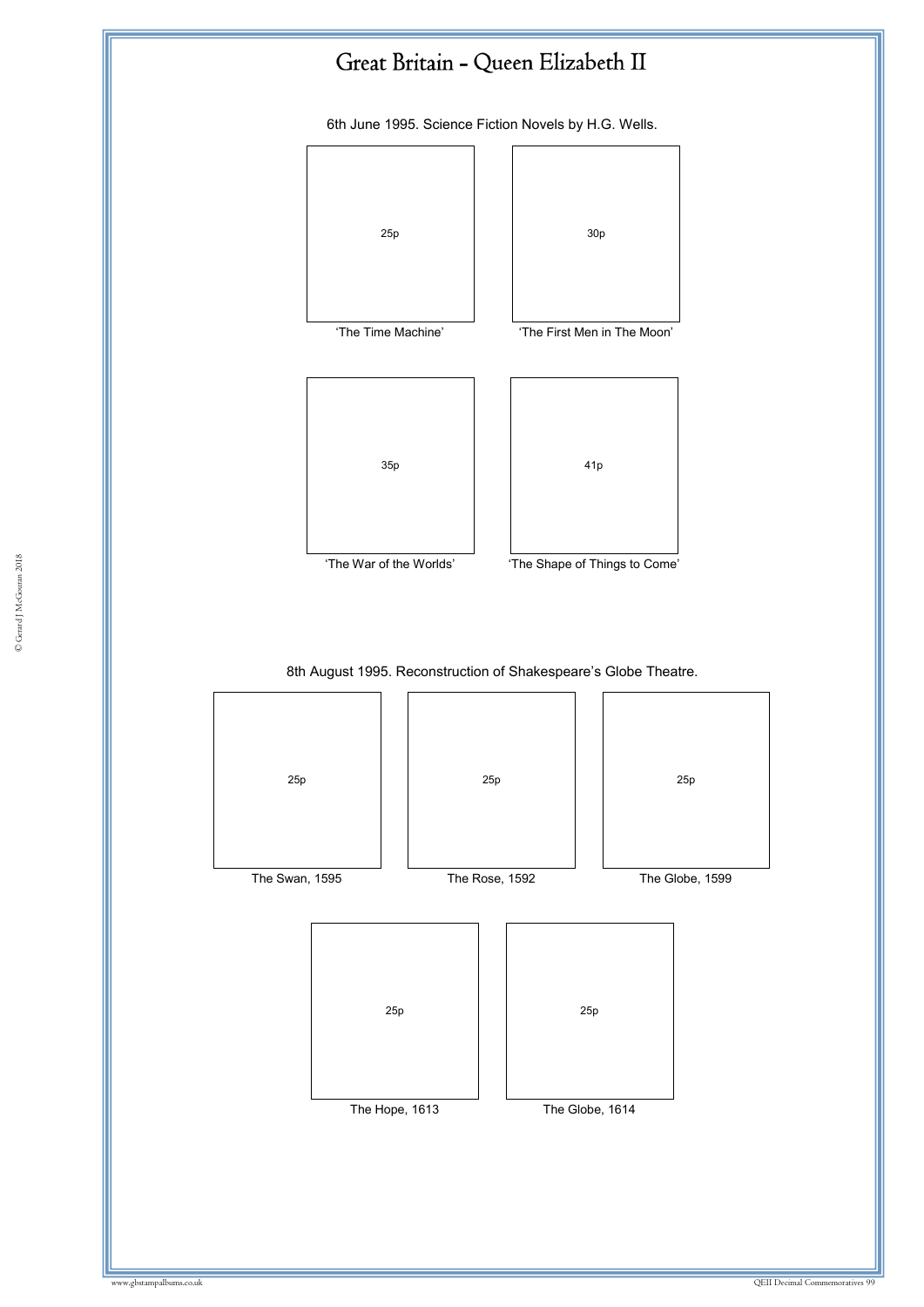